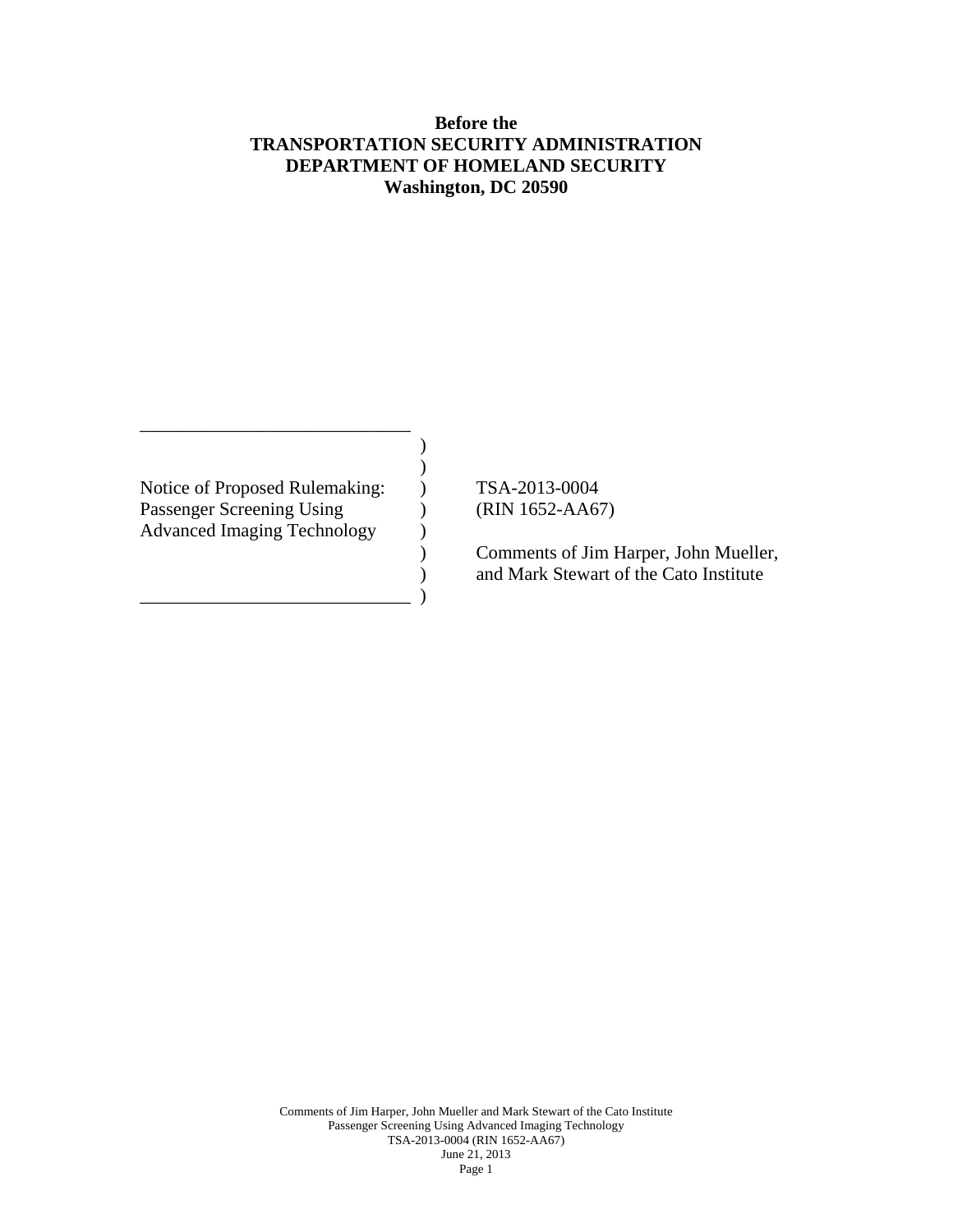# **Table of Contents**

- I. Introduction and summary
- II. The NPRM and proposed rule fail to account for privacy
	- a. The NPRM does not exhibit an understanding of privacy
	- b. Body scans undercut privacy
	- c. The NPRM takes body scanners as a given to deny their privacy effects
- III. The proposed rule fails to articulate sufficiently clear standards
- IV. Unjustified secret classification of the "risk-reduction analysis" undercuts the rulemaking
	- a. An understanding of risk management is essential
	- b. Classification of the risk management document is unwarranted
- V. Risk management and cost-benefit analysis show that the policy supported by the proposed rule is not cost-effective

a. Nothing excuses TSA from using risk management and cost-benefit analysis

b. Amidst talk of risk management, DHA and TSA have long failed to implement risk-based decision-making, and they fail to do so here c. TSA's body scanners fail to be cost-effective

d. Non-monetary costs, the mortal danger produced by increased automobile travel, and opportunity costs further undercut the policy

e. The risk of being killed by terrorists during an airline flight is already acceptably low by standards TSA uses for other dangers

f. It is not clear that the machines actually secure against attacks

VI. The body scanning policy should be reversed pending a new, sufficient rulemaking

# **I. Introduction and summary**

 Submitting these comments in response to the Notice of Proposed (NPRM), "Passenger Screening Using Advanced Imaging Technology,"<sup>[1](#page-1-0)</sup> are Jim Harper, John Mueller, and Mark Stewart of the Cato Institute.

 The Cato Institute is a public policy research organization dedicated to the principles of individual liberty, limited government, free markets and peace. Its scholars and analysts conduct independent, nonpartisan research on a wide range of policy issues. Founded in 1977, Cato owes its name to Cato's Letters, a series of essays published in 18th-century England that presented a vision of society free from excessive government power.

<span id="page-1-0"></span> $\overline{a}$ <sup>1</sup> 78 Fed. Reg. 18287-18302 (Mar. 26, 2013), docket number TSA-2013-0004, RIN 1652-AA67.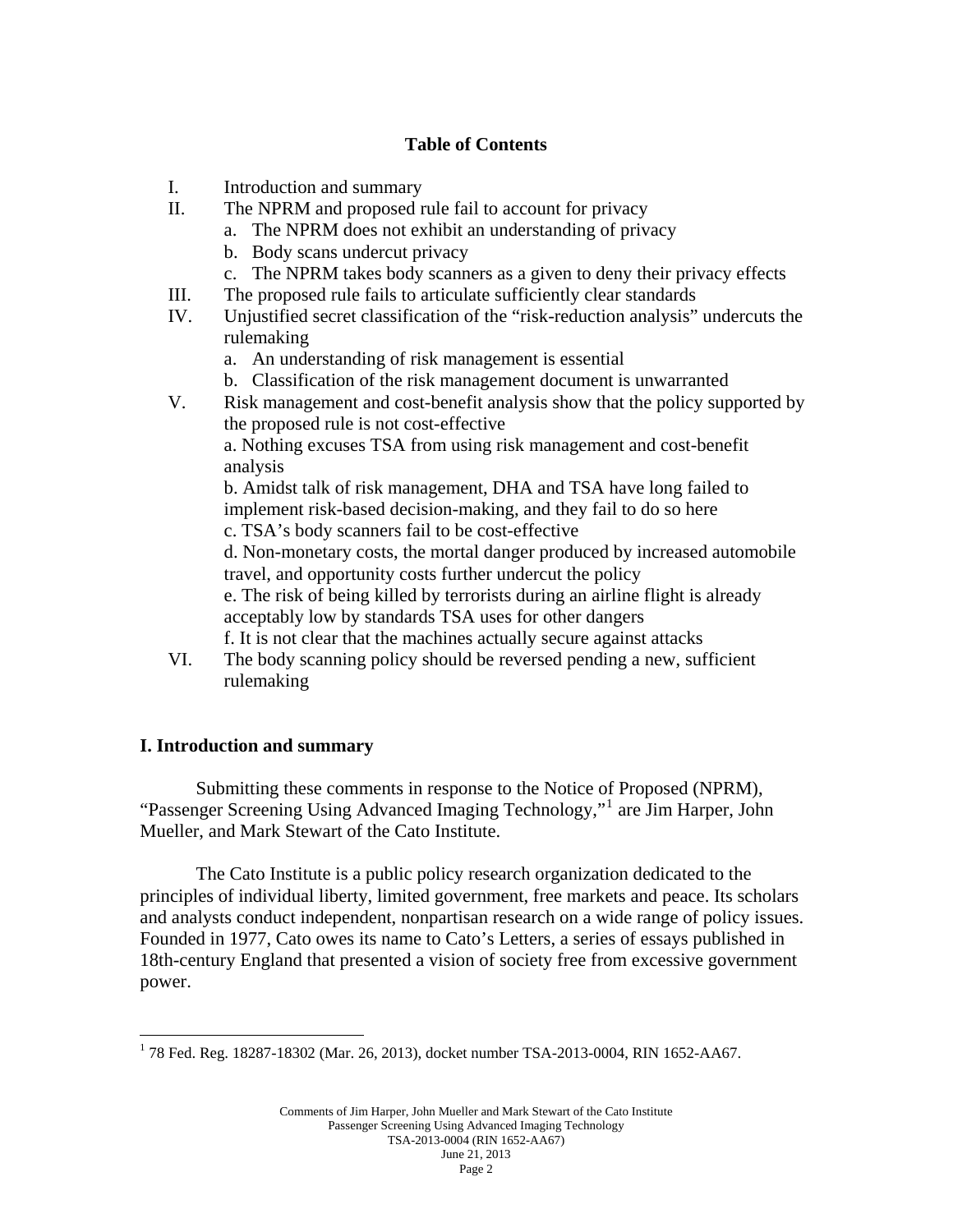Jim Harper is director of information policy studies at the Cato Institute, in which role he works to adapt law and policy to the unique problems of the information age. He deals with areas such as privacy, telecommunications, intellectual property, and security. Harper was a founding member of the Department of Homeland Security's Data Privacy and Integrity Advisory Committee and he recently co-edited the book *Terrorizing Ourselves: How U.S. Counterterrorism Policy Is Failing and How to Fix It*.

 John Mueller is a senior fellow at the Cato Institute. He is also a member of the political science department and Senior Research Scientist with the Mershon Center for International Security Studies at Ohio State University. He is a leading expert on terrorism and particularly on the reactions (or over-reactions) it often inspires. His most recent book on the subject, *Terror, Security and Money: Balancing the Risks, Benefits and Costs of Homeland Security* (co-authored with Mark Stewart) was published in September 2011 by Oxford University Press. Other books on the subject include *Overblown: How Politicians and the Terrorism Industry Inflate National Security Threats, and Why We Believe Them* (Free Press, 2006) and *Atomic Obsession: Nuclear Alarmism from Hiroshima to Al-Qaeda* (Oxford, 2010).

Mark G. Stewart, recently a visiting fellow at the Cato Institute, is Professor of Civil Engineering and Director of the Centre for Infrastructure Performance and Reliability at The University of Newcastle in Australia. He is also currently an Australian Research Council Professorial Fellow. He is the author, with R.E. Melchers, of Probabilistic Risk Assessment of Engineering Systems (Chapman & Hall, 1997), as well as more than 300 technical papers and reports. He has more than 25 years of experience in probabilistic risk and vulnerability assessment of infrastructure and security systems that are subject to man-made and natural hazards.

The euphemism "Advanced Imaging Technology" fails to describe the technology at issue in the instant rulemaking. It would be more accurate to call them "nude body scanners." The machines look under the clothes of travelers, as a traditional strip-search does, without actually stripping the person. Obscuring language like "AIT" is just one dimension of the indifference to privacy shown in the preamble and the proposed rule, which does not account for the privacy concerns that prompted the court to order this rulemaking.

As to the substance of the rulemaking, the proposed rule fails fully to articulate the TSA's policies, existing or proposed, with respect to the use of body scanners at the nation's airports. It thus fails to fulfill the order of the D.C. Circuit Court of Appeals in *EPIC v. TSA*.

Secret classification of the agency's "risk-reduction analysis" is not warranted by law or policy, and it fatally undercuts the requirements in administrative law and related executive orders that require the agency to perform and publish various analyses. Risk management and cost-benefit analysis can easily be conducted without revealing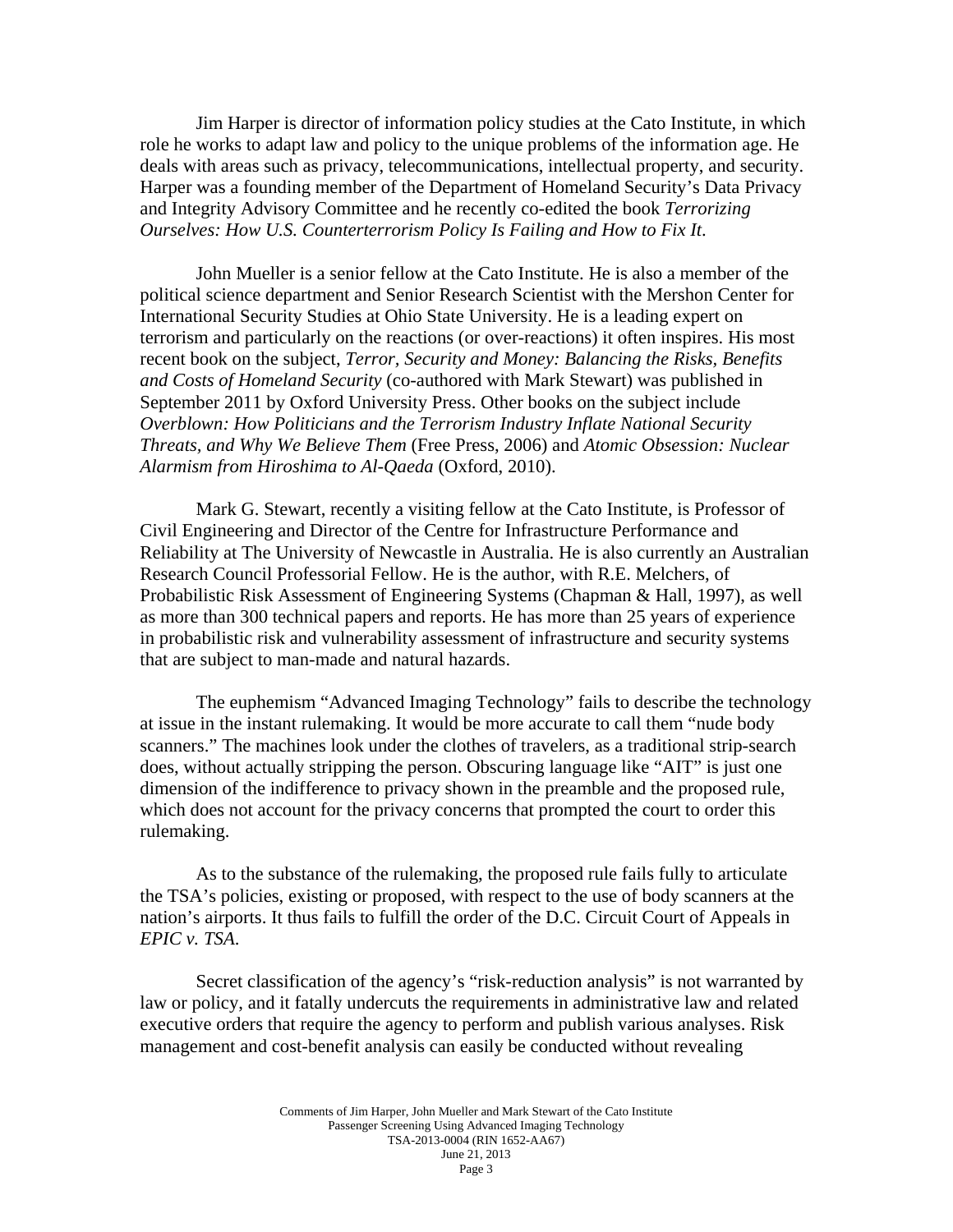technical details or threat information that may legitimately be kept confidential. The agency must conduct risk management and cost-benefit analyses of its policies so that its policies can be examined for rationality and sufficiency under the law.

Independent, scholarly, and unchallenged risk management and cost-benefit analyses of the use of body scanners in U.S. airports have been made. They find that the machines fail overwhelmingly to reduce risk enough to justify their costs—even assuming they work effectively. Among the costs produced by TSA policies is this area is disinclination to travel by air, which is quite safe relative to automobile travel. Thus, TSA policies may result in increased mortality among travelers.

Having taken twenty months to issue a deficient proposed rule and utterly lacking analysis, the TSA has abused the rulemaking process to the detriment of the public, some of whom may needlessly be killed due to current TSA policy. The only appropriate remedy is for TSA to suspend its body scanning policy and commence a new rulemaking, adopting whatever policy emerges from that rulemaking. Otherwise, some Americans may die awaiting the resolution of this rulemaking, the appeals that follow it, and the new rulemaking that those appeals will inevitably produce.

#### **II. The NPRM and proposed rule fail to account for privacy**

Though the TSA is obliged to produce privacy impact assessments under the E-Government Act of 2002, and though the Department of Homeland Security has had a privacy advisory committee since 2005, the NPRM does not exhibit an understanding of privacy. It uses language that obscures the privacy interests of travelers, and betrays no recognition that privacy is lost to the TSA's policies.

In this comment, we decline, as noted earlier, to adopt the obscuring euphemism "advanced imaging technology" or "AIT" because it inappropriately draws attention away from the interest that sparked the *EPIC v. TSA* lawsuit and this court-ordered rulemaking. Instead, we will use a term we believe to be accurately descriptive: nude body scanner. This terminology acknowledges the privacy interests of travelers, to which we now turn.

#### **a. The NPRM does not exhibit an understanding of privacy**

Privacy's legal roots go back as far as 1890 and the publication by Samuel D. Warren and Louis D. Brandeis of "The Right to Privacy" in the Harvard Law Review.<sup>[2](#page-3-0)</sup> Since the late 1960s, scholars, advocates, and government agencies have been grappling articulately with privacy and its protection. The late 1960s and early 1970s were an era of privacy foment not unlike today, with books written on the subject and state constitutions amended to protect privacy explicitly. In 1967, the year that the Supreme Court decided

Passenger Screening Using Advanced Imaging Technology

TSA-2013-0004 (RIN 1652-AA67) June 21, 2013

<span id="page-3-0"></span> 2 Samuel D. Warren & Louis D. Brandeis, *The Right to Privacy*, 4 Harv. L. Rev. 193 (1890).

Comments of Jim Harper, John Mueller and Mark Stewart of the Cato Institute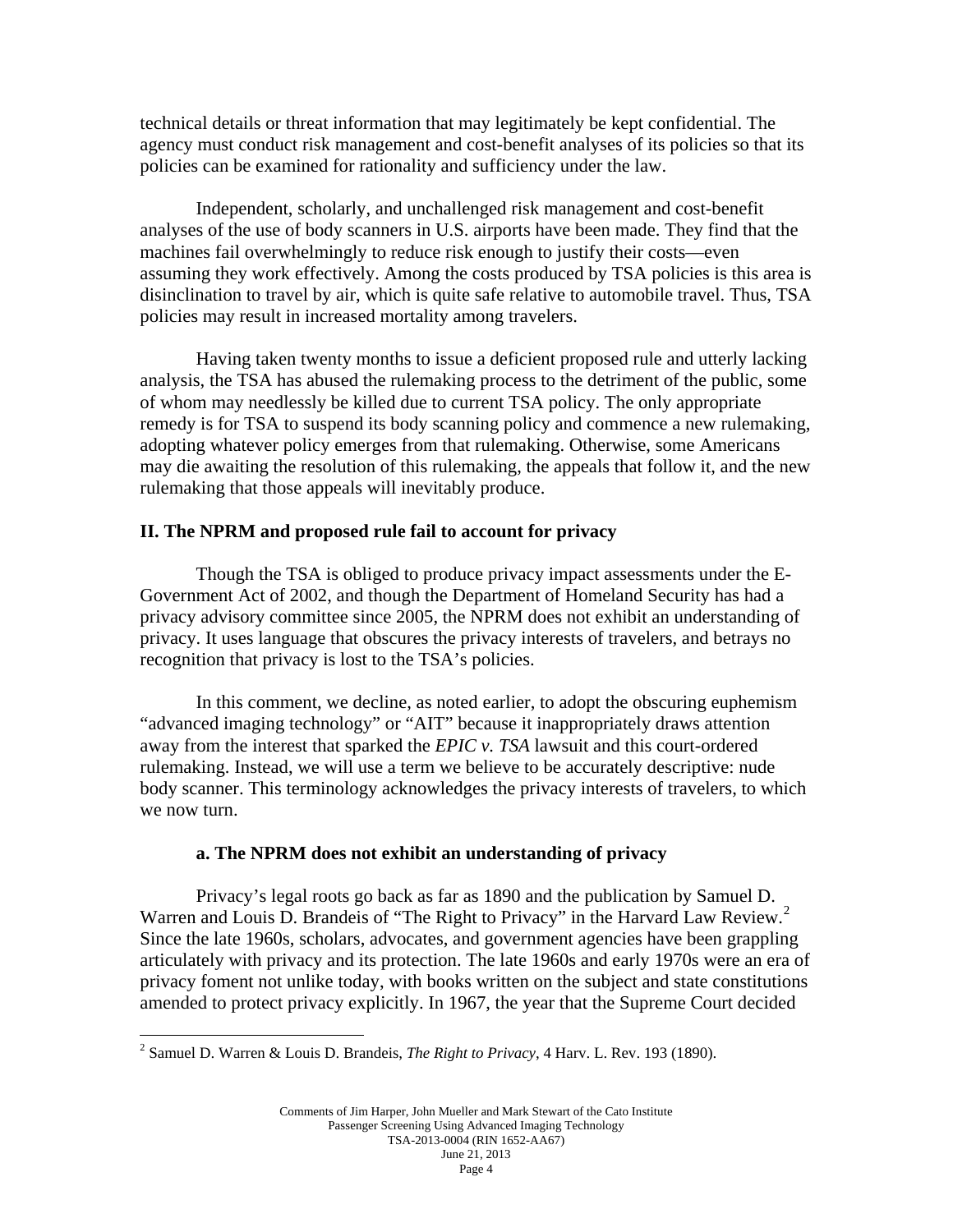Katz v. United States,<sup>[3](#page-4-0)</sup> scholar Alan Westin characterized privacy in his seminal book as "the claim of individuals, groups, or institutions to determine for themselves when, how, and to what extent information about them is communicated to others."[4](#page-4-1)

protect their privacy as they see fit. This is the strongest sense of the word "privacy": the enjoyment of control over personal information. A tighter, more legalistic definition of privacy is: "the subjective condition that people experience when they have power to control information about themselves and when they exercise that power consistent with their interests and values."<sup>[5](#page-4-2)</sup> Given control over information about themselves, people will define and

Among other techniques, such as contractual agreements, people control information about themselves by arranging physical things with reference to themselves and by changing their behavior. Retreating into one's home and drawing the blinds, for example, causes what happens inside to be "private." Lowering one's voice to a level others cannot hear make a conversation "private." Draping the body with clothing makes the details of its shapes, textures, and colors "private." These arrangements and behaviors literally prevent others from perceiving things, maintaining the privacy of those things. Body scanners defeat this privacy protection for everyone passing through them.

#### **b. Body scans undercut privacy**

So-called "Advanced Imaging Technology" examines what is underneath the clothes of travelers. It does this using machines rather than human vision, but it is no less a scan of the body. The scanners evade rather than remove the coverings of the body.

Millimeter wave technology directs radio waves through the clothes and captures their reflection. Recording the reflected radio waves that have passed through clothing allows software to produce a visual image of the naked body similar to what reflected photons would produce. The court in *EPIC v. TSA* characterized the situation this way: "Despite the precautions taken by the TSA, it is clear that by producing an image of the unclothed passenger, an AIT scanner intrudes upon his or her personal privacy in a way a magnetometer does not."<sup>[6](#page-4-3)</sup> It is the functional equivalent of recording photon patterns that have reflected off a nude body. This defeats the privacy-protecting function of clothing and allows an image of the unclothed person to be created.

It is true that, along some dimensions, the use of millimeter wave scanning to produce an image of the nude body offers greater privacy protection than an actual, physical strip-search. For example, in millimeter wave, the object of the search does not

Passenger Screening Using Advanced Imaging Technology

June 21, 2013

<sup>&</sup>lt;sup>3</sup> 389 U.S. 347 (1967).

<span id="page-4-1"></span><span id="page-4-0"></span><sup>&</sup>lt;sup>4</sup> Alan Westin, Privacy and Freedom 7 (1967).

<span id="page-4-2"></span><sup>&</sup>lt;sup>5</sup> See Jim Harper, Understanding Privacy—and the Real Threats to It, Cato Institute, Policy Analysis No. 520 (2004).

<span id="page-4-3"></span> $6$  U.S. Ct. App. D.C. Cir. No. 10-1157, slip op. at 8 [hereinafter "EPIC v. TSA"].

TSA-2013-0004 (RIN 1652-AA67)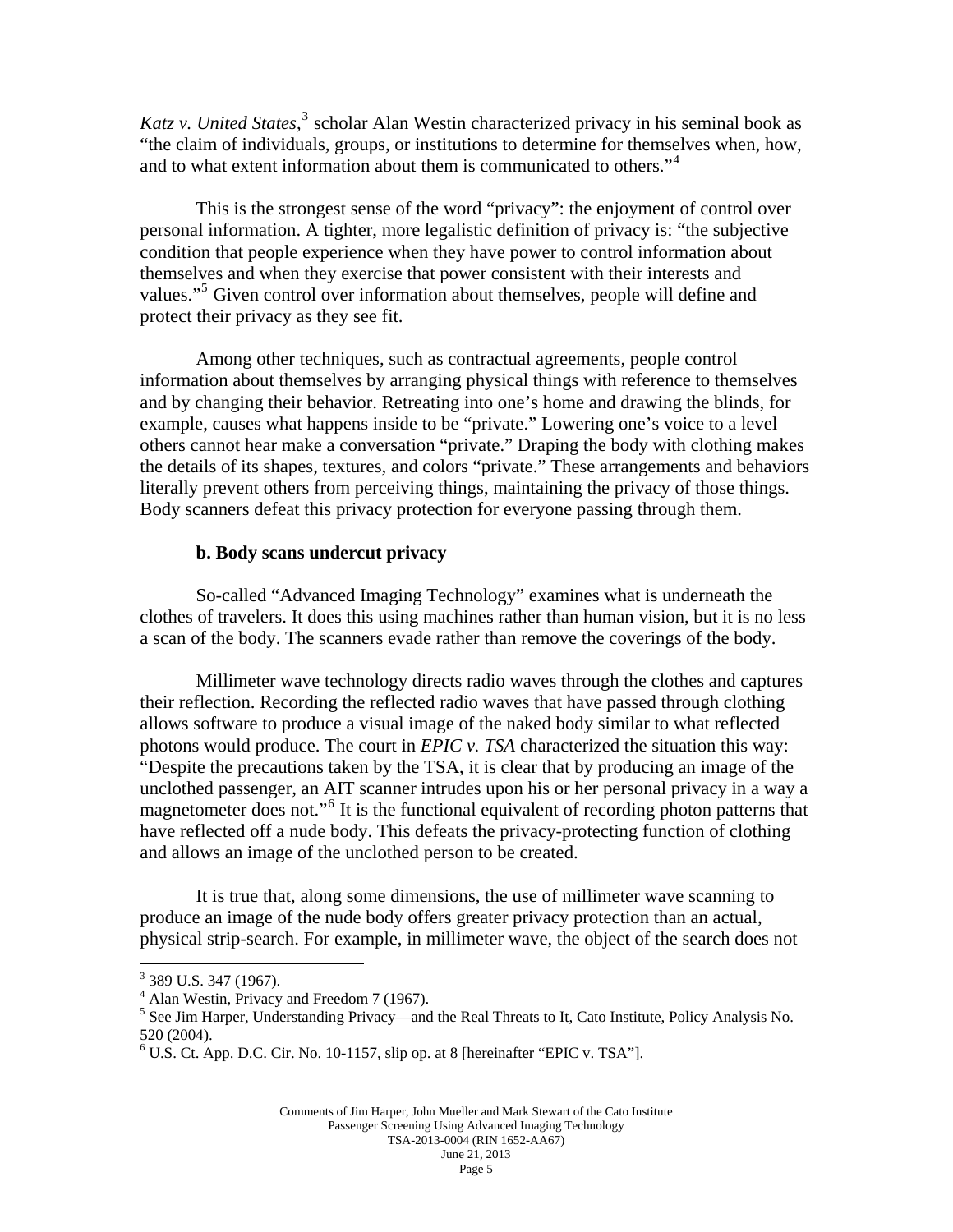experience the physical sensation of having her clothes removed and her body exposed to the cool surrounding air. This reduces the sense of mortification most travelers would experience if undergoing a physical strip-search. If recent modifications to body scanning software are reliable, no human sees an image of the nude body. The knowledge that a human has seen one's body contrary to one's wishes is a common, strongly held privacy concern.

Along other dimensions, though, nude body scans are worse for privacy than a physical strip-search because they produce a *digital* image of the unclothed body. This is an image that computers can store indefinitely, transfer around the globe in seconds, and copy an infinite number of times without the copies degrading. The scanners take the control travelers have exercised over the appearance of their bodies by putting on clothes—their privacy—and makes it contingent on the TSA maintaining body scanners and their software as advertised. If the TSA does not enforce its policies—a prospect that is within the realm of possibility given hundreds of machines around the country and the possibility of official dereliction—travelers may learn that nude digital images of themselves flow across the Internet.

So, where a physical strip-search produces the sensation of bodily exposure and the embarrassment of having one or two other people (typically) view areas of the body that one intended to keep private, body scanners reduce the perception of bodily exposure, but replace it with the risk of massive online exposure of one's nude image worldwide. The trade-off is not subject to cold calculation, but it is roughly a wash. Either treatment is a loss for privacy.

Millimeter wave machines are certainly imaging technology, but the anodyne term "advanced" is not justified. It provides no relevant meaning, obscures what the machines do, and leaves their functionality inappropriately nondescript.

People put on clothes in the morning in order to conceal the appearance of their bodies. This is not only for practical purposes—because revealing their bodies can cause embarrassment, for example—but because one has a right over one's body, including a right to control what parts of it one reveals. Indeed, it is a specifically itemized constitutional right, the right to be secure in one's person against unreasonable searches.

#### **c. The NPRM takes body scanners as a given to deny their privacy effects**

To read the NPRM, one might think that the proposed rule improves privacy over the status quo ante. It says, "The use of ATR software enhances passenger privacy by eliminating images of individual passengers…" But the policy of subjecting American travelers to either a nude body scan or an intimate pat-down incontrovertibly reduces the privacy of travelers. The proposed rule, such as it is, codifies TSA's discretion to maintain this policy.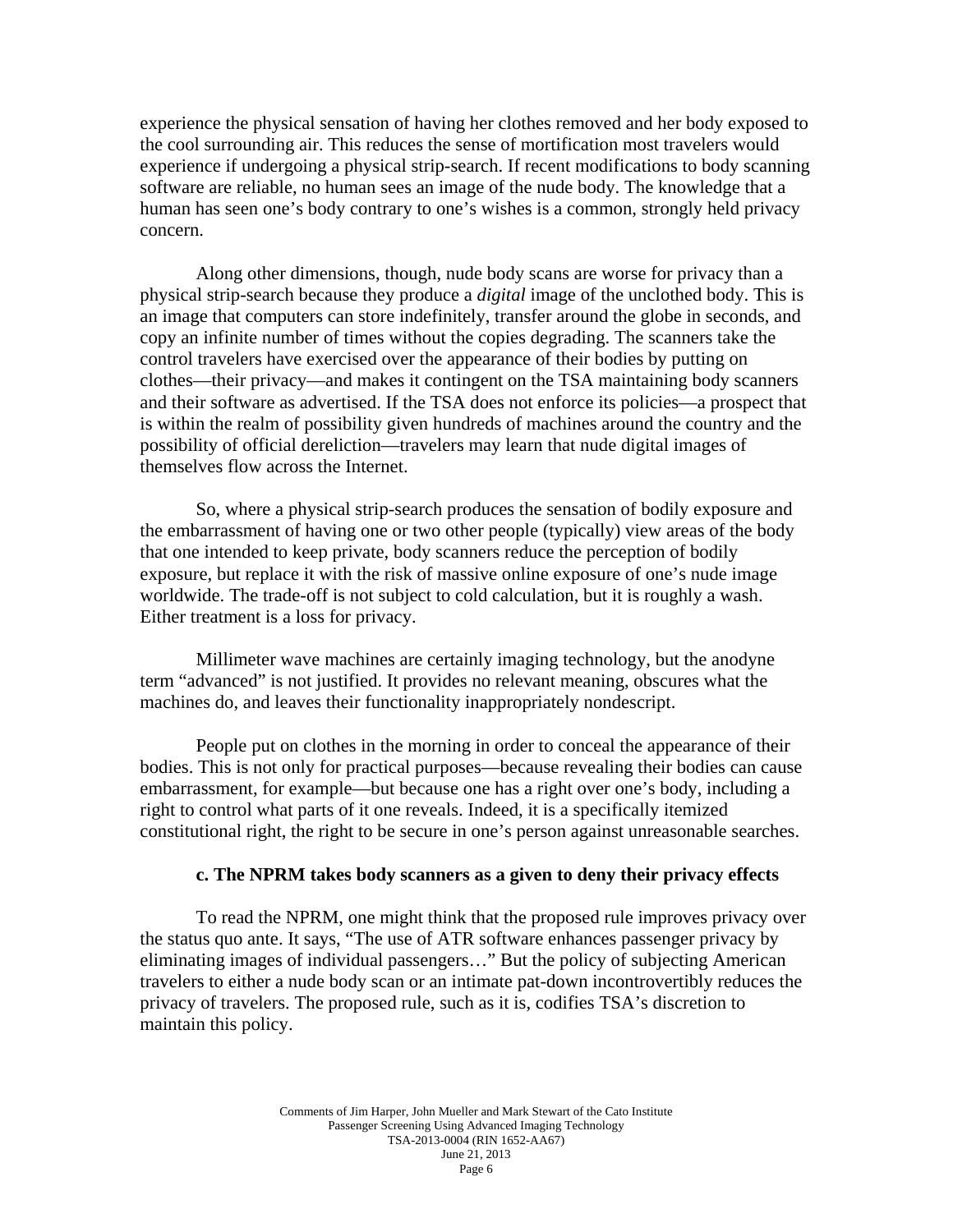The use of "Automated Targeting Recognition" software, which shows on an outline where suspect articles may be found, undoubtedly mitigates the privacy lost to the use of body scanners in the first place. But the NPRM fails to acknowledge or address that original, significant loss to travelers' bodily privacy in the use of nude body scanners at all. This is a basic insufficiency of the NPRM caused in part by failing to apprehend what privacy is.

# **III. The proposed rule fails to articulate sufficiently clear standards**

The proposed rule is insufficient to apprise members of the public of their rights and responsibilities at the airport. It does not articulate, even in a general way, what people can expect at the airport, what they must do at the airport, what they may not do at the airport, or what they can do to appeal any adverse action. Neither does the proposed rule articulate what TSA agents must do, what they may do, what they may not do, or any other dimension of their rights and responsibilities. The vague policy statement, proposed as if it were a rule, flies in the face of the D.C. Circuit Court of Appeals ruling requiring the instant rulemaking. It should be revised to clearly articulate the rights and responsibilities of both travelers and TSA agents with respect to body scanning.

The Administrative Procedure Act (APA) generally requires that a notice of proposed rulemaking be published in the Federal Register, unless the rule fits into one of a few exceptions.<sup>[7](#page-6-0)</sup> In *EPIC v. TSA*, the court rejected arguments that the TSA's policy on the use of strip-search machines fit into one of these exceptions: It was not a "procedural rule," an "interpretive rule," or a "general statement of policy."<sup>[8](#page-6-1)</sup> In order to resolve the deficiencies in its procedure, the court remanded to the TSA "to conduct a notice-and-comment rulemaking."<sup>[9](#page-6-2)</sup> Throughout its opinion, the court relied on the premise that this rulemaking would pertain to a legislative rule: a rule adding to or amending the body of rules that dictate action or conduct.

The APA requires that such a rulemaking show the terms or substance of the proposed rule, or at least a description of the subjects and issues involved.[10](#page-6-3) In its opinion requiring notice and comment proceedings, the court repeatedly emphasized the importance of issues surrounding body scanners. The court ordered a rulemaking that reflects the TSA's policies' "'substantial impact' upon the persons subject to it."<sup>[11](#page-6-4)</sup> The court thought few rules "impose [as] directly and significantly upon so many members of the public" as the use of body scanning machines.<sup>[12](#page-6-5)</sup> The court said that "the TSA's use of

<span id="page-6-0"></span> $7\,$  5 USCS § 553(b)(3)(A).

<span id="page-6-1"></span><sup>8</sup> EPIC v. TSA at 7-11.

<sup>&</sup>lt;sup>9</sup> EPIC v. TSA at 12.

<span id="page-6-3"></span><span id="page-6-2"></span> $10$  5 USCS § 553(b)(3).

<span id="page-6-4"></span> $11$  EPIC v. TSA at 7.

<span id="page-6-5"></span> $12$  EPIC v. TSA at 9.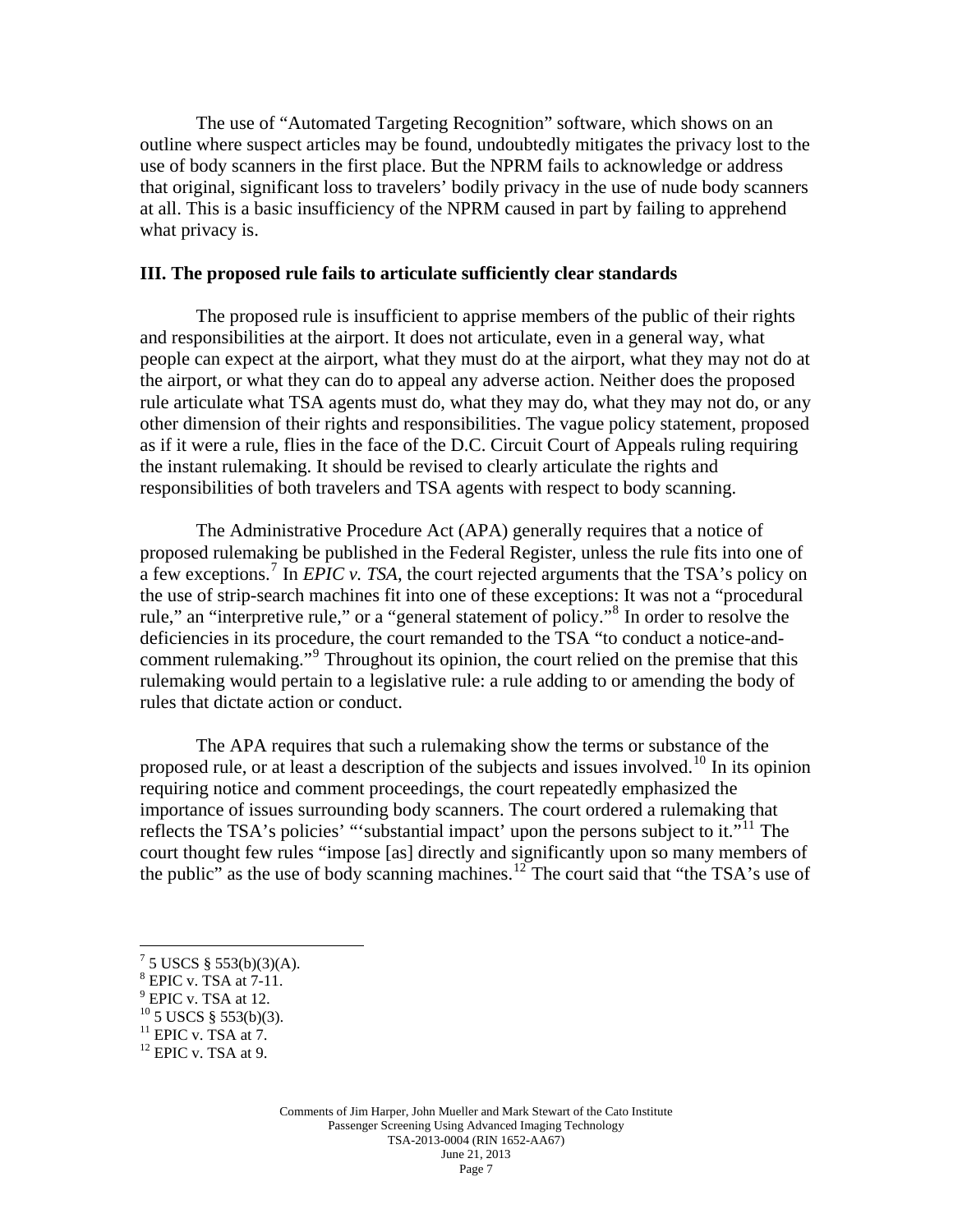AIT for primary screening has the hallmark of a substantive rule....<sup>"[13](#page-7-0)</sup> Finally, the court held that the TSA's policy "substantially changes the experience of airline passengers."<sup>[14](#page-7-1)</sup>

Despite the repeated emphasis the D.C. Circuit Court's opinion puts on the significance of this rulemaking for exploring the TSA's policies and rationale, the court's opinion is more informative about TSA policies than the proposed rule laid out in the NPRM. The decision in *EPIC v. TSA* says, for example:

No passenger is ever required to submit to an AIT scan. Signs at the security checkpoint notify passengers they may opt instead for a pat down, which the TSA claims is the only effective alternative method of screening passengers. A passenger who does not want to pass through an AIT scanner may ask that the pat down be performed by an officer of the same sex and in private.<sup>[15](#page-7-2)</sup>

This is more informative than the NPRM or proposed rule.

Describing the regulations in place at the time of the decision, now changed in fact if not by the proposed rule, the court wrote:

Each image produced by a scanner passes through a filter to obscure facial features and is viewable on a computer screen only by an officer sitting in a remote and secure room. As soon as the passenger has been cleared, moreover, the image is deleted; the officer cannot retain the image on his computer, nor is he permitted to bring a cell phone or camera into the secure room.<sup>[16](#page-7-3)</sup>

This is more informative than the NPRM or proposed rule.

The court was able to describe the rules as they affected both travelers and the TSA at the time of its decision. These were the rules it expected the TSA to articulate in the rulemaking it ordered. When an agency statement is of "'present binding effect,'" the court wrote, "then the APA calls for notice and comment."<sup>[17](#page-7-4)</sup> The court called for notice and comment because the TSA was to produce a legislative rule.

The government, too, took as a premise that it would produce a legislative rule. When EPIC filed a motion seeking enforcement of the court's mandate, the government filed a declaration averring the difficulty of producing a regulation in the challenging area of airline security.

 $13$  EPIC v. TSA at 9.

<span id="page-7-1"></span><span id="page-7-0"></span> $14$  EPIC v. TSA at 10.

<span id="page-7-2"></span><sup>&</sup>lt;sup>15</sup> EPIC v. TSA at 3-4.

<span id="page-7-3"></span><sup>&</sup>lt;sup>16</sup> EPIC v. TSA at 4.

<span id="page-7-4"></span> $17$  EPIC v. TSA at 10-11.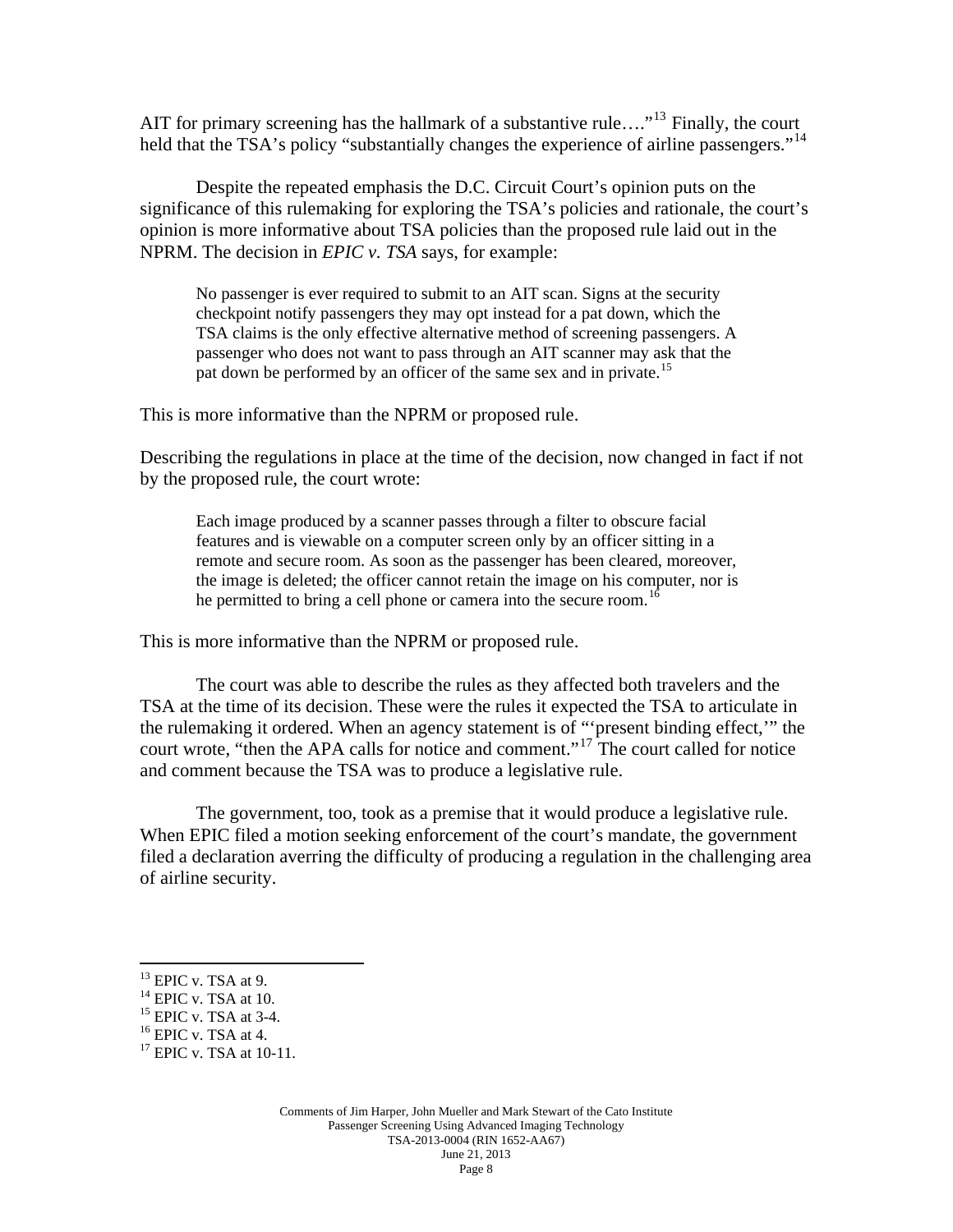"The rulemaking of the type contemplated by the Opinion requires extensive preparation" declared James Clarkson, Acting General Manager of the Intermodal Security Support Division at TSA, "including in-depth economic analysis, that is generally measured in months."[18](#page-8-0) The court of appeals, expecting a legislative rule, evidently accepted the gist of the declaration, as it declined the motion.

This "extensive preparation" did not amount to much. The proposed rule is a thin scrap of language, especially given the twenty months it took to produce. A regulatory agency like the TSA "has an obligation to make its views known to the public in a concrete and focused form so as to make criticism or formulation of alternatives possible."[19](#page-8-1) Instead, it provided the public with two vague sentences containing fewer than fifty words:

(d) The screening and inspection described in (a) may include the use of advanced imaging technology. For purposes of this section, advanced imaging technology is defined as screening technology used to detect concealed anomalies without requiring physical contact with the individual being screened.

This language delineates no obligations, either on the part of travelers or the TSA. It provides no notice to the public of what they can expect at the airport. It fails to signal in any way the rules that might pertain to the machines and their use. The language does nothing to bind the agency to a course of conduct or to cabin its exercise of discretion in any way.

 Issuing such a general statement of policy a full twenty months after a court order requiring a legislative rule is totally insufficient. The statement hardly provides the "sufficient factual detail and rationale for the rule to permit interested parties to comment meaningfully" that the D.C. Court of Appeals requires.<sup>[20](#page-8-2)</sup> The TSA's proposed rule does not even address most of the issues that the *EPIC* court found substantive enough to require notice and comment rulemaking in the first place. The NPRM is therefore nonresponsive to the order of the court, as it fails to meet the basic notice requirements of administrative law and regulatory policy.

As the *EPIC v. TSA* court said, "the purpose of the APA would be disserved if an agency with a broad statutory command (here, to detect weapons) could avoid noticeand-comment rulemaking simply by promulgating a comparably broad regulation (here, requiring passengers to clear a checkpoint) and then invoking its power to interpret that statute and regulation in binding the public to a strict and specific set of obligations.<sup>"[21](#page-8-3)</sup> Yet that is what the TSA has done here. The NPRM has the form of notice-and-comment

1

TSA-2013-0004 (RIN 1652-AA67)

<span id="page-8-0"></span><sup>&</sup>lt;sup>18</sup> Declaration of James S. Clarkson in Support of Respondents' Opposition to Petitioners' Motion to Enforce the Court's Mandate,  $\P$  4 (filed Nov. 10, 2011).

<sup>19</sup> Home Box Office, Inc. v. FCC, 567 F.2d 9, 36 (D.C. Cir. 1977).

<span id="page-8-2"></span><span id="page-8-1"></span> $^{20}$  Florida Power & Light Co. v. United States, 846 F.2d 765, 771 (D.C. Cir. 1988).

<span id="page-8-3"></span> $21$  EPIC v. TSA at 10.

June 21, 2013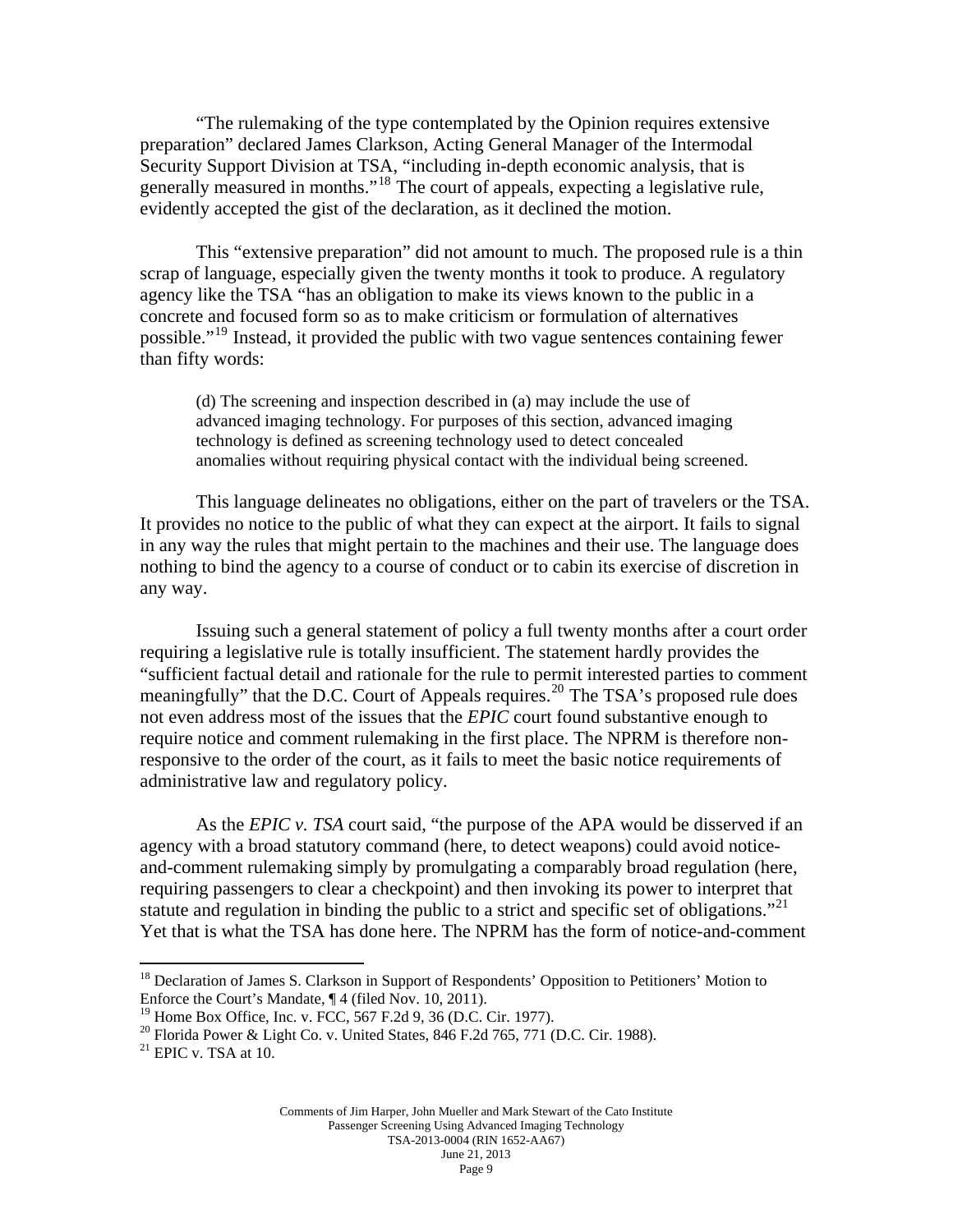rulemaking, but it is just as broad as the agency's statutory command, preserving for later the specific set of obligations to which the public will be subjected. The APA does not require the TSA to provide precise notice of every aspect of the regulation, but in order for notice to be sufficient it must at the very least offer a rule that is "sufficiently descriptive of the subjects and issues involved so that interested parties may offer informed criticism and comments."[22](#page-9-0) The NPRM flies in the face of the court's ruling and the direct language of the court rejecting overly broad regulatory language.

Given the purposes of APA rulemaking, adding requisite detail to the final rule would be insufficient. "[N]otice is inadequate if the interested parties could not reasonably have anticipated the final rulemaking from the draft rule."<sup>[23](#page-9-1)</sup> The NPRM as it exists now gives no means of anticipating any aspect of the body scanning policy, other than an ambivalent statement that body scans might be used. Without a more descriptive rule, criticism of, and comment on, the TSA's body scanning machine is impossible, making the notice-and-comment process purposeless and defeating the court's order.

As we discuss at the end of this comment, the appropriate remedy, given the threat to human life produced by current policy, is to suspend the use of the body scanning machines for primary screening and commence a new rulemaking aimed at discovering the policy that most effectively secures the nation's travelers. The new rulemaking should be on the record and it should not use vagueness to insulate TSA policy from public review.

# **IV. Unjustified secret classification of the "risk-reduction analysis" undercuts the rulemaking**

 Classification of the "risk-reduction analysis" noted in the NPRM deprives the public of the benefits that notice-and-comment rulemaking is intended to provide, it deprives the agency of information and data that could improve the rule, and its likely result is more American highway deaths because of a poorly tuned rule. If the TSA cannot declassify the results of the risk-reduction analysis entirely, it should declassify the bulk of the analysis itself, redacting only specific threat and vulnerability information, and, if it issues a new proposed rule as called for below, it should create a new analysis of that rule, leaving it declassified in its entirety.

The NPRM claims the existence of a "risk-reduction analysis" that validates the proposed rule, such as it is. But the NPRM says that "the results of TSA's risk-reduction analysis are classified."

There is no possible way that the *results* of a risk-reduction analysis could possibly justify classification. It is possible that some parts of an entire risk-reduction

 $\overline{a}$ 

Passenger Screening Using Advanced Imaging Technology

TSA-2013-0004 (RIN 1652-AA67)

June 21, 2013

 $^{22}$  Ethyl Corp. v. EPA, 541 F.2d 1, 48 (D.C. Cir. 1976) (quotation marks omitted).

<span id="page-9-1"></span><span id="page-9-0"></span><sup>&</sup>lt;sup>23</sup> Am. Iron & Steel Inst. v. OSHA, 182 F.3d 1261, 1276 (11th Cir. 1999) (quotation marks omitted).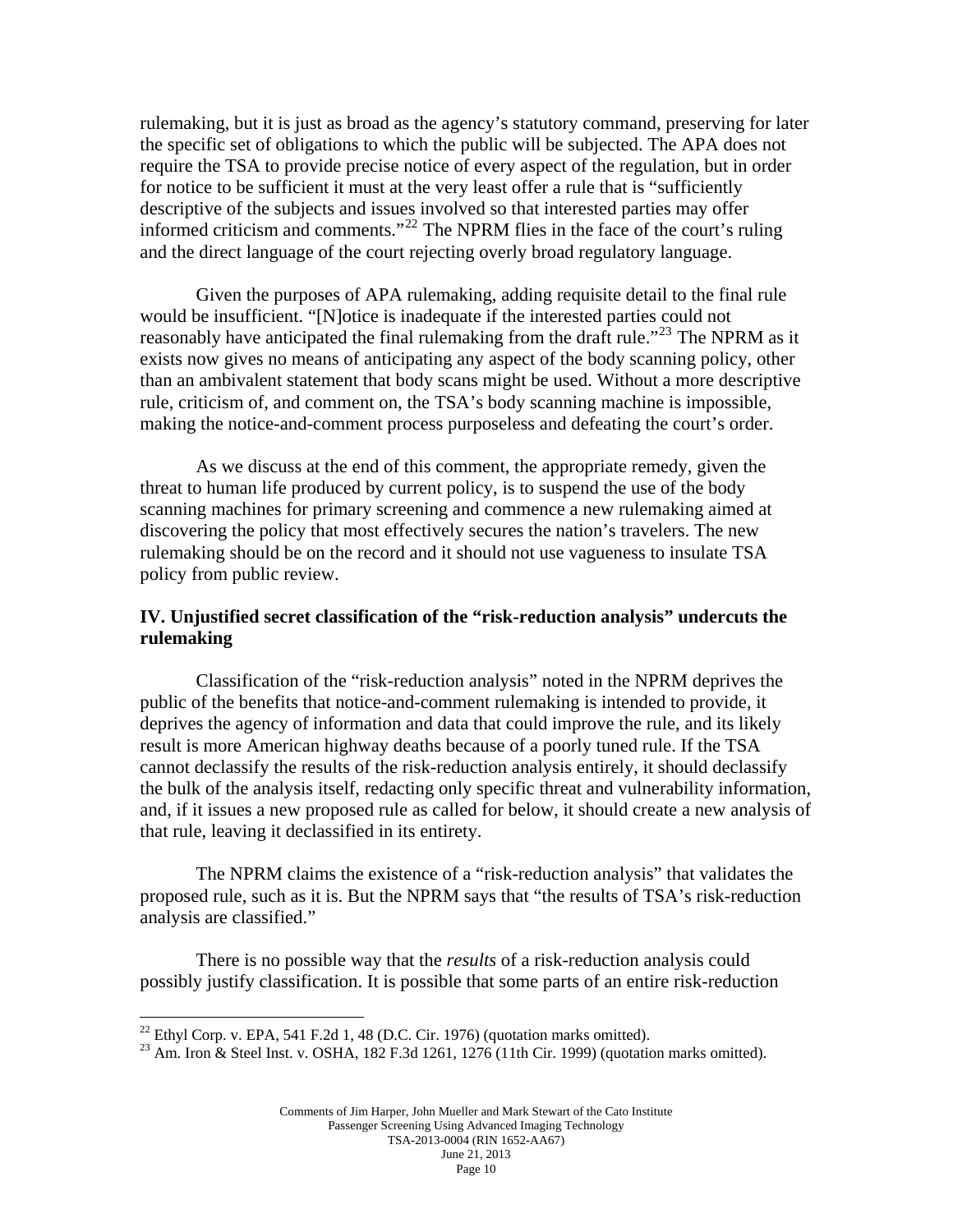analysis could be subject to classification, but inappropriate use of classification authority that undercuts notice-and-comment rulemaking.

To arrive at these conclusions, we begin with a précis on risk management.

# **a. An understanding of risk management is essential**

Risk management is the identification, assessment, and prioritization of risks $^{24}$  $^{24}$  $^{24}$ followed by coordinated and economical application of resources to minimize, monitor, and control the probability and/or impact of unfortunate events. Everyone manages risk every day, in nearly every decision, substantial or insubstantial. But with the growth of large organizations and complex processes, risk management is a distinct planning and organizing tool. When a lot is on the line, it is worth taking time to manage risks articulately. And a lot is on the line with passenger air travel.

A formal risk management effort will generally begin with an examination of the thing or process being protected. This is often called "asset characterization."<sup>[25](#page-10-1)</sup> Studying whatever infrastructure, business, or process one wants to protect will reveal what particular things are important about it, what weaknesses it might have, what things might threaten it, what would happen if it was damaged or destroyed, and so on. Asset characterization is the survey that begins the risk management process.

The next step in risk management is to identify and assess risks, often called "risk characterization" or "risk assessment." There are a few key concepts that go into it:

- *Vulnerability* is weakness or exposure that could prevent an objective from being reached. Vulnerabilities are common, and having a vulnerability does not damn an enterprise. The importance of vulnerabilities depend on other factors.
- *Threat* is some kind of actor or entity that might prevent an objective from being reached. When the threat is a conscious actor, we say that it "exploits" a vulnerability. When the threat is some environmental or physical force, it is often called a "hazard." As with vulnerability, the existence of a threat is not significant in and of itself. A threat's importance and contribution to risk turns on a number of factors.

With vulnerabilities and threats in hand, risk managers then make rough calculations about likelihood and consequence:

 $\overline{a}$ 

Passenger Screening Using Advanced Imaging Technology

TSA-2013-0004 (RIN 1652-AA67) June 21, 2013

<span id="page-10-0"></span> $^{24}$  Risk is defined in ISO 31000 as "the effect of uncertainty on objectives," whether positive or negative. *See* Wikipedia, "Risk Management" page, visited July 13, 2010,

http://en.wikipedia.org/wiki/Risk\_Management

<span id="page-10-1"></span><sup>25</sup> *See* Thomas L. Norman, Risk Analysis and Security Countermeasure Selection (Boca Raton: CRC Press, 2010), pp. 85-99.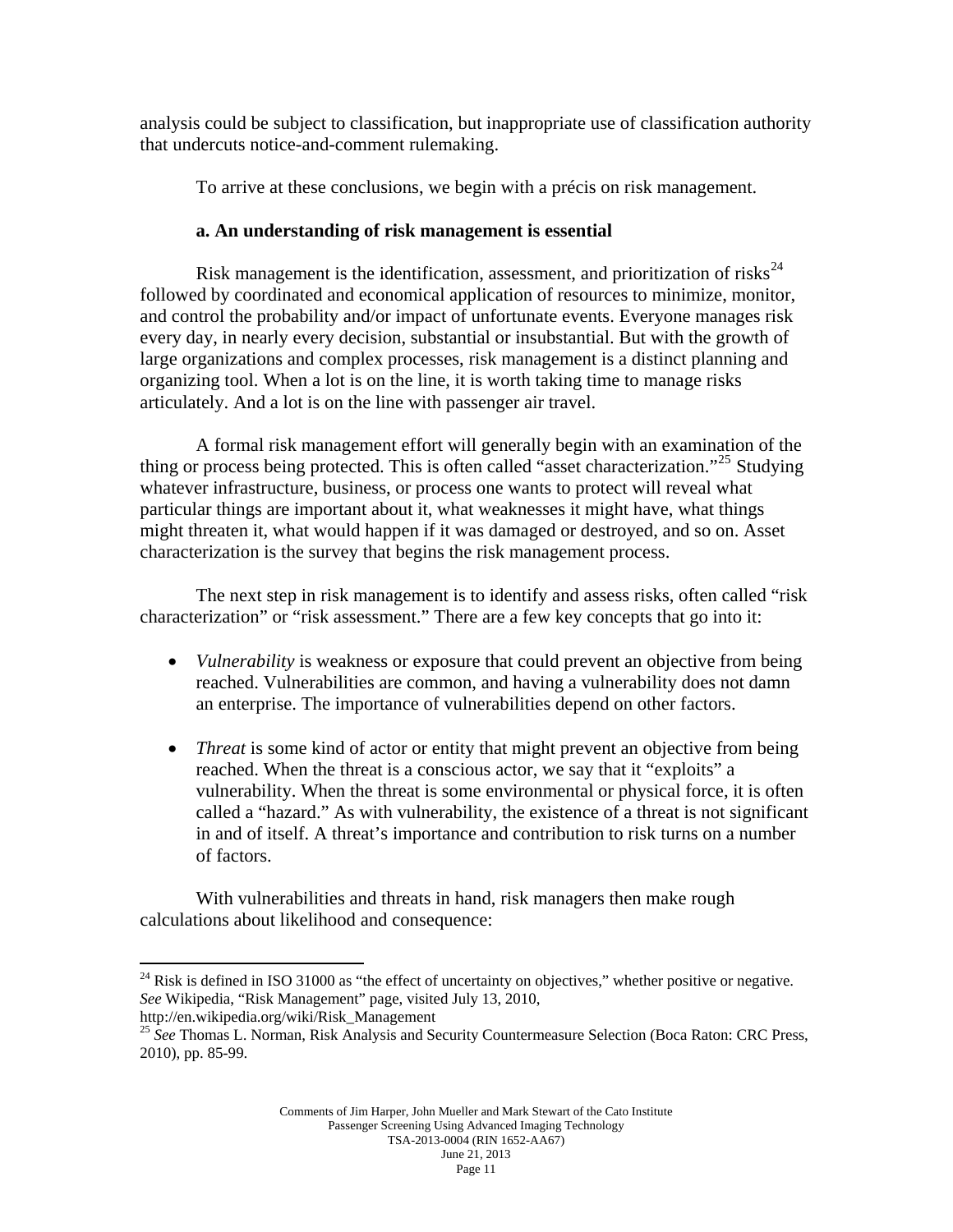- *Likelihood* is the chance that a vulnerability left open to a threat will materialize as an unwanted event or development that frustrates the objective. Knowing the likelihood that a threat will materialize is part of what allows risk managers to apportion their responses.
- *Consequence* is the significance of the loss or the impediment to objectives that would result should the threat materialize. Consequences can range from very low to very high. As with likelihood, gauging consequence allows risk managers to focus on the most significant risks.

Though these factors are often difficult to measure, a simple formula guides risk assessment:

Likelihood x Consequence = Risk

The matrix in Figure 1 illustrates which risks deserve little or no attention (green), which deserve some priority (yellow), which deserve prompt attention (orange), and which deserve immediate attention (red). Obviously, threats that are rare and inconsequential deserve no attention at all. Threats that are common and existential should be addressed first.

|                       | <b>Consequence</b> |               |               |               |                |  |
|-----------------------|--------------------|---------------|---------------|---------------|----------------|--|
| Likelihood            | Insignificant      | Minor         | Moderate      | Major         | <b>Extreme</b> |  |
| Rare                  | Low                | Low           | Low           | Low           | Low            |  |
| Unlikely              | Low                | Low           | Low           | <b>Medium</b> | <b>Medium</b>  |  |
| Possible              | Low                | Low           | <b>Medium</b> | <b>Medium</b> | <b>Medium</b>  |  |
| Likely                | Low                | <b>Medium</b> | <b>Medium</b> | <b>High</b>   | <b>High</b>    |  |
| <b>Almost Certain</b> | Low                | <b>Medium</b> | <b>Medium</b> | <b>High</b>   | <b>Extreme</b> |  |

**Figure 1. Risk Matrix, Combining Likelihood and Consequence** 

After risk assessment, the next step in risk management is choosing responses.

There are four general ways to respond to risk:

- Acceptance Acceptance of a threat is a rational alternative that is often chosen when the threat has low probability, low consequence, or both.
- *Prevention* Prevention is the alteration of the target or its circumstances to diminish the likelihood of the bad thing happening.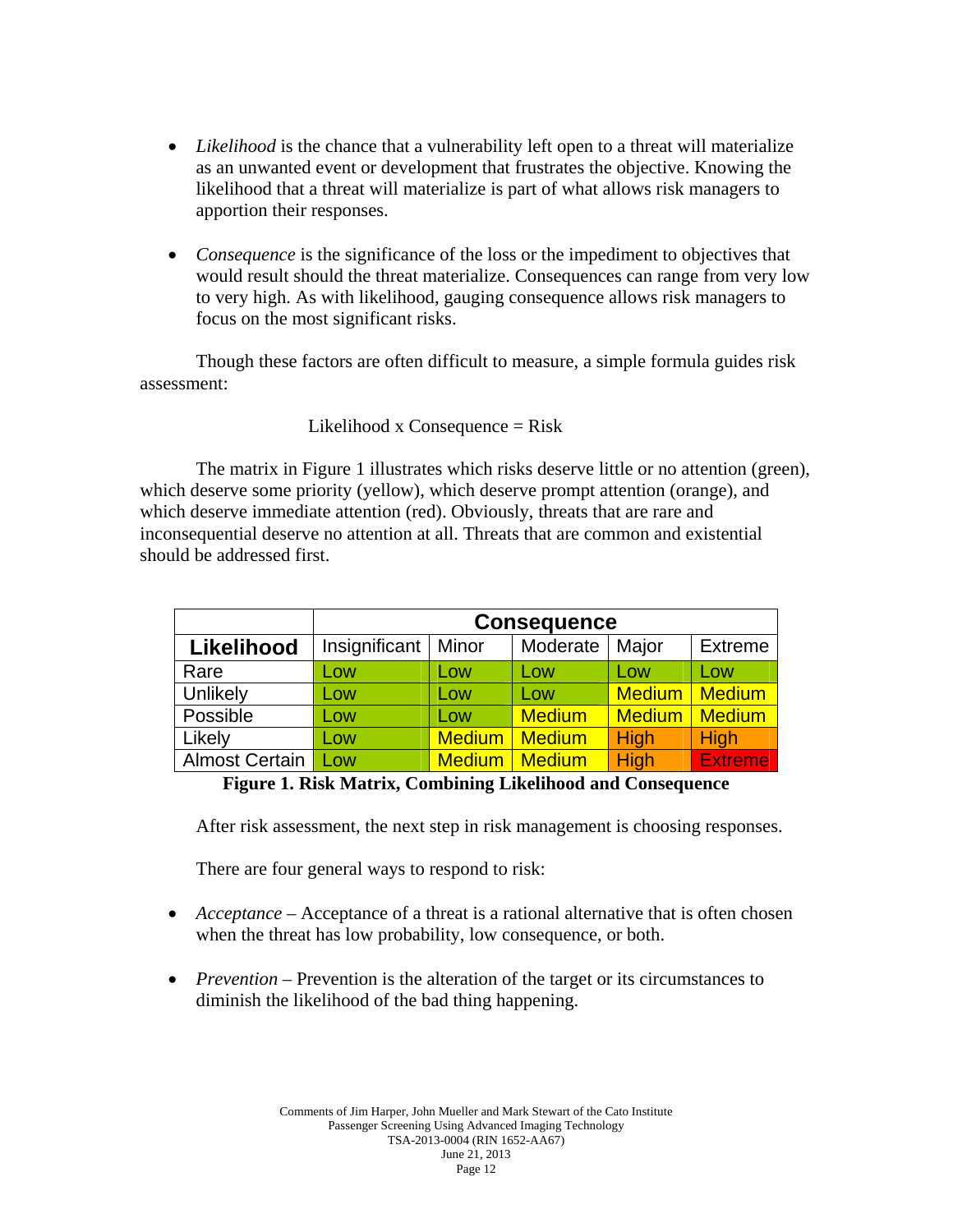- *Interdiction* Interdiction is any confrontation with, or influence exerted on, a threat to eliminate or limit its movement toward causing harm.
- *Mitigation* Mitigation is preparation so that, in the event of the bad thing happening, its consequences are reduced.

An important consideration when choosing a response is whether or not the response creates new risks to the asset or to others. This is known as "risk transfer." Airport body scans, intended to interdict the smuggling of dangerous articles aboard planes, transfer risk to travelers who, averse to being scanned, choose to drive instead of fly. These travelers suffer injuries and die in greater numbers, as automobile travel is more dangerous than air travel.

The DHS Privacy Committee recommended use of a risk management model like this in 2006.<sup>[26](#page-12-0)</sup> The NPRM exhibits no discernable methodology, and the resulting "rule" is arbitrary as a result.

To reach that conclusion, we had to guess at the agency's thinking. The inappropriate use of classification shields the documents that purportedly justify the rule and existing policy.

### **b. Classification of the risk management document is unwarranted**

Under Executive Order 135256, classification is permitted if "disclosure of the information reasonably could be expected to result in damage to the national security, which includes defense against transnational terrorism." The order continues: "If there is significant doubt about the need to classify information, it shall not be classified." The need to classify the risk management work underlying the proposed rule is indeed doubtful, and its classification undercuts the purpose of notice-and-comment rulemaking.

Because risk analysis by its nature requires analysts to make assumptions and to work with data that are often far from precise, it is crucial that the full analysis be open and transparent. This allows other analysts to evaluate not only the results, but also the components from which they derive. As a RAND report puts it:

[B]est practices for analytic products generally, and policy analysis modeling specifically, emphasize the importance of transparency and comprehensibility of the model; clear and candid accounting of its caveats, assumptions, and hypotheses; and a thorough assessment of how uncertainties in the model's logic, underlying theory or input data could affect its

 $\overline{a}$ 

TSA-2013-0004 (RIN 1652-AA67) June 21, 2013

<span id="page-12-0"></span><sup>26</sup> *See* Department of Homeland Security, Data Privacy and Integrity Advisory Committee, "Framework for Privacy Analysis of Programs, Technologies, and Applications," Report No. 2006-01 (Mar. 7, 2006) http://www.dhs.gov/xlibrary/assets/privacy/privacy\_advcom\_03-2006\_framework.pdf.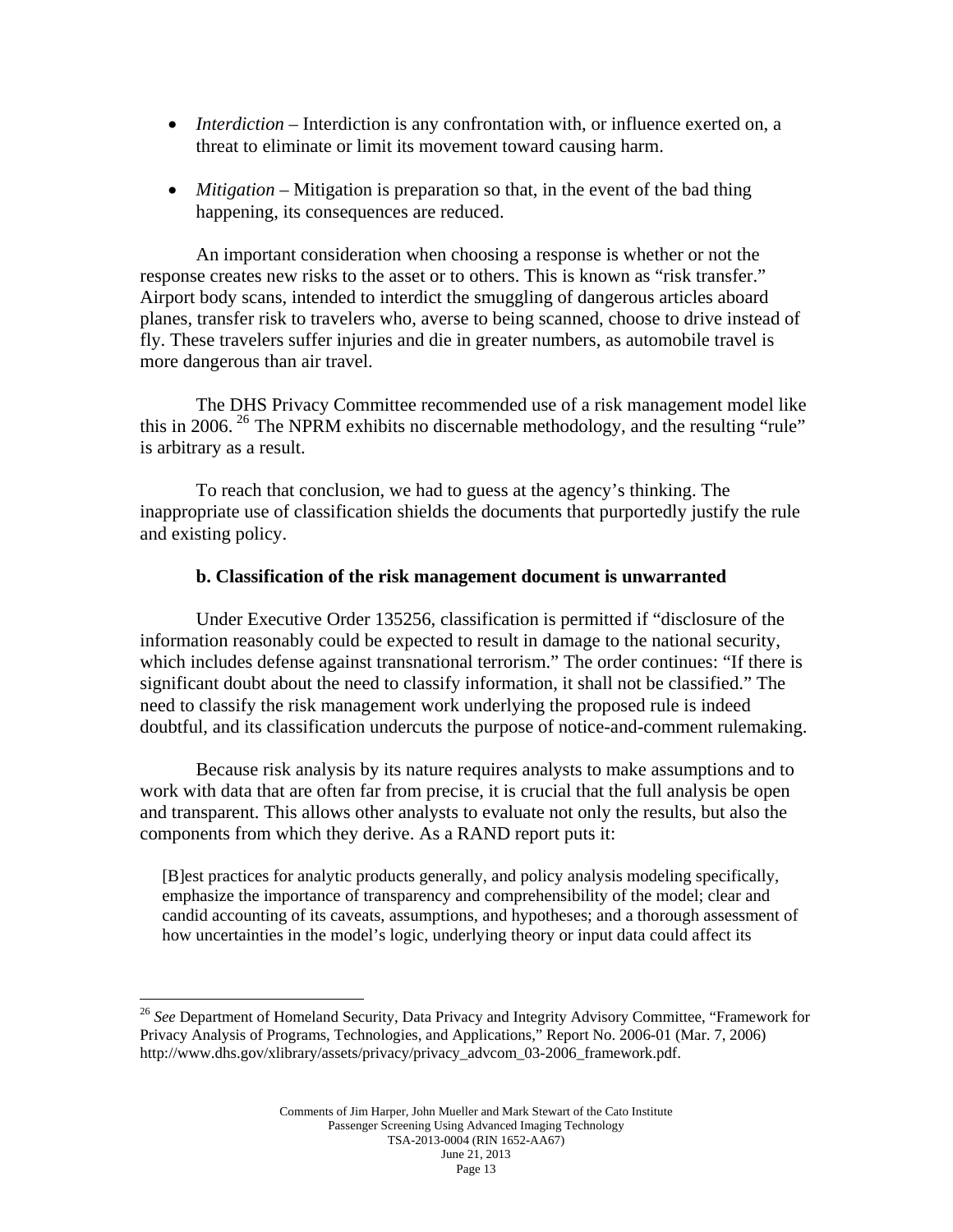# findings.[27](#page-13-0)

 $\overline{a}$ 

 Obviously, risk analyses that have been classified do not conform to this important—indeed vital—characteristic.

 There may be justifications for keeping from the public (and, by inference, attackers) details about body scanning—about its mechanical workings, for example, its error rate, or methods by which it might be defeated. However, analysis designed to assess the overall cost-effectiveness of a security measure does not need to delve into such issues. One might simply assume that the measure is technically effective and then seek to determine whether, given that assumption, it is cost-effective. Obviously, if it fails to be so, the measure should not be deployed no matter how technically effective it might be. On the other hand, if analysis conducted under that assumption deems the measure to be cost-effective, further analysis (which might then run into the classification issue) should be done to see if altering the assumption importantly changes the result about the measure's cost-effectiveness.

A second sort of detail that might be kept confidential is threat information that reveals sources and methods by which the information was gathered or that signals to threats that their existence or plans are known. (The latter could deter threats, which would be fine, but if it inspires threats to evade detection or capture, that would be a setback for security.) If a risk analysis reaches a level of detail that could compromise national security in these ways, the solution is simple: Dial back to a level of generality that is not so revealing.

As noted earlier, publishing the *results* of a risk-reduction analysis cannot possibly damage national security. Depending on how it was produced, there may be elements of TSA's "risk-reduction analysis" that merit redaction. But classification of the document as a whole is excessive and it undercuts the rulemaking disproportionately to the negligible risk that its release would create.

 Credible and complete risk management analysis of TSA's airport body scanning policy has been done, publicly, by co-authors of this comment Mark G. Stewart of the University of Newcastle, Australia, and John Mueller of Ohio State University. Their analysis was published in 2011 in an important, peer-reviewed journal, *The Journal of* 

<span id="page-13-0"></span><sup>27</sup> A. R. Morral et al., *Modeling Terrorism Risk to the Air Transportation System*, pg. 98 RAND Corporation (2012), citing James H. Bigelow and Paul K. Davis, *Implications for Model Validation of Multi-Resolution Multiperspective Modeling (MRMPM) and Exploratory Analysis*, Santa Monica, Calif.: RAND Corporation, MR-1750-AF, 2003; Office of the Director of National Intelligence, Intelligence Community Directive, Number 203, Analytic Standards, Effective June 21, 2007; National Research Council, *Department of Homeland Security Bioterrorism Risk Assessment: A Call for Change*, Washington, D.C.: National Academies Press, 2008; and National Research Council of the National Academies, *Review of the Department of Homeland Security's Approach to Risk Analysis*, Washington, DC: National Academies Press, 2010 [hereinafter "NRC 2010"].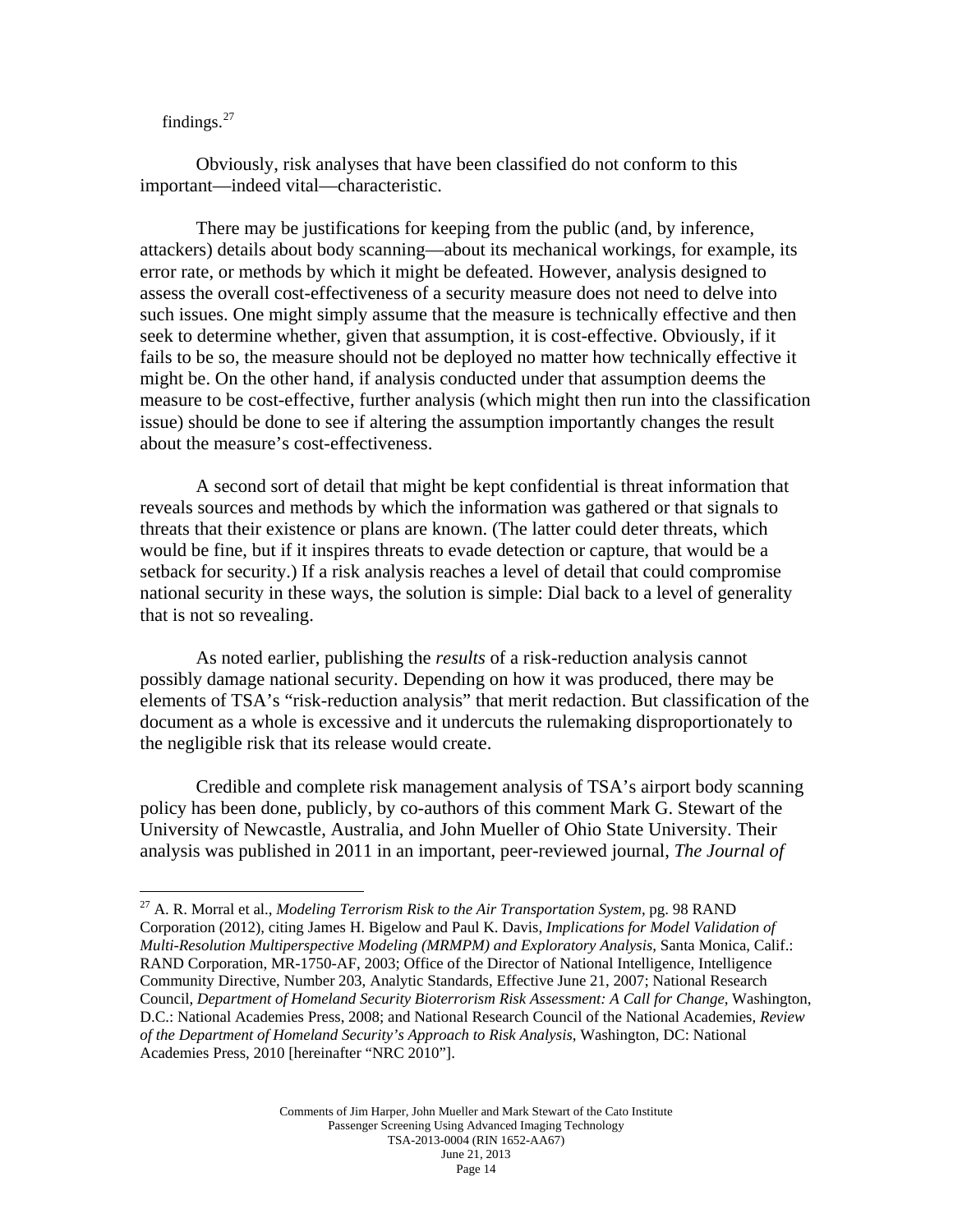*Homeland Security and Emergency Management*, and it was included later in the year in their Oxford University Press book, *Terror, Security, and Money*. No one has ever asked Mueller and Stewart not to discuss their research, and they have been invited to present their findings at national security conferences open to the public.

Their study did not reveal unknown information or break any new analytical ground. Rather, they systematically and transparently applied standard risk-analytic and cost-effective procedures that have been codified and are routinely applied throughout the world when determining the desirability of measures and procedures intended to enhance security and welfare. Neither author of the study has heard objection from any quarter that their analysis exposes information that terrorists or other attackers could exploit.

Stewart and Mueller would, of course, be delighted to bring this experience to bear in evaluating any TSA studies that arrive at different conclusions, but they are prevented from doing so by the fact that such studies have been classified.

Walking through how well policies and technologies produce security can be done without revealing any intelligence about threats, and it can be done without revealing vulnerabilities in the policy and technology. The TSA's use of secrecy is inappropriate, and it should be reversed.

# **V. Risk management and cost-benefit analysis show that the policy supported by the proposed rule is not cost-effective**

Nothing excuses the TSA from performing risk management and cost-benefit analyses that validate the proposed regulation, such as it is, and validate actual TSA practice at airports. Though it says that one exists and is classified, the language of the NPRM suggests either that the risk management and cost-benefit work underlying the proposed rule are invalid, or, as will be discussed more fully below, that the authors of the NPRM do not understand risk management.

Full-fledged, articulate risk management studies show that the policies in place under the proposed rule are not justified. Indeed, by shifting travelers to more dangerous automobiles, the policies currently in place may cause more travelers to die than it saves.

# **a. Nothing excuses TSA from using risk management and cost-benefit analysis**

There is no argument that current policies are dictated by statute. The court said so in *EPIC v. TSA*: "Although the statute, 49 U.S.C. § 44925, does require the TSA to develop and test advanced screening technology, it does not specifically require the TSA to deploy AIT scanners let alone use them for primary screening."<sup>[28](#page-14-0)</sup> The authorities cited

<span id="page-14-0"></span> $^{28}$  EPIC v. TSA at 10.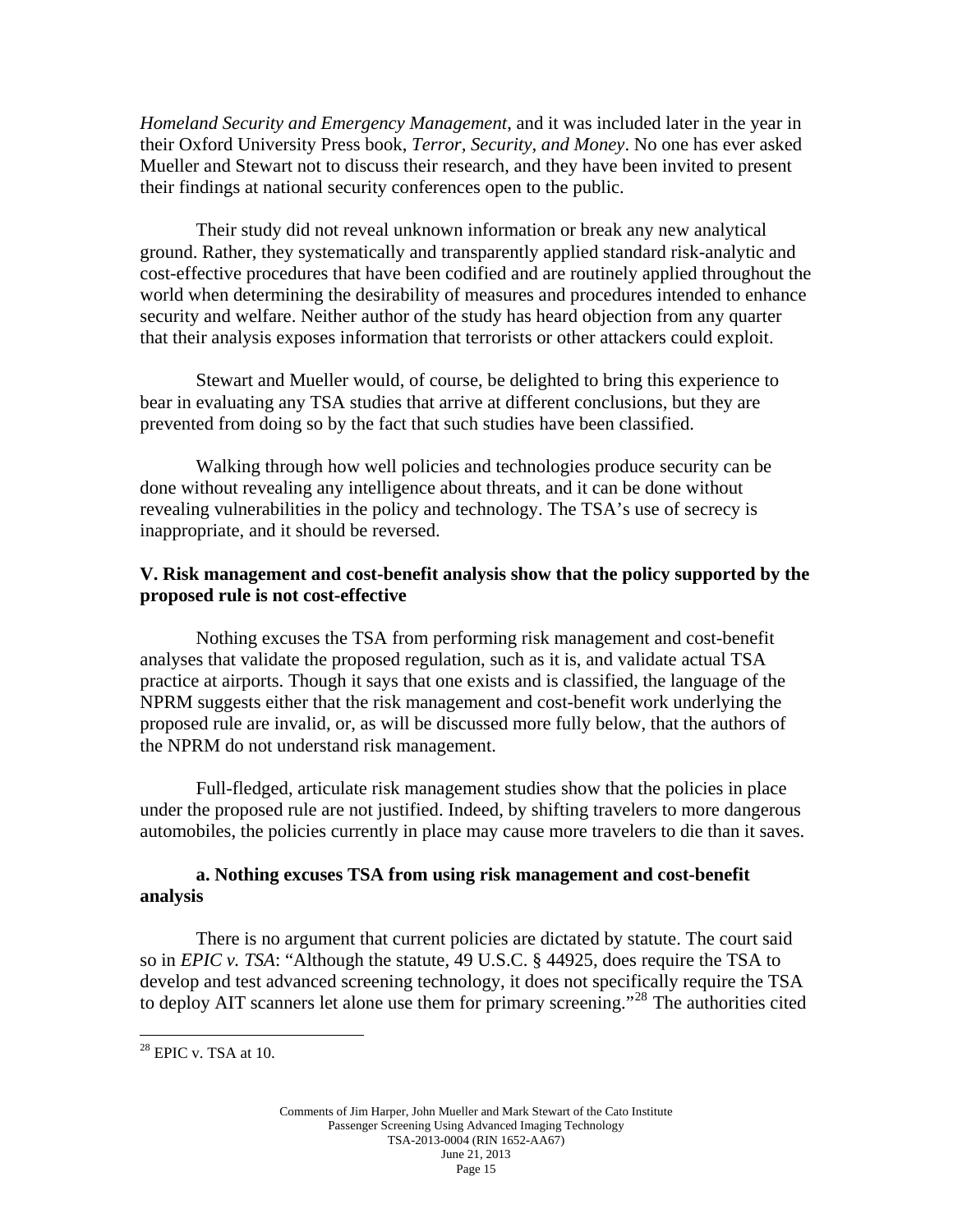in the preamble to the proposed rule do not exempt the TSA from rational cogitation about its policies in the course of the instant rulemaking.

Indeed, listing a variety of possible technologies, 49 U.S.C. § 44925 calls for "*optimal* utilization and deployment of explosive detection equipment…." (emphasis added). None of the hortatory language in appropriations conference reports and other legislative history since then overcomes the statutory requirement of "optimal" use of technology. Optimization requires risk management and balancing of costs and benefits. The agency must flesh out its policies through the rational processes required in administrative law.

Among the things the agency must take into account, which it does not in the preamble, is "the public right of freedom of transit through the navigable airspace" referred to in 49 USC § 40101 and 49 USC § 40103. These two statutory provisions do not establish a statutory right for purposes of administering that title of the U.S. Code. They acknowledge a preexisting right. The TSA must minimize its interference with the right of travel in the course of optimizing its policies and the rule.

The agency must also take into account the Fourth Amendment to the U.S. Constitution, which bars unreasonable searches and seizures. Though the court in *EPIC v. TSA* summarily concluded that the use of body scanners fell within the "administrative search" exception to Fourth Amendment protection, $^{29}$  $^{29}$  $^{29}$  the issue was not ripe for decision, as the court did not have a rulemaking record before it. This rulemaking may invalidate the *EPIC v. TSA* decision as to the Fourth Amendment merits, and other courts will reconsider the issues in light of the record in this rulemaking.

# **b. Amidst talk of risk management, DHS and TSA have long failed to implement risk-based decision-making, and they fail to do so here**

 Homeland security is concerned with public safety—or domestic tranquility—the central, foundational reason for government. It is imperative, therefore, that decisions and expenditures be made sensibly and responsibly in this area because human lives are at stake.

 To do so requires applying the kind of analytic risk management approaches that are routinely required of other governmental agencies and that have been standard coin for policy decision making for decades throughout the world. These approaches seek to balance the competing demands of safety and cost even in such highly charged and politicized decisions as where to situate nuclear power plants, how to dispose of toxic waste, and how to control pollution—decisions that engage the interests and passions of multiple groups.

<span id="page-15-0"></span><sup>29</sup> EPIC v. TSA at 16-18.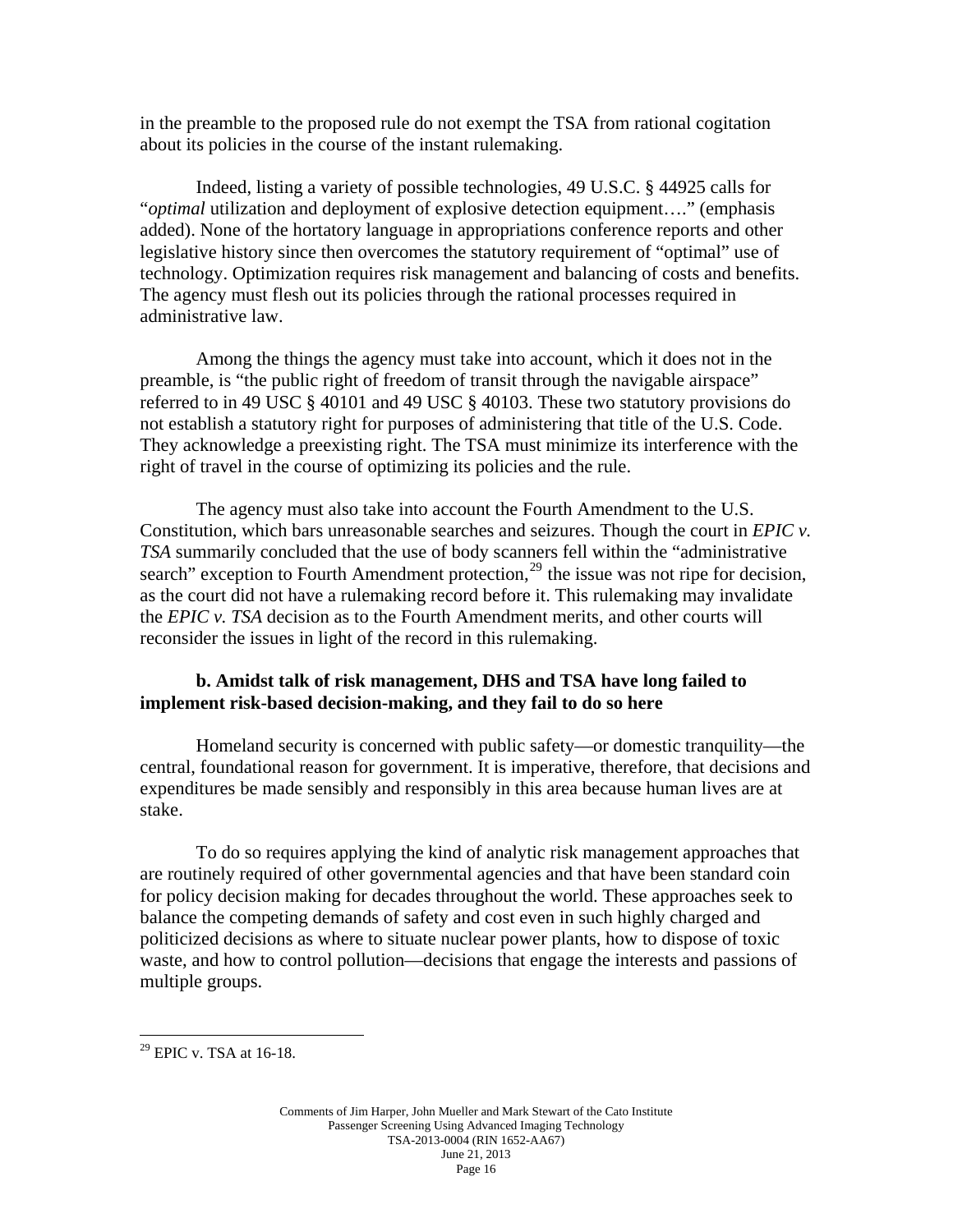Most policies aimed at security will improve security. The important question is not whether a given policy improves security. It is whether the improvement in security justifies its costs. Nothing in the preamble to the proposed rule overcomes the evidence that the current body scanning policy does not provide cost-effective security. Indeed, it could produce greater death among American travelers than it averts.

 Risk reduction measures that produce little or no net benefit to society or produce it at very high cost are not only irresponsible but also, essentially, immoral. When we spend resources to save lives at a high cost, we forgo the opportunity to spend those same resources on regulations and measures that can save more lives at the same cost or even at a lower one. Bad risk management kills.

 Upon taking office in 2005, Department of Homeland Security (DHS) Secretary Michael Chertoff strongly advocated that the department "must base its work on priorities driven by risk."<sup>[30](#page-16-0)</sup> Yet, a year later, when DHS expenditures had increased by some \$135 billion beyond those already in place in 2001, and when the department had become the government's largest nonmilitary bureaucracy, one of its senior economists wistfully noted, "We really don't know a whole lot about the overall costs and benefits of homeland security."<sup>[31](#page-16-1)</sup> By 2007, RAND President James Thomson was contending that DHS leaders "manage by inbox," that the "dominant mode of DHS behavior" was not risk management, but "crisis management."[32](#page-16-2) In the same year, the Congressional Research Service after an exhaustive assessment, concluded that DHS simply could not answer the "central question" about the "rate of return, as defined by quantifiable and empirical risk reductions" on its expenditure.<sup>[33](#page-16-3)</sup>

 The emphasis on risk-informed decision making continued with the change of administrations after the 2008 elections, as Secretary Janet Napolitano insisted, "Development and implementation of a process and methodology to assess national risk is a fundamental and critical element of an overall risk management process, with the ultimate goal of improving the ability of decision makers to make rational judgments about tradeoff s between courses of action to manage homeland security risk."<sup>[34](#page-16-4)</sup>

 Yet a 2010 report of the National Research Council of the National Academies of Sciences, Engineering, and Medicine ("NRC") suggests that little progress had been

<span id="page-16-0"></span><sup>&</sup>lt;sup>30</sup> Mayer, Matt A. 2009. *Homeland Security and Federalism: Protecting America from Outside the Beltway*, p. 62 (Santa Barbara, CA: ABC-CLIO).

<span id="page-16-1"></span><sup>&</sup>lt;sup>31</sup> Troy Anderson, "Terror May Be at Bay at Port; Shipping Hubs Too Vulnerable," *Daily News of Los Angeles* , May 18, 2006.<br><sup>32</sup> James A. Thomson, "DHS AWOL? Tough Questions about Homeland Security Have Gone Missing,"

<span id="page-16-2"></span>*RAND Review*, Spring 2007.<br><sup>33</sup> Todd Masse, Siobhan O'Neil, and John Rollins. *The Department of Homeland Security's Risk* 

<span id="page-16-3"></span>*Assessment Methodology: Evolution, Issues, and Options for Congress,* pg. 14, Washington, DC: Congressional Research Service, February 2, 2007. 34 NRC 2010, pg. 108.

<span id="page-16-4"></span>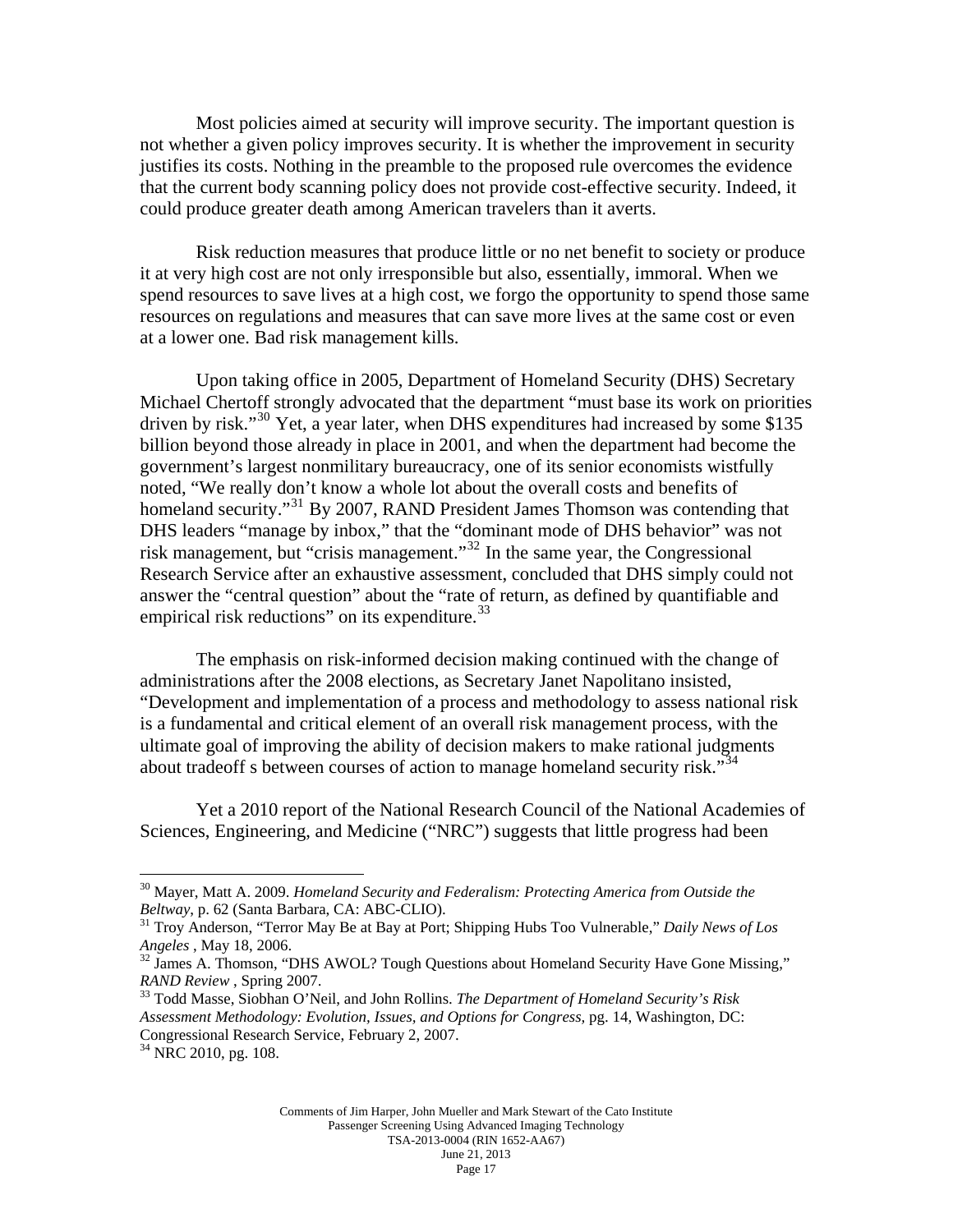made by that time. Requested by Congress to assess the activities of the Department of Homeland Security, a committee worked for nearly two years and came up with some striking conclusions. Except for the analysis of natural disasters, the committee "did not find any DHS risk analysis capabilities and methods that are yet adequate for supporting DHS decision making," and therefore "only low confidence should be placed in most of the risk analyses conducted by DHS." Indeed, "little effective attention was paid to the features of the risk problem that are fundamental."<sup>[35](#page-17-0)</sup>

The committee also found an "absence of documentation of methods and processes," with the result that the committee sometimes had to *infer* details about DHS risk modeling. In fact, "in a number of cases examined by the committee, it is not clear what problem is being addressed." It also found "a pattern" of "trusting numbers that are highly uncertain." Concluded the committee: "It is not yet clear that DHS is on a trajectory for development of methods and capability that is sufficient to ensure reliable risk analyses": although it found that "there are people at DHS who are aware of these current limitations," it "did not hear of efforts to remedy them."[36](#page-17-1)

This situation is particularly strange because, as the committee also noted, the risk models used in the department for *natural* hazards are "near state of the art" and "are based on extensive data, have been validated empirically, and appear well suited to near-term decision needs."<sup>[37](#page-17-2)</sup>

 At times DHS has ignored specific calls by other government agencies to conduct risk assessments. For example, GAO requested that DHS conduct a full cost-benefit analysis of the extremely costly process of scanning 100 percent of U.S.-bound containers. To do so would require the dedicated work of a few skilled analysts for a few months or possibly a year. Yet, DHS replied that, although it agreed that such a study would help to "frame the discussion and better inform Congress," to actually carry it out "would place significant burdens on agency resources."<sup>[38](#page-17-3)</sup>

 The DHS appears to focus all or almost all of its analyses on the contemplation of the consequences of a terrorist attack while substantially ignoring the equally important "likelihood" component of risk assessment—whether the attack will happen or not—as well as the key issue of risk reduction. DHS risk assessment seems to simply identify a potential source of harm and then try to do something about it without evaluating whether the new measures reduce risk sufficiently to justify their costs. Kip Hawley, head of the TSA when the NRC report came out, responded, unconvincingly and contrary to the

 $\overline{a}$ 

Comments of Jim Harper, John Mueller and Mark Stewart of the Cato Institute Passenger Screening Using Advanced Imaging Technology TSA-2013-0004 (RIN 1652-AA67) June 21, 2013 Page 18

<span id="page-17-0"></span> $35$  NRC 2010, pg. 11.

<span id="page-17-1"></span> $36$  NRC 2010, pg. 65.

<span id="page-17-2"></span> $37$  NRC 2010, pg. 57

<span id="page-17-3"></span><sup>&</sup>lt;sup>38</sup> United States Government Accountability Office, "Report to Congressional Requesters: Supply Chain Security: Feasibility and Cost-Benefit Analysis Would Assist DHS and Congress in Assessing and Implementing the Requirement to Scan 100 Percent of U.S.-Bound Containers," GAO-10-12, October 2009.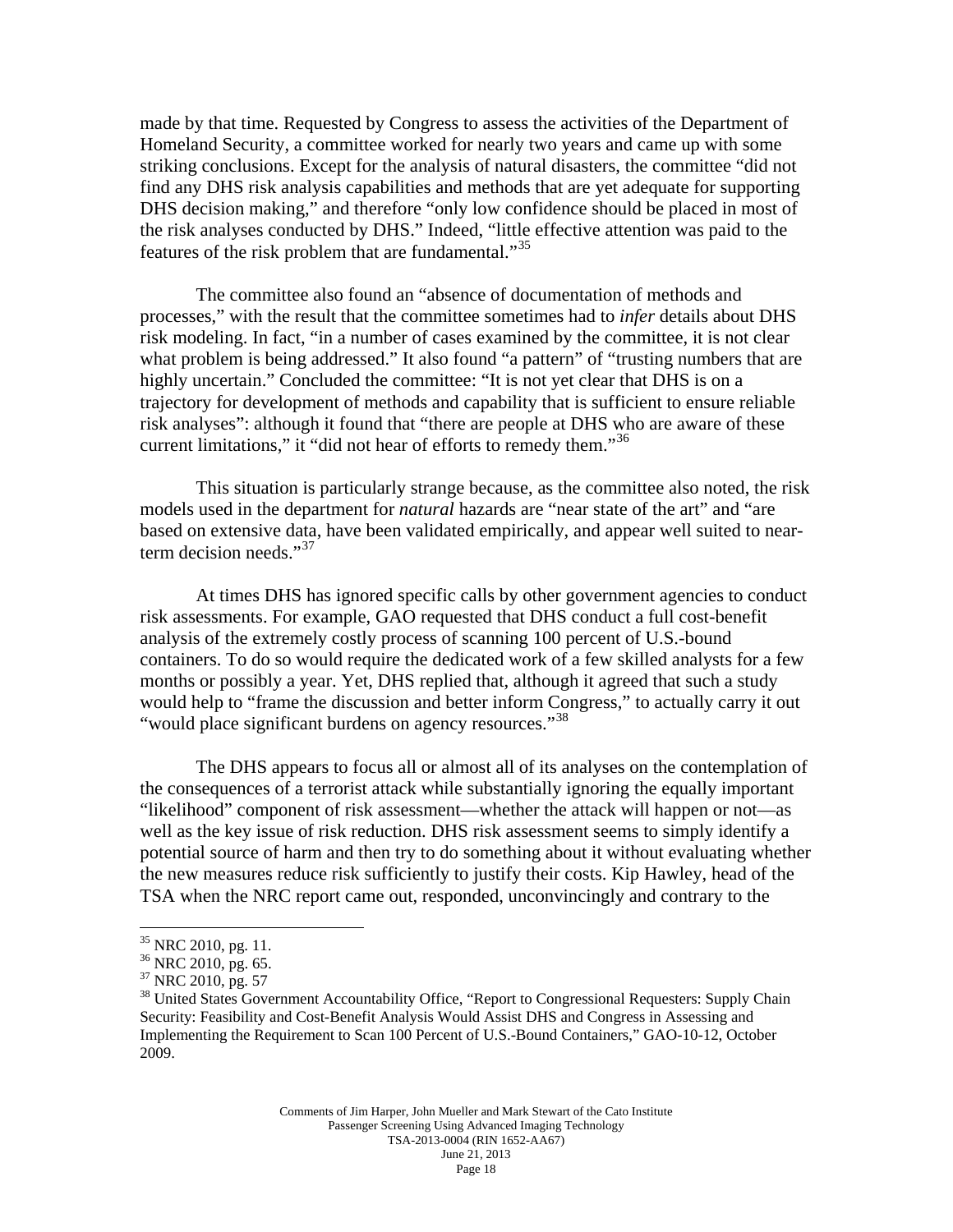conclusions of the report, that risk analytic work is done by TSA. "It's just not done the way they are defining it."<sup>[39](#page-18-0)</sup>

In 2007, TSA, under Hawley, commissioned Boeing to develop and operate a Risk Management Analysis Tool ("RMAT"). In 2010 the agency asked RAND to evaluate the tool—"before relying on RMAT results for high-stakes resource management and policy decisions," according to the RAND report which came out late last year. RMAT is a "suite of tools and processes for conducting risk assessments" designed "to model and explain the complex interactions between security providers and systems and adversaries."

It is not clear how it is put together because the tool remains proprietary, but the RAND report is quite critical. The tool has "thousands of input variables," many of which cannot be estimated with much precision, and it could generate results that are "completely wrong." Moreover, it takes so long to run that "neither RAND nor Boeing have been able to conduct even a superficial sensitivity analysis" of its "many thousands of assumptions and parameter estimates." Moreover, it only deals with relative risk, not absolute risk (a key criticism as well in the 2010 NRC study), and its estimates of these "are subject to strong, probably untenable, assumptions." RMAT is also insensitive to changes in the magnitude of risk and "assumes no attack can be deterred."<sup>[40](#page-18-1)</sup>

Little appears to have changed, as the NPRM devotes only one sentence to the cost-effectiveness of this security measure, and that sentence is problematic: "Risk reduction analysis shows that the chance of a successful terrorist attack on aviation targets generally decreases as TSA deploys AIT." This is a statement of the obvious. Virtually any new security measure—adding one bomb-sniffing dog at one airport, for example—will in some sense decrease the risk of a successful terrorist attack, however microscopically. The question risk analysis seeks to answer is not simply, "Will the added security measure reduce risk?" (or "generally decrease[]" it), but rather, "Will it reduce the risk enough to justify its cost?"

In 2010, the Government Accountability Office considered body scanning technology then being deployed by TSA. It noted pointedly that "cost-benefit analyses are important because they help decision makers determine which…investments in technologies or in other security programs, will provide the greatest mitigation of risk for the resources that are available," and it specifically declared that conducting a costbenefit analysis of the new, expensive technology was "important."[41](#page-18-2)

 $\overline{a}$ 

Comments of Jim Harper, John Mueller and Mark Stewart of the Cato Institute

Passenger Screening Using Advanced Imaging Technology

TSA-2013-0004 (RIN 1652-AA67)

June 21, 2013

<span id="page-18-0"></span><sup>&</sup>lt;sup>39</sup> Steven Cherry, Airport Security: Everything You Know Is Wrong, Techwise Conversations (podcast), May 2, 2012.

<span id="page-18-1"></span><sup>40</sup> A.R. Morral et al., *Modeling Terrorism Risk to the Air Transportation System*, p. 98 RAND Corporation, 2012.

<span id="page-18-2"></span><sup>41</sup> Lord, Steve. *Aviation Security: TSA Is Increasing Procurement and Deployment of the Advanced Imaging Technology, but Challenges to This Effort and Areas of Aviation Security Remain*. United States Government Accountability Office, GAO-10–484T, March 17, 2010.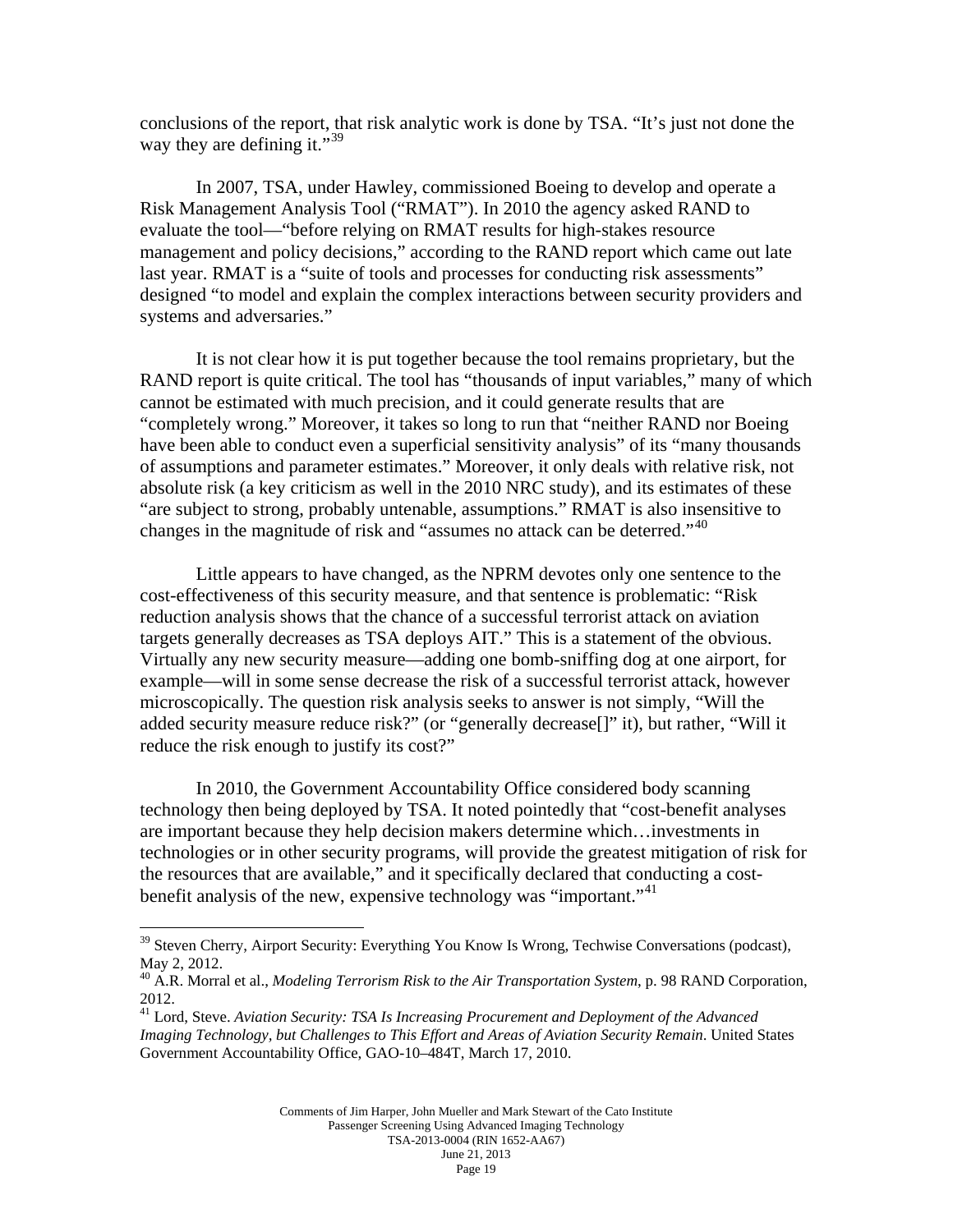By simply stating that body scanners reduce risk—not that they reduce risk enough to justify their cost—the one sentence in the NPRM devoted to this key issue hints that risk analysis sufficient to validate the rule may not have been conducted.

# **c. TSA's body scanners fail to be cost-effective**

 Co-authors of this comment John Mueller and Mark Stewart have conducted exactly the sort of analysis that is required by this rulemaking. At several points, their study biased the analysis in favor of finding body scanning technology to be costeffective security, and they assumed that it is technically effective at detecting bodyborne explosives. Even under these generous assumptions, they found body scanners to be cost-ineffective.

 The Mueller/Stewart analysis was published in 2011 in the peer-reviewed *Journal of Homeland Security and Emergency Management*, and it was included later in the year in their Oxford University Press book, *Terror, Security, and Money*. The version published in the *Journal of Homeland Security and Emergency Management* is attached to this comment as Appendix I.

 The discussion below is a development of material presented in the 2011 article. It takes a complementary approach, but, while the input data and conclusions are the same, numerical results differ slightly from those in the 2011 analysis because of a change in the definition of what constitutes a successful attack.

The standard definition of risk adopted by the DHS is:

 $(Risk) = (Threat) \times (Vulnerability) \times (Consequences)$ 

where:

- *Threat* = annual probability a successful terrorist attack will take place if the security measure were not in place.
- *Vulnerability* = probability of loss (*i.e.*, that an explosive will be successfully detonated leading to damage and loss of life) given the attempt.
- *Consequences* = loss or consequence (economic costs, number of people harmed) if the attack is successful in causing damage.

Assuming 100% vulnerability, the above equation simplifies to:

 $Risk = (Probability of a SuccessfulAttack) \times (Losses Sustainable din an Attack)$ 

*Reduction in risk* is the degree to which a security measure foils, deters, disrupts,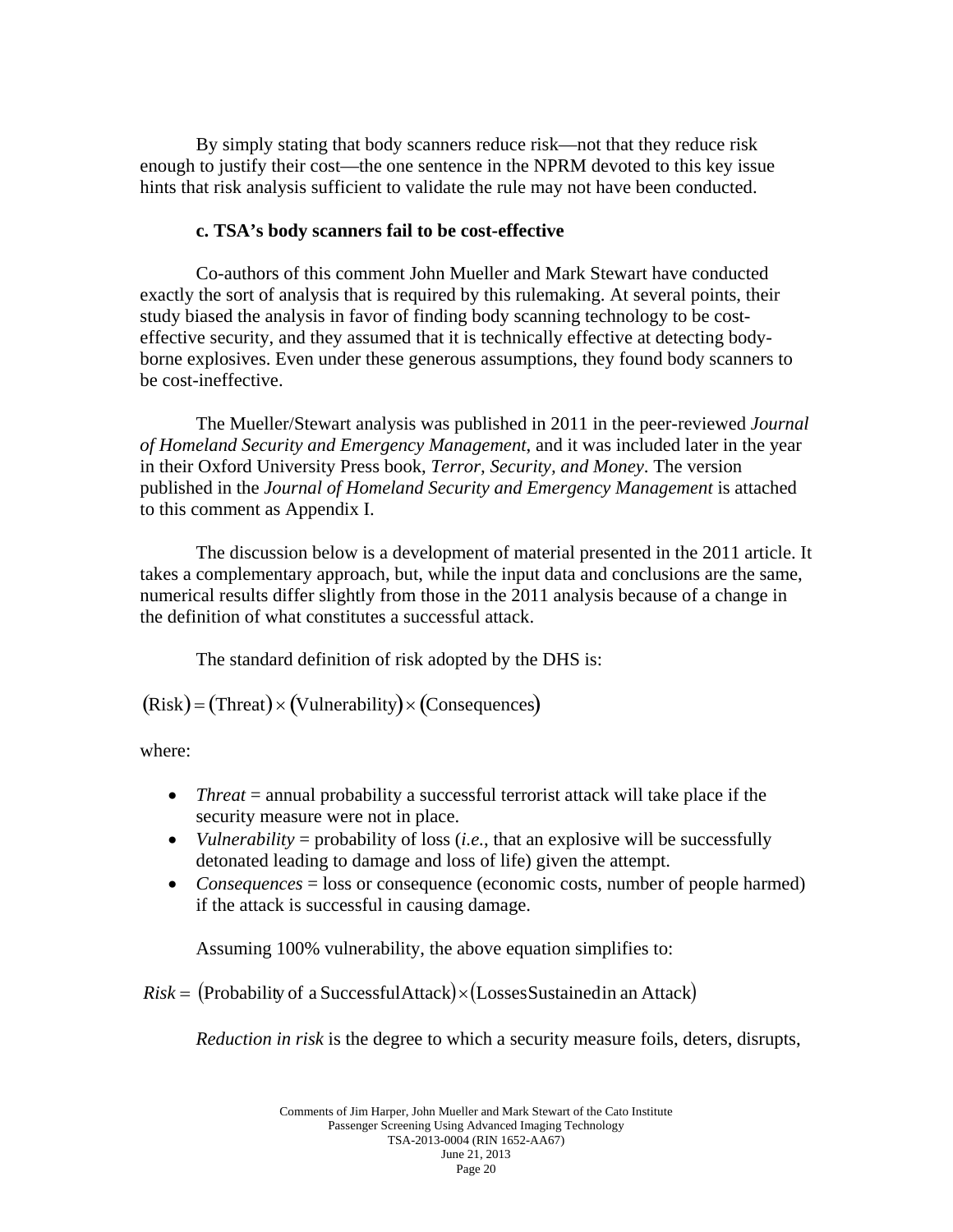or protects against a terrorist attack.

The *benefit* of a security measure is the sum of the losses averted due to the security measure and any expected co-benefit from the security measure not directly related to mitigating vulnerability or hazard (such as reduction in crime, improved passenger experience, etc.). This benefit is then compared to the cost of the security measure, which should include opportunity costs, to determine cost-effectiveness. A security measure is cost-effective if the benefit exceeds the cost. The benefit of a security measure, then, is calculated:

Benefit = (Probability of a Successful Attack) x (Losses Sustained in an Attack) x (Reduction in Risk Generated by the Security Measure)

One can apply a common, government-approved approach called break-even analysis to these problems. In break-even analysis, one calculates what the likelihood of an otherwise successful attack would have to be to justify a security measure's cost. There are three key considerations in applying this approach.

# *Reduction in risk generated by the security measure*

 The threat that body scanners are primarily dedicated to is preventing the downing of a commercial airliner by an improvised explosive device (IED) smuggled on board by a passenger. The present analysis assumes that the terrorist successfully arrives at an airport undetected and proceeds to airline passenger screening bearing a concealed IED.

 The analysis then assumes that the terrorist's luck substantially continues to hold through the next barriers:

- the likelihood of successfully avoiding detection by the metal detector and checkpoint transportation security officers is 90%,
- the likelihood of avoiding successful crew and passenger resistance on board the airliner when attempting to set off the bomb is 50%,
- $\bullet$  the likelihood of successfully detonating the explosive is 75%, and
- the likelihood the explosion will actually down the airliner is 75%.

 Under these conditions, there is a 75% chance the attack will fail due to one or another of these measures: existing checkpoint security measures, crew and passenger resitance, terrorist incompetence and amateurishness, and the technical difficulties in setting off a bomb sufficiently destructive to down an airliner.

 The analysis now adds the body scanner/pat-down to this mix of security measures and assumes that the measure reduces the likelihood of a successful attack almost completely—by 85-90%.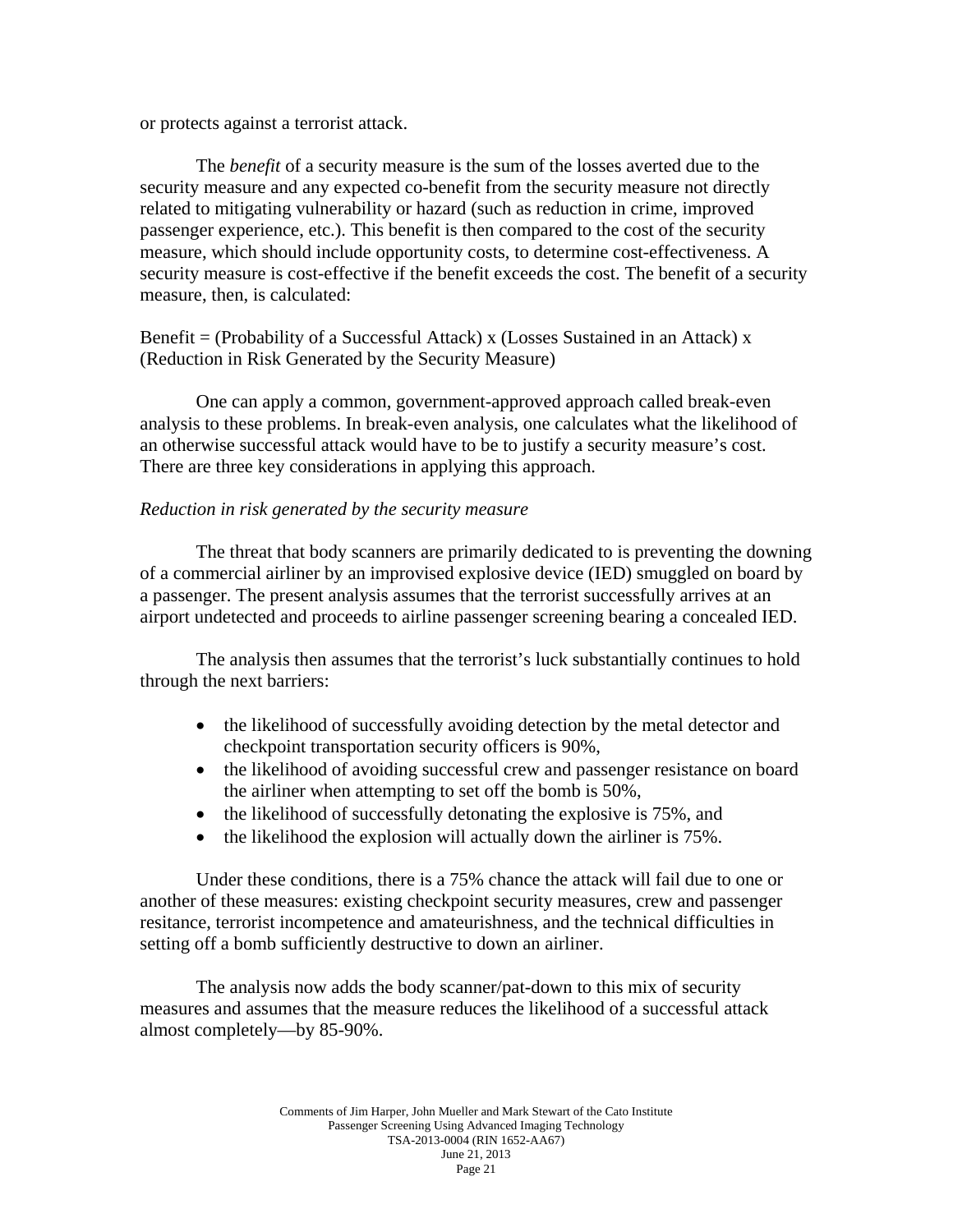The chance the terrorist will fail due to one of another of the existing measures or due to the body scanner now approaches an impressive 97%.

#### *The cost of the security measure*

 Using TSA figures, it can be determined that the cost of purchasing, installing, maintaining, and staffing 1,800 body scanners will be \$1.2 billion per year after it is fully deployed. A 2012 Congressional Research Service (CRS) comes to the same conclusion.[42](#page-21-0) It also finds: "Even at full operating capacity, not all airports and not all screening lanes will be equipped with AIT under TSA's plan." Body scanners would clearly need to be fully deployed to be truly effective because, if some airport security lines do not use the technology, it would obviously be a matter of only minor inconvenience for terrorists to determine where the gaps are simply by visiting airports and taking a look—assuming they couldn't get the information on the web.

 The NPRM arrives at a significantly lower cost estimate of roughly \$400 million per year. However, the NPRM does not say how many scanners it assumes will be deployed, and personnel and operating costs decrease by 20% in 2014 and 2015 while scanner equipment costs increase by over 20% in the same period. This is a clear inconsistency, as more scanners should mean higher staff and operating costs. The NPRM also gives 'net costs' as these deduct the cost of not using metal detectors, yet a walk-through metal detector costs less than \$2,000 compared to over \$150,000 for a fullbody scanner, and staffing will be significantly higher to operate and maintain the new scanners. TSA cost summaries are anything but transparent.

#### *The consequences of a successful terrorist attack*

 The consequences of a successful terrorist attack where an IED detonates and downs in an airliner would be quite high: somewhere between \$2-50 billion, which can be averaged to \$25 billion including property loss, loss of lives, and the impact on the economy and on air travel. There have been many studies of such costs inflicted by the 9/11 disaster, and these generally run from around \$100 billion to \$200 billion. The cost consequences of the successful terrorist downing of a single commercial airliner that does not crash into a significant building on the ground would clearly be less—though they would still be quite substantial.

<span id="page-21-0"></span> $\overline{a}$ 42 Bart Elias, *Airport Body Scanners: The Role of Advanced Imaging Technology in Airline Passenger Screening*, Congressional Research Service, September 20, 2012.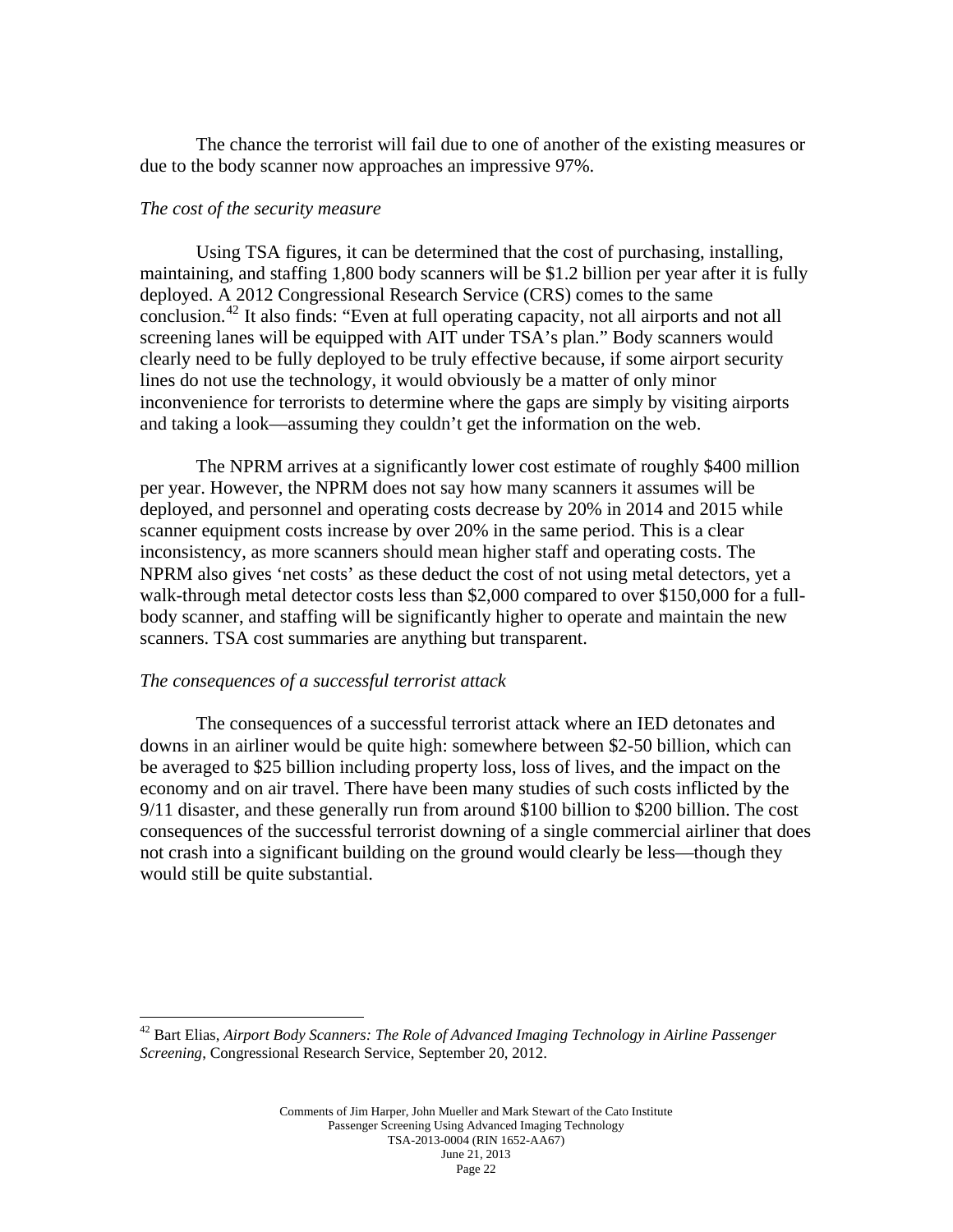#### *Results*

 $\overline{a}$ 

Applying these assumptions and estimates, body scanners only become costeffective when the likelihood that there will be a successful attack if the body scanners were not included in the array of security measures is 22%—or one every five years.

 TSA body scanning policy seems, then, rather impressively to fail a costeffectiveness test, even one that very considerably biases the discussion in favor of coming to the opposite conclusion.

 In the nine years after 9/11—before body scanners began to be deployed—there were only four instances in which a terrorist boarded (or, it seems, even attempted to board) an aircraft with body-borne explosives. Two of these failed (the 2001 shoe and 2009 underwear bombers), and two were carried out by Chechen women in Russia. None of these boarded their aircraft in the United States where the TSA's body scanners are deployed.

There is a very high likelihood that terrorists would be foiled, deterred or disrupted by police and security services, tip-offs from the public, and other prescreening security measures at the airport, including no-fly lists, travel document checkers, behavioral detection officers, bomb appraisal officers, and other TSA and policing layers of security. But the analysis essentially assumed these had no effect.

 It should also be noted that, since 9/11, only one attack consisting of two explosions has occurred in the United States, and this was on terra firma in Boston in 2013, using devices that could not pass through the magnetometers or x-ray machines that preceded body scanning in American airports. Similarly, there has been one case in which terrorists have been able to detonate bombs in the UK, producing four explosions, also on the ground, on the London transit system in 2005. This experience suggests that, for the most part, the terrorist adversary is not a terribly capable one.<sup>[43](#page-22-0)</sup> Accordingly, the study was very generous in assuming that, if a terrorist were able to get his bomb on board and if he remained un-harassed by crew and passengers, he would still be 75% likely to successfully to detonate his bomb.

 PETN seems to be the preferred explosive, and it has a long history of use in terrorist attacks. However, like most stable explosives, it is not easy to ignite. The best detonators are metallic but these are detectable by the airline security measures that were already in place before 9/11. Thus, the underwear bomber of 2009 used a syringe filled with a liquid explosive like nitroglycerin to detonate the PETN. However, this is by no

June 21, 2013

<span id="page-22-0"></span><sup>&</sup>lt;sup>43</sup> Michael Kenney, "'Dumb' Yet Deadly: Local Knowledge and Poor Tradecraft among Islamist Militants in Britain and Spain," *Studies in Conºict & Terrorism,* Vol. 33, No. 10 (October 2010), pg. 911–932; John Mueller and Stewart, "The Terrorism Delusion: America's Overwrought Response to September 11, *International Security*, 37(1) Summer 2012, pg. 81-110; John Mueller, ed., *Terrorism since 9/11: The American Cases* (Columbus: Mershon Center, Ohio State University, 2012) 2013).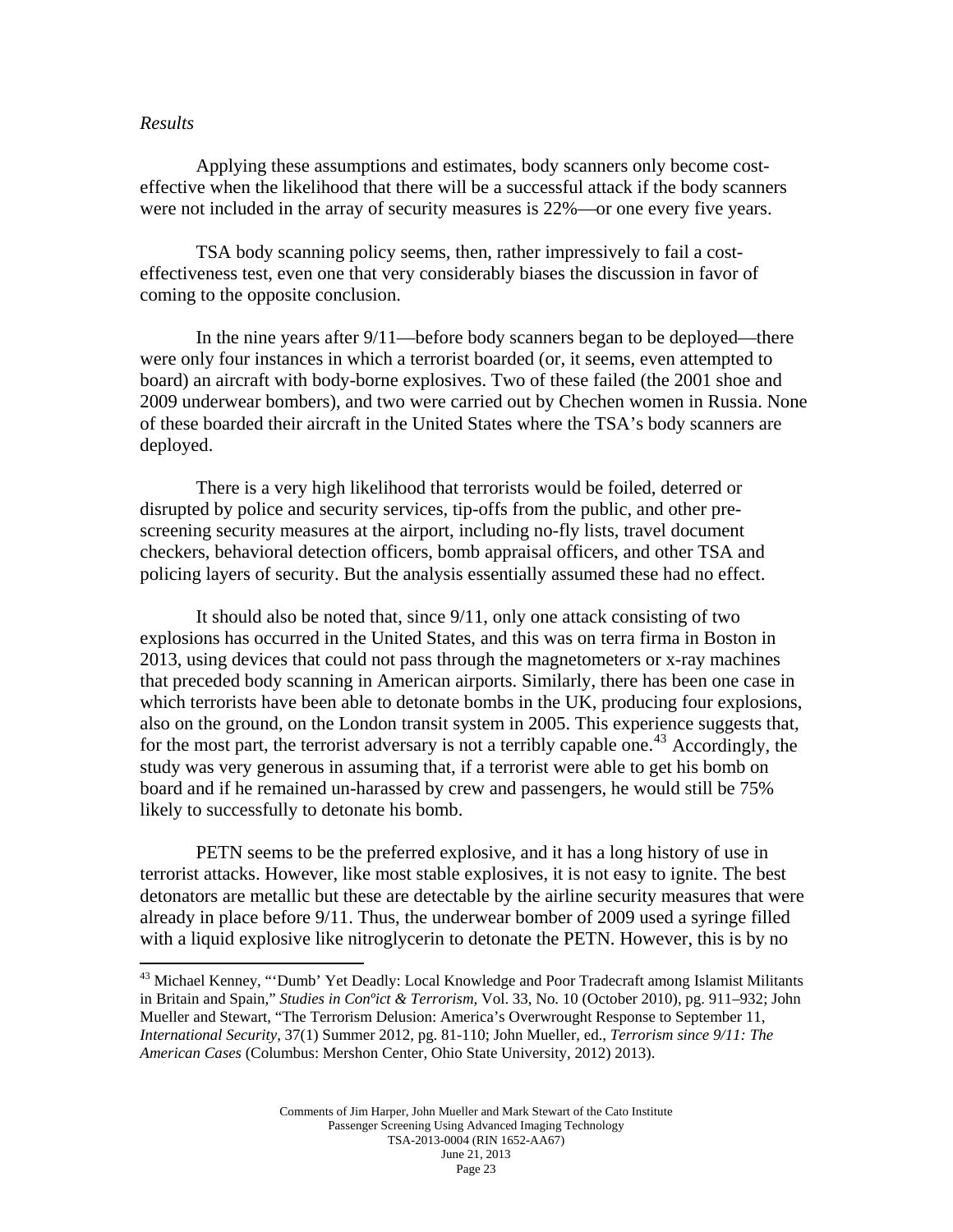means an easy approach. Notes Jimmie Oxley, director of the Center of Excellence Explosives Detection, Mitigation, Response and Characterization at the University of Rhode Island, "that takes a lot of pre-experimentation to find out what would work."<sup>[44](#page-23-0)</sup>

 Richard Reid, the shoe bomber of 2001, spent two years in training camps in Afghanistan and Pakistan, and he had received bomb training by Midhat Mursi who has often been billed as al-Qaeda's "master bomb-maker." However, this obviously was not enough. The bomber needs not only to be highly skilled at the tricky task of detonation, but fully capable as well of improvising wisely to unforeseen technical problems like, in this case, damp shoelaces.

 The analysis also assumed that if the on-board terrorist bomb were actually detonated there was a 75% chance it would down the airliner. This is generous because it is not easy to blow up an airliner. Airplanes are designed to be resilient to shock. The 1988 explosion of a bomb in the luggage compartment in a plane over Lockerbie, Scotland, was successful only because the bomb just happened to have been placed at the one spot in the luggage compartment where it could do fatal damage. According to Christopher Ronay, former head of the FBI bomb unit, if the bomb had been placed where it was surrounded by other luggage to absorb the blast, the passengers and the plane would have survived.[45](#page-23-1)

 Thus, even if the shoe and underwear bombs had exploded, the airliners attacked might not have been downed. The underwear bomber was reported at the time to be carrying 80 grams (Reid's shoe bomb contained only 50 grams) of  $PETN<sub>1</sub><sup>46</sup>$  $PETN<sub>1</sub><sup>46</sup>$  $PETN<sub>1</sub><sup>46</sup>$  and when his effort was duplicated on a decommissioned plane in a test set up by the BBC, the blast did not breach the fuselage. This experiment led air accident investigator Captain J. Joseph to conclude, "I am very confident that the flight crew could have taken this aeroplane without any incident at all and get it to the ground safely."[47](#page-23-3) In 2009, a similar bomb with 100 grams of the explosive, hidden on, or in, the body of a suicide bomber was detonated in the presence of his intended victim, a Saudi prince. It killed the bomber but only slightly wounded his target a few feet away.<sup>[48](#page-23-4)</sup>

 Moreover, an aircraft may not be doomed even if the fuselage is ruptured. A three-foot hole in the fuselage opened up on a Southwest Airlines plane in 2011, and the plane still landed safely.<sup>[49](#page-23-5)</sup> In 2008, an oxygen cylinder exploded on a Qantas flight from

Passenger Screening Using Advanced Imaging Technology

June 21, 2013

<span id="page-23-0"></span><sup>&</sup>lt;sup>44</sup> Bryan Walsh, "Why It's Not Easy to Detonate a Bomb on Board," Time, December 28, 2009.

<span id="page-23-1"></span><sup>&</sup>lt;sup>45</sup> Fred Bayles, "'Planes Don't Blow Up' Aviation Experts Assert," *International Herald Tribune*, July 24, 1996.<br><sup>46</sup> "Murderous' PETN links terror plots," CNN.com, December 29, 2009.

<span id="page-23-3"></span><span id="page-23-2"></span> $47$  BBC News, "Boeing 747 Survives Simulated 'Flight 253' Bomb Blast," March 5, 2010. The explosive test was conducted while the aircraft was on the ground.

<span id="page-23-4"></span><sup>48</sup> Peter Bergen and Bruce Hoffman, *Assessing the Terrorist Threat*, p. 9, Bipartisan Policy Center, Washington, DC, September 10, 2010.

<span id="page-23-5"></span><sup>49 &</sup>quot;Southwest to Ground 81 Planes after Hole Prompts Emergency Landing," cnn.com , April 2, 2011.

TSA-2013-0004 (RIN 1652-AA67)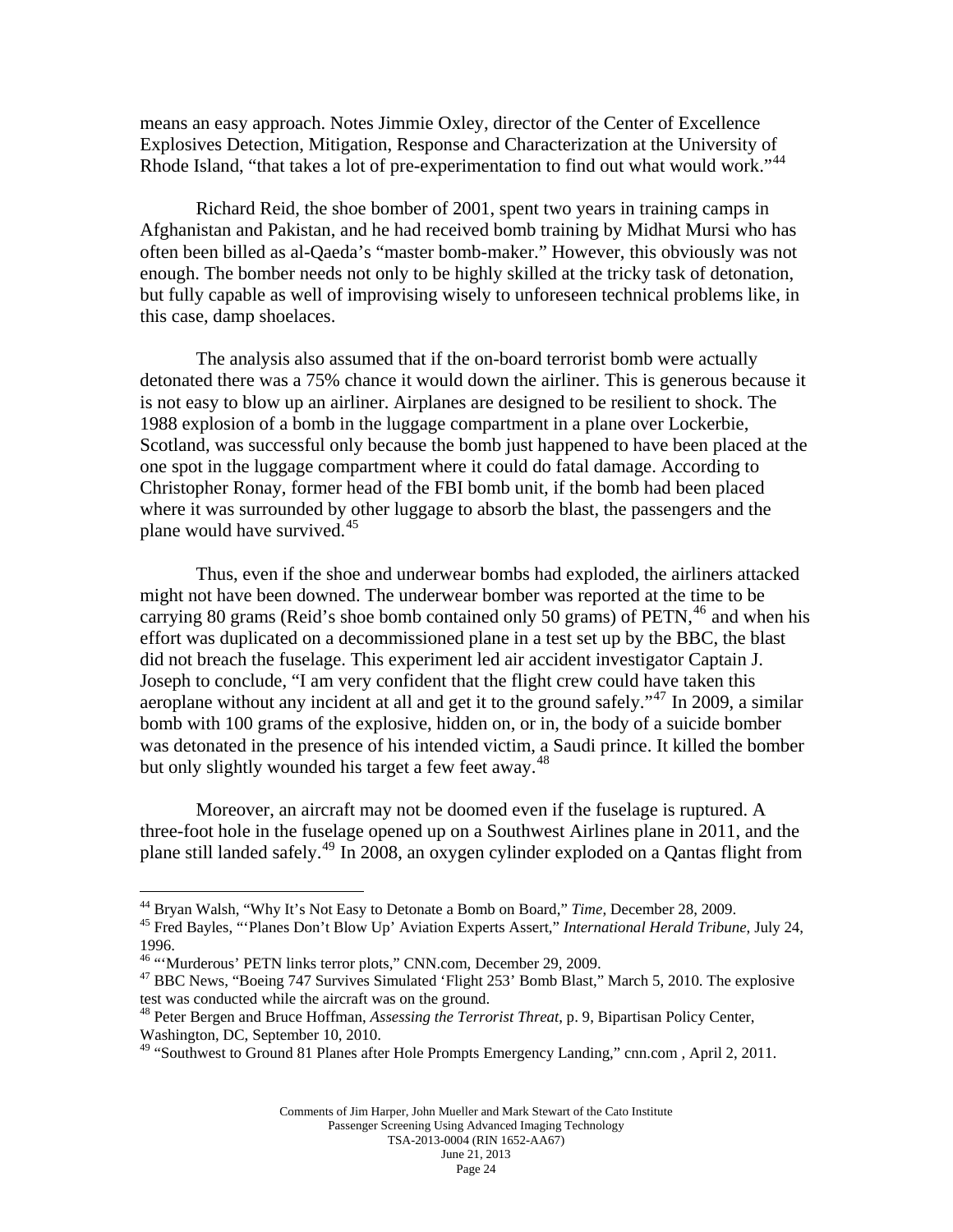Hong Kong, blasting a six-foot hole in the fuselage. The plane suddenly depressurized, but the aircraft returned safely to Hong Kong.<sup>[50](#page-24-0)</sup> In 1989, a cargo door opened on a United Airlines flight heading across the Pacific, extensively damaging the fuselage and cabin structure adjacent to the door. Nine passengers and their seats were sucked out and lost at sea, but the plane was able to make an emergency landing in Honolulu.<sup>[51](#page-24-1)</sup>

 Given this record, and the many layers of existing security, it seems an enormous stretch to expect that terrorists bearing explosives on their bodies at a U.S. airport would have been able to go from a zero success rate per decade to a success rate of once every five years if body scanners were not deployed. But that, according to the analysis, is what the expensive body scanner deployment essentially assumes—or would need to assume to be considered cost-effective.

# **d. Non-monetary costs, the mortal danger produced by increased automobile travel, and opportunity costs further undercut the policy**

 There appears to be an unspoken assumption among those in charge of airline security that, while their measures may sometimes be wasteful or inconvenient, they cause no harm. The assumption is wrong, and it has produced a set of policies underlying the proposed rule that are arbitrary and capricious.

 In assessing the costs of body scanning machines, the Mueller/Stewart study, like the TSA's NPRM, included only those attendant on purchasing, installing, maintaining, and operating the machinery itself, along with those imposed by the related pat-down optout. Although the benefit of body scanning is vastly eclipsed by these costs alone, it is important to consider as well various other costs inflicted by the technology that are less easily measured. If even decidedly conservative estimates of these were added into the cost estimate, the security measure would fail a cost-benefit test to an even greater degree.

 Highly significant to many people—and central to the concerns that led to the demand that TSA produce an NPRM on the body-scanner measure—are the costs in infringement on civil liberties and on privacy. Articulated in the privacy section above, these are not easily quantifiable, but they are clearly considerable and should be part of the cost-benefit analysis.

 It is also important to note that security measures that travelers perceive as harassing can cause them to avoid air travel entirely, taking alternative methods of transportation that are more dangerous instead. One study has concluded, for example,

Passenger Screening Using Advanced Imaging Technology

TSA-2013-0004 (RIN 1652-AA67)

June 21, 2013

<span id="page-24-0"></span><sup>&</sup>lt;sup>50</sup> "Depressurisation—475 km north-west of Manila, Philippines—July 25, 2008," ATSB Transport Safety Report, Aviation Occurrence Investigation AO-2008-053 Interim Factual No. 2, Australian Transport Safety Bureau, Australian Government, November 2009.

<span id="page-24-1"></span><sup>&</sup>lt;sup>51</sup> Aviation Safety Network, Flight Safety Foundation, www.flightsafety.org.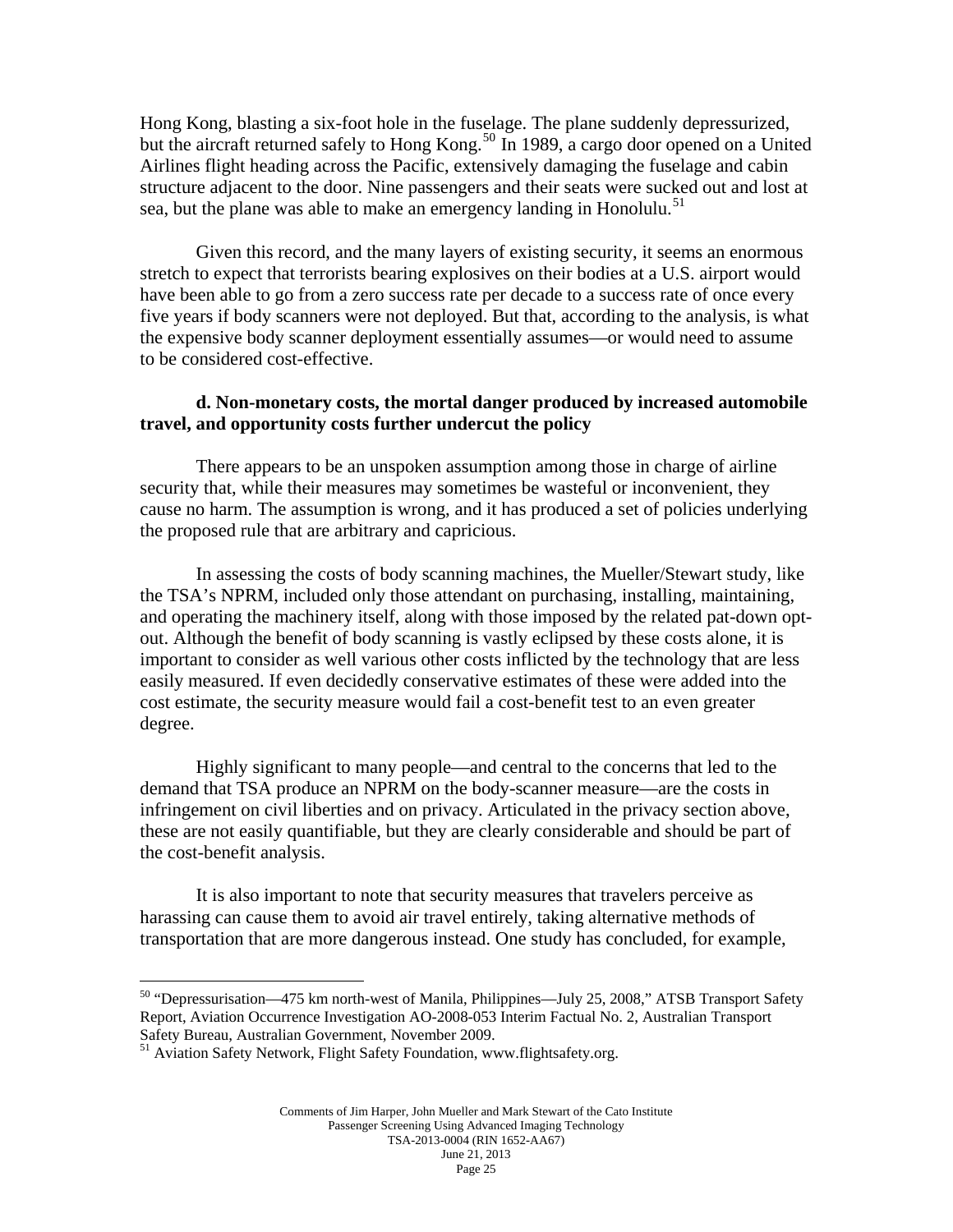that such harassment has helped lead to a pronounced decline in short-haul flying since 2001, with the result that approximately 500 more Americans die each year than otherwise would because they travel by automobile, a far more dangerous mode of transportation.<sup>[52](#page-25-0)</sup> This is more death than has been visited worldwide by Islamist extremist terrorism since  $9/11$  outside of war zones.<sup>[53](#page-25-1)</sup> The body scan/pat-down regime seems to be special in the degree to which it inspires irritation and a sense of harassment.

Long queues at TSA screening checkpoints and travelers' perceptions about the chance of delay due to body scanning may produce additional, relevant costs that deserve further study. A 2008 report found that TSA security increased delays by 19.5 minutes in 2004, and that passengers value their time at about \$40 per hour (in 2012 dollars).<sup>[54](#page-25-2)</sup> Progress has been made in reducing passenger delays since then, but delays are still frequent.

The body scanners do little to improve the situation, as trials in Australia found that "passenger screening time through the trial lane took slightly longer than the passenger screening time through a standard screening lane," most likely caused by the higher alarm rate, "with the data suggesting that the average passenger is six times more likely to alarm in the body scanner." The delays seem modest (a matter of several seconds), but the CRS 2012 review says, "[R]oughly 20% of those concerned about AIT expressed specific concern over increased passenger delays. "

 The longer a passenger waits to be screened the more likely they are to be unsatisfied,<sup>[55](#page-25-3)</sup> and waiting in security lines is an important indicator of passenger experience. A 2012 study found that reducing waiting times from 10 to 5 minutes increased airline market share by 1% for a large airport in the U.S. (or \$1.5 billion in additional U.S. airline revenues based on total annual U.S. airline revenues of \$150 billion).<sup>[56](#page-25-4)</sup> Hence, an improved passenger experience will also increase revenues to airlines. The opposite must also be true. Longer delays mean less airline revenue.

 If concern about delays causes travellers to add an average of one minute to their travel schedules per flight, this equates to \$484 million per year in value of passenger time based on \$40 per hour and 726 million enplanements in the U.S. in 2011. Avoidance may cause U.S. airline market share to fall by a very modest 0.1% or \$150 million. These

1

Comments of Jim Harper, John Mueller and Mark Stewart of the Cato Institute

Passenger Screening Using Advanced Imaging Technology

TSA-2013-0004 (RIN 1652-AA67)

June 21, 2013

<sup>52</sup> Blalock, Garrick, Vrinda Kadiyali, and Daniel H. Simon, *The Impact of Post-9/11 Airport Security* 

<span id="page-25-1"></span><span id="page-25-0"></span>*Measures on the Demand for Air Travel*. Journal of Law and Economics 50(4) November, 2007: 731–755.<br><sup>53</sup> John Mueller and Mark G. Stewart, Terror, Security, and Money: Balancing the Risks, Benefits, and<br>Costs of Homeland

<span id="page-25-2"></span>Security, New York: Oxford Security, New York: Oxford University Press, 2011, pg. 43. 54 Treverton, G.F., Adams, J.L., Dertouzous, J., Dutt, A., Everingham, S.F. and Larson, E.V. (2008), The Costs of Responding to the Terrorist Threats. In *Terrorism, Economic Development, and Political Openness*, ed. P. Keefer and N. Loayza. New York, Cambridge University Press.<br><sup>55</sup> Gkritza, K., Niemeier, D. and Mannering, F. (2006), Airport Security Screening and Changing Passenger

<span id="page-25-3"></span>Satisfaction: An Exploratory Assessment, *Journal of Air Transport Management*, 12(5): 213-219.<br><sup>56</sup> Holguin-Veras J., Xu, N. and Bhat, C. (2012), An Assessment of the Impacts of Inspection Times on the

<span id="page-25-4"></span>Airline Industry's Market Share after September 11th, *Journal of Air Transport Management*, 23(1): 17-24.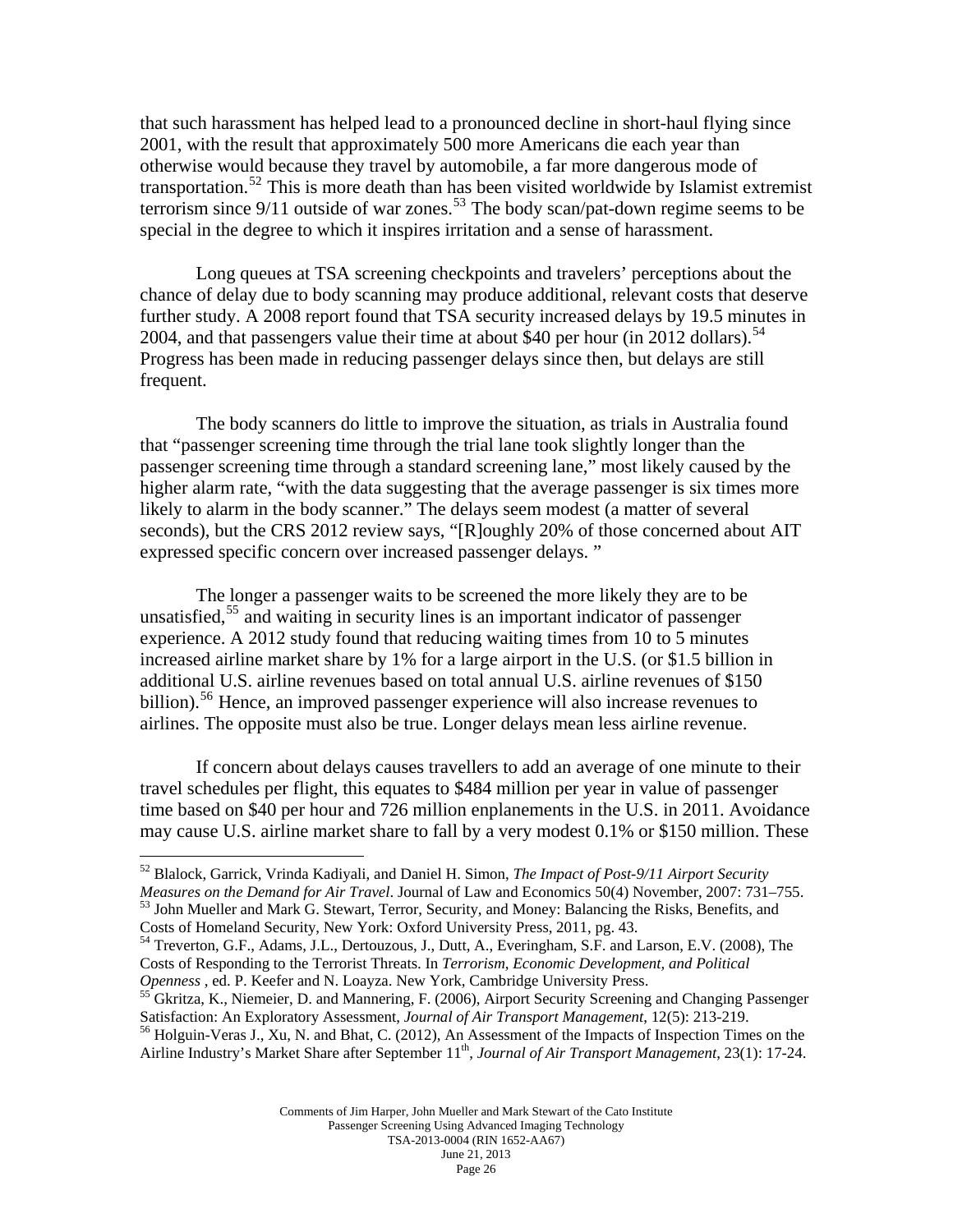opportunity costs associated with the scanners sum to over \$600 million per year and will dramatically reduce the cost-effectiveness of the scanners.

 To the degree that successive layers of security generate a sense of harassment and privacy-infringement that causes passengers to adopt other modes of transport or to forgo travel entirely, substantial costs are imposed on the aviation and travel industries, as well. The fact that aviation security passenger fees have recently doubled in an attempt to fund further "layers" of security at airports is also relevant in this—and flying appears to be very sensitive to price.

#### **e. The risk of being killed by terrorists during an airline flight is already acceptably low by standards TSA uses for other dangers**

 A key concept in risk analysis is acceptable risk. Overall, it is clear that governments and their regulators have been able to set, and essentially to agree upon, risk acceptance criteria for use in decision making for a wide variety of hazards including ones that are highly controversial and emotive such as pollution, nuclear and chemical power plant accidents, and public exposure to nuclear radiation and environmental carcinogens.

 For example, a review of 132 U.S. federal government regulatory decisions associated with public exposure to environmental carcinogens found that regulatory action never occurred if the individual annual fatality risk (the yearly likelihood an American would die from them) was lower than 1 in  $700,000$ .<sup>[57](#page-26-0)</sup> Overall, experience with established regulatory practices in several developed countries suggests that risks are deemed unacceptable if the annual fatality risk is higher than 1 in 10,000 or perhaps higher than 1 in 100,000. If the annual fatality risk is only 1 in 100,000, risks begin to become acceptable, and there is an increasing consensus that this is so when the annual fatality risk is lower than 1 in 700,000 or perhaps 1 in 1 million or 1 in 2 million. The rough annual fatality risk an American will be perish at the hands of terrorists (with the 9/11 tragedy very much included in the count) is 1 in 3.5 million.<sup>[58](#page-26-1)</sup>

 These considerations, substantially accepted for years—even decades—by public regulatory agencies after extensive evaluation and considerable debate and public discussion, provide a viable, if somewhat rough, guideline for public policy. Clearly, hazards that fall in the unacceptable range (traffic accidents, for example, which generate an annual fatality rate in the United States of 1 in 8,200) should generally command the most attention and the most resources. By the same token, those that fall, or begin to fall, into the acceptable range (drowning in bathtubs, for example, with an annual fatality risk

 $\overline{a}$ 

Passenger Screening Using Advanced Imaging Technology

TSA-2013-0004 (RIN 1652-AA67)

June 21, 2013

<span id="page-26-0"></span><sup>&</sup>lt;sup>57</sup> Travis, C. C., S. A. Richter, E. A. C. Crouch, R. Wilson, and E. D. Klema. 1987. Cancer Risk Management: A Review of 132 Federal Regulatory Decisions. *Environmental Science and Technology*  21(5): 415–420.

<span id="page-26-1"></span><sup>58</sup> For a discussion see, John Mueller and Mark G. Stewart, *Terror, Security, and Money: Balancing the Risks, Benefits, and Costs of Homeland Security*, New York: Oxford University Press, 2011, ch. 2.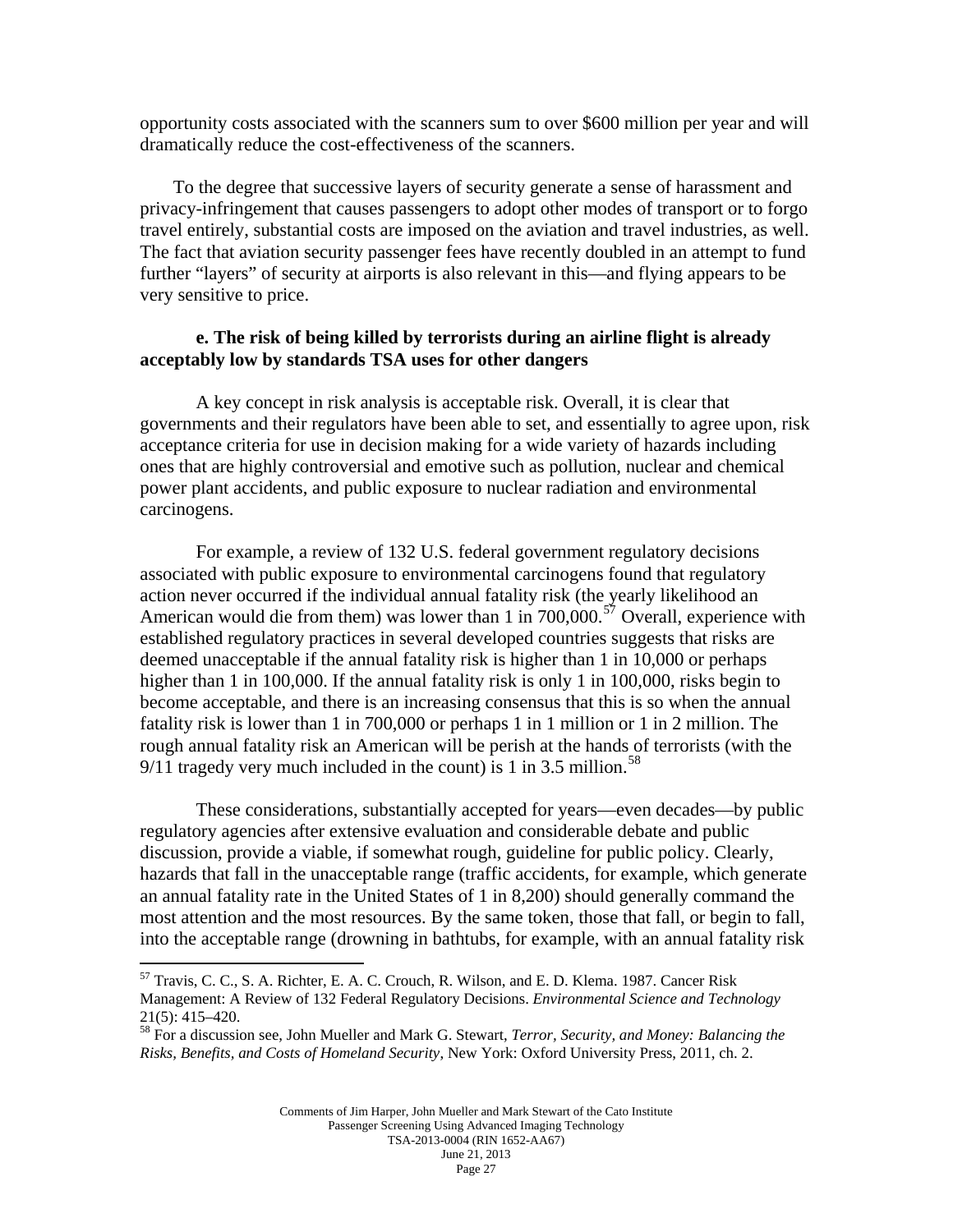of 1 in 950,000) would generally be deemed of little or even negligible concern—they are risks we can live with—and further precautions would scarcely be worth pursuing unless they are quite remarkably inexpensive.

 In one area—and, it seems, in only one—the TSA has actually, if accidentally, engaged in a public assessment of acceptable risk. It involves the risk that the original body scanners, which applied X-ray technology, will cause cancer.

 Asked about this on the PBS NewsHour, TSA head John Pistole essentially said that, although the cancer risk was not zero, it was acceptable. A set of studies, he pointed out, "have all come back to say that the exposure is very, very minimal," and "well, well within all the safety standards that have been set."<sup>[59](#page-27-0)</sup> The NPRM, too, says this risk is acceptably low: "the potential cancer risk cannot be estimated, but is likely to remain so low that it cannot be distinguished from the effects of other exposures including both ionizing radiation from other natural sources, and background risk due to other factors."

 Contrary to the NPRM's contention, however, if the radiation exposure delivered to each passenger is known (and, of course, it is), one can calculate what the risk of getting cancer is for a single exposure using a standard approach that, although controversial, is officially accepted by nuclear regulators in the United States and elsewhere.

 Based on the 2012 review of scanner safety conducted by the European Commission Scientific Committee on Emerging and Newly Identified Health Risks,<sup>[60](#page-27-1)</sup> that fatal cancer risk per scan is about one in 60 million.<sup>[61](#page-27-2)</sup>

 The chance an individual airline passenger will be killed by terrorists is much lower: one in 90 million.

 Therefore, unless the TSA believes that terrorists will in the near future become far more capable of downing airliners than they have been in the past, the risk of being killed by a terrorist in an airliner is already fully acceptable by the standards TSA applied to the cancer risk from body scanners that used X-ray technology.

 This is a key issue. The question that should begin the analysis is not "Are we safer?" Rather, it is "How safe are we?" Or, as the issue was put in 2002 by risk analyst

<sup>59</sup> PBS NewsHour, November 16, 2010.

<span id="page-27-1"></span><span id="page-27-0"></span> $60$  Scientific Committee on Emerging and Newly Identified Health Risks, SCENIHR, Health effects of security scanners for passenger screening, European Commission, Brussels, 26 April 2012.

<span id="page-27-2"></span> $61$  Passenger exposure to backscatter scanners is 0.4 mSv per scan. A 1 mSv dose, according to standard models, increases the risk of fatal cancers by 0.004 percent. The increase in fatal cancer risk per scan is thus  $0.4 \times 0.001 \times 0.004\% =$  one in 60 million.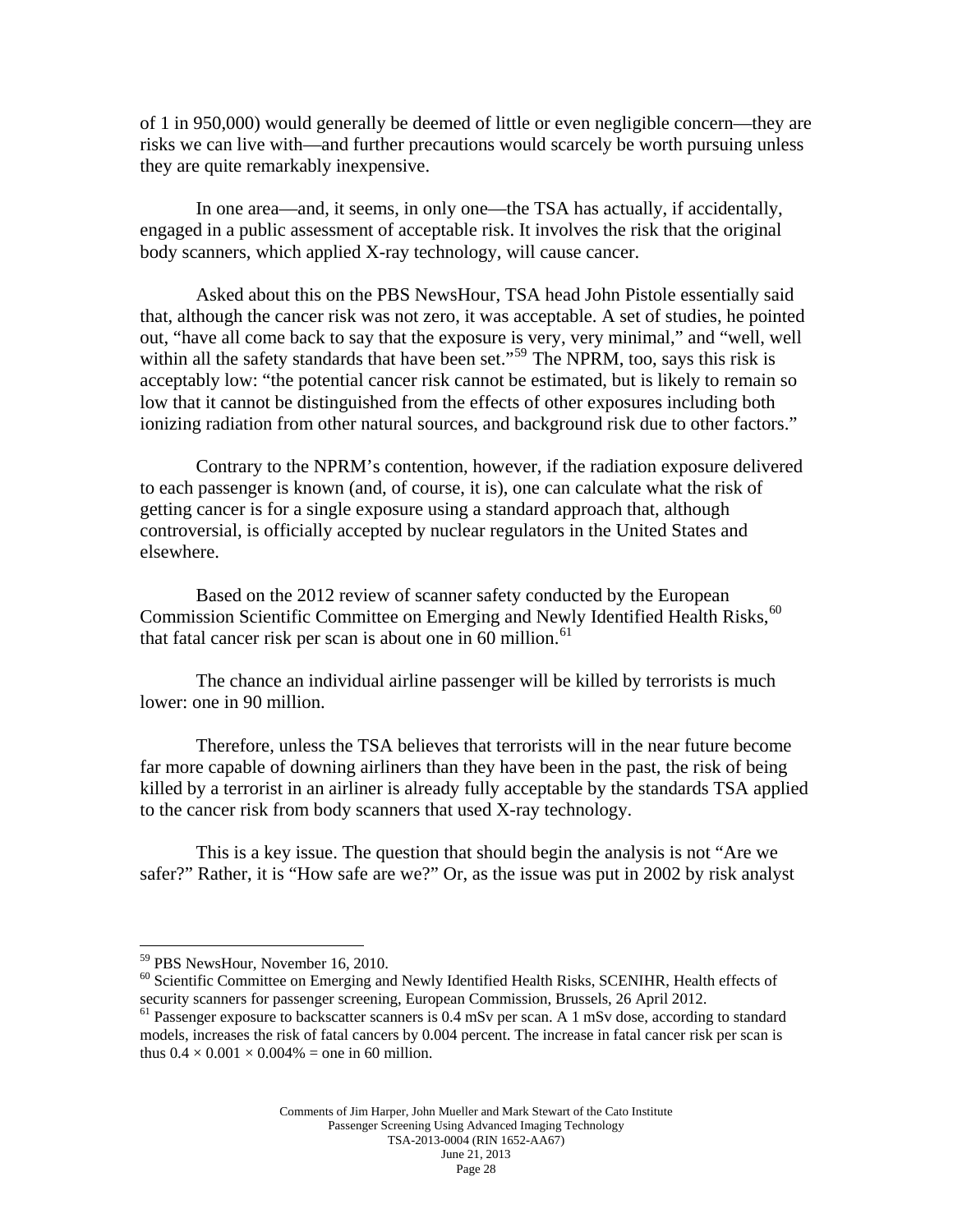Howard Kunreuther, "How much should we be willing to pay for a small reduction in probabilities that are already extremely low?"<sup>[62](#page-28-0)</sup>

### **f. It is not clear that the machines actually secure against attacks**

 Under highly favorable assumptions that only consider dollar expenditures, body scanners are not cost-effective security. When the privacy consequences of rendering nude images of American travelers are added in along with other costs, the evidence that body scanners fail cost-benefit analysis rises to overwhelming.

 This analysis assumes that the machines work perfectly to discover explosives and similar threats. Whether this is a valid assumption, however, appears questionable. Certainly TSA officials' public pronouncements on this issue are less than fully reassuring.

 When TSA Administrator John Pistole appeared on the PBS NewsHour on November 16, 2010, he was specifically asked: "A lot of passengers are wondering whether these procedures are proportionate to the threat. And I'm just wondering, would, for instance, these more extensive pat-downs and the full-body scans, would they have caught the Christmas Day bomber with the explosives in his underwear?"

Interestingly Pistole did not answer or comment on that question directly. To the key issue about whether the procedures are proportionate to the threat, he simply said, "I know the threats are real." This observation is relevant, but scarcely responsive. His response to the question about whether the measures would have caught the underwear bomber was equally evasive: "I believe that the techniques and the technology we're using today are the best possible that we have. And it gives us the best opportunity for detecting a Christmas Day-type bomber."

 To her credit, the interviewer, Margaret Warner, persisted for one more round: "Are there any other examples of people who have gotten through with explosive material that weren't caught that would have been caught with these new methods?"

This generated a response that can charitably be characterized as irrelevant: "We know that the General Accounting Office and the Homeland Security inspector general and even our own TSA Office of Inspection does what we refer to as covert testing. Now, I can't go into the details of those, but some of the results of those are that we could and should improve the techniques that we use to do the security screening."

 The TSA's NPRM is distinctly less than clear on this issue, offering ambiguous assertions like:

<span id="page-28-0"></span><sup>62</sup> Howard Kunreuther, "Risk Analysis and Risk Management in an Uncertain World," *Risk Analysis* , 22(4) 2002, pg. 662–663.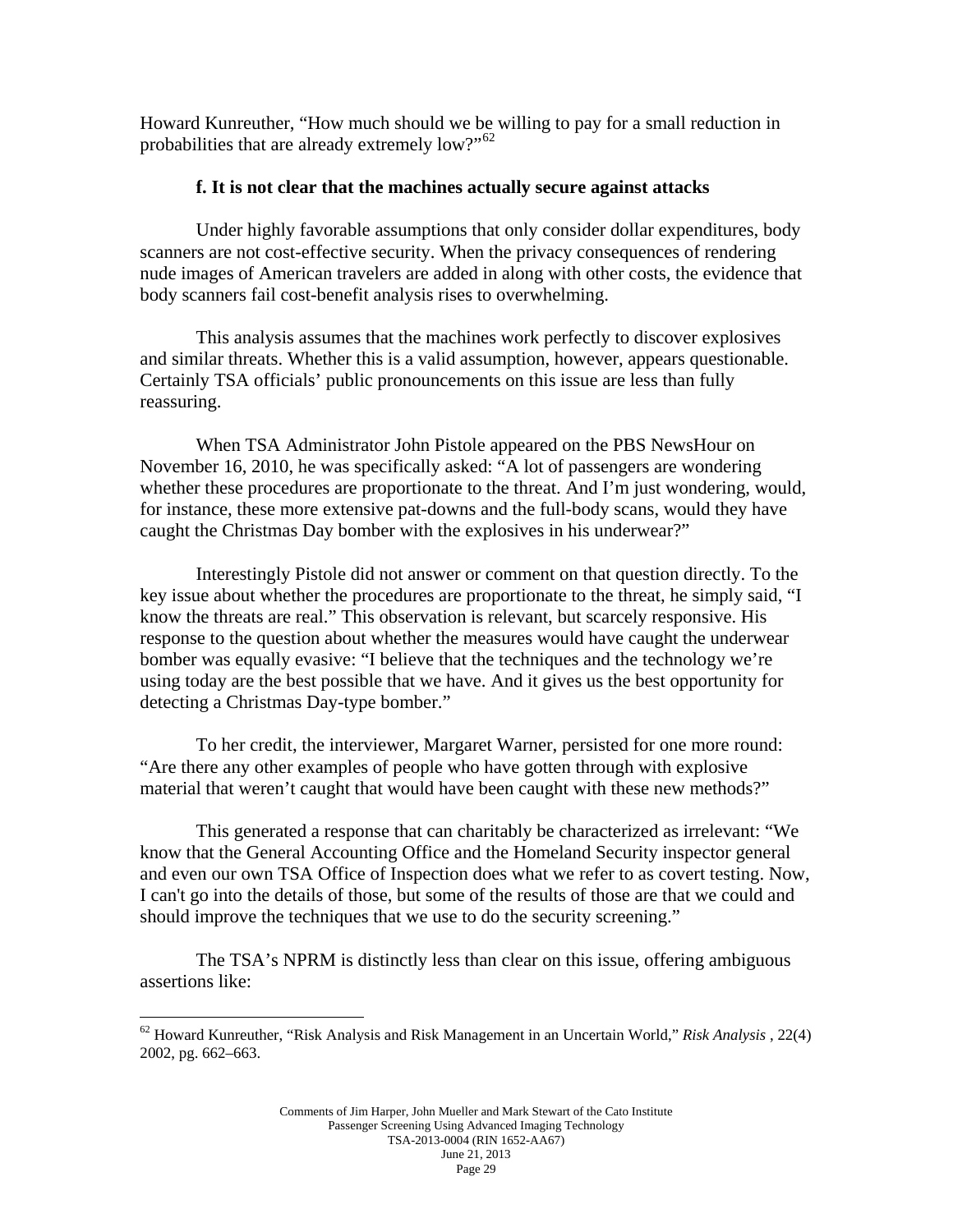"AIT currently provides the best available opportunity to detect non-metallic anomalies concealed under clothing without touching the passenger and is an essential component of TSA's security layers."

"The best defense against these and other terrorist threats remains a risk-based, layered security approach that uses a range of screening measures, both seen and unseen. This includes the use of AIT, which is proven technology for identifying non-metallic explosives during passenger screening, such as the device Umar Farouk Abdulmutallab attempted to detonate on Christmas Day 2009."

"Advanced Imaging Technology is proven technology which provides the best opportunity to detect metallic and non-metallic anomalies concealed under clothing without touching the passenger and is an essential component of TSA's security. Since it began using AIT, TSA has been able to detect many kinds of non-metallic items, small items, and items concealed on parts of the body that would not have been detected using metal detectors."

 Language arguing that body scans are the "best available opportunity" or provide the "best defense" or have detected items missed by other technologies does not make the case that it really works to detect body-borne bombs or bomb material. And it is certainly not the same as saying that the measure is cost-effective.

# **VI. The body scanning policy should be reversed pending a new, sufficient rulemaking**

 Due to TSA policies that the proposed rule would ratify, many Americans avoid air travel altogether, preferring to drive long distances instead. This may result in as many as 500 deaths per year, deaths that are attributable to these policies.

 The benefits of notice-and-comment rulemaking accrue when the public is allowed to comment on a rule that has contours. In the ideal rulemaking—not even ideal: in the usual rulemaking—a proposed rule delineates much of what may appear in the final rule. This allows affected parties to comment intelligently on manifold nuances of the proposed rule. The agency can then consider the wisdom offered by interested parties with perspective and experience that the agency lacks. The result is often a rule that is improved.

By proposing a rule without contours, and by hiding the analysis that might support even the general policy statement proposed, the TSA has denied the public the ability to meaningfully comment. TSA has also denied itself the ability to learn how its practices (and analyses) could be improved. In an important sense, the rulemaking has already failed.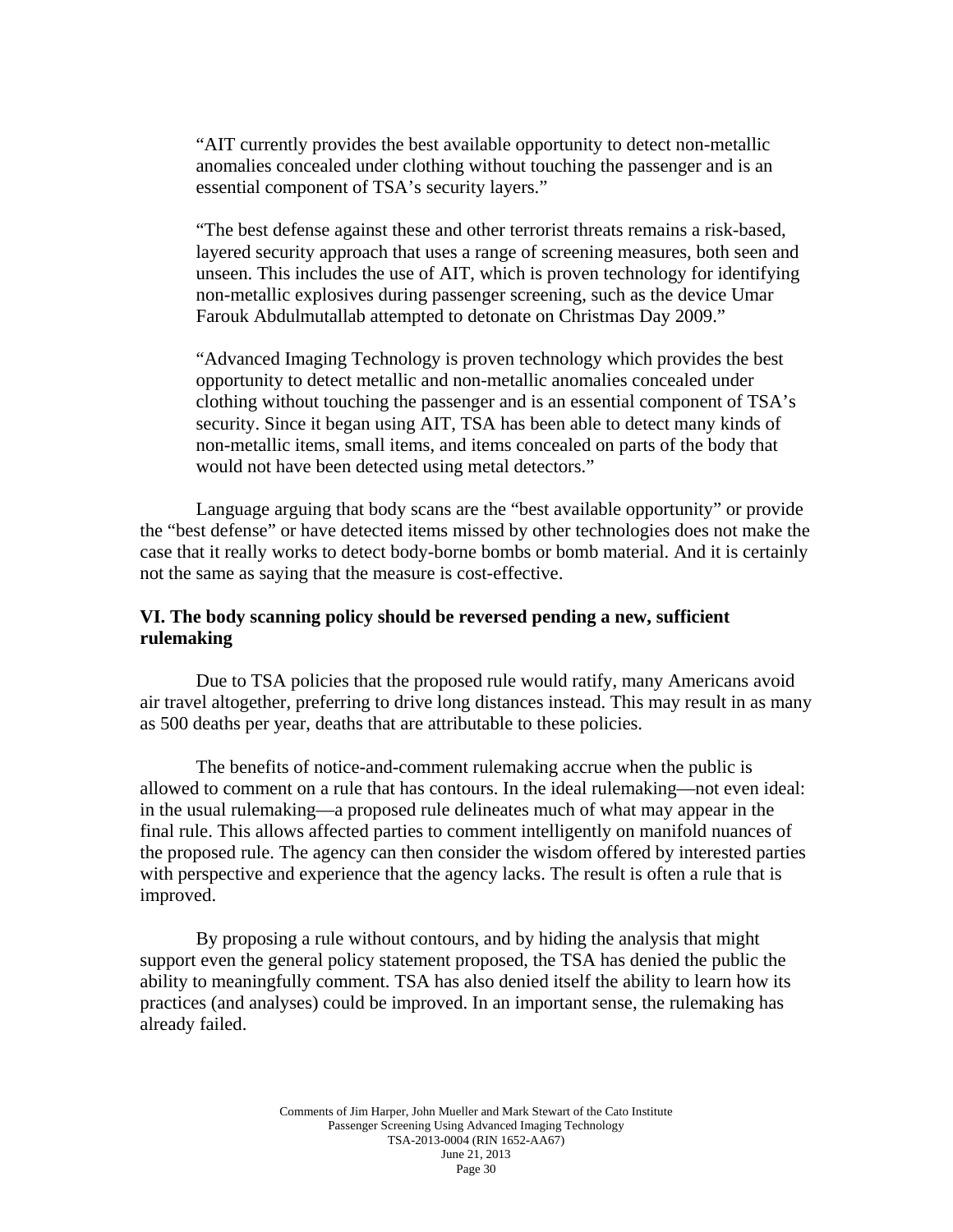By proposing a policy statement as if it were a legislative rule, the agency may have irreparably biased the process against the public participation required by noticeand-comment rulemaking. It is unacceptable that the agency's failure in the present notice-and-comment rulemaking should aid the agency in maintaining its disputed policy.

None of the remedies for this are attractive, but given our conclusion that the TSA's current policies cause more death than they avert, the TSA should voluntarily adopt the presumption that its current practices are not justified. TSA should suspend the use of body scanners for primary screening, initiate a rulemaking around a true legislative rule, and await the results of that rulemaking and subsequent litigation before it proceeds with the policy of using body scanners for primary screening.

Reversing the present policy would likely save American lives, reduce taxpayer expenditures, and relieve an impediment to economic growth in the travel industry.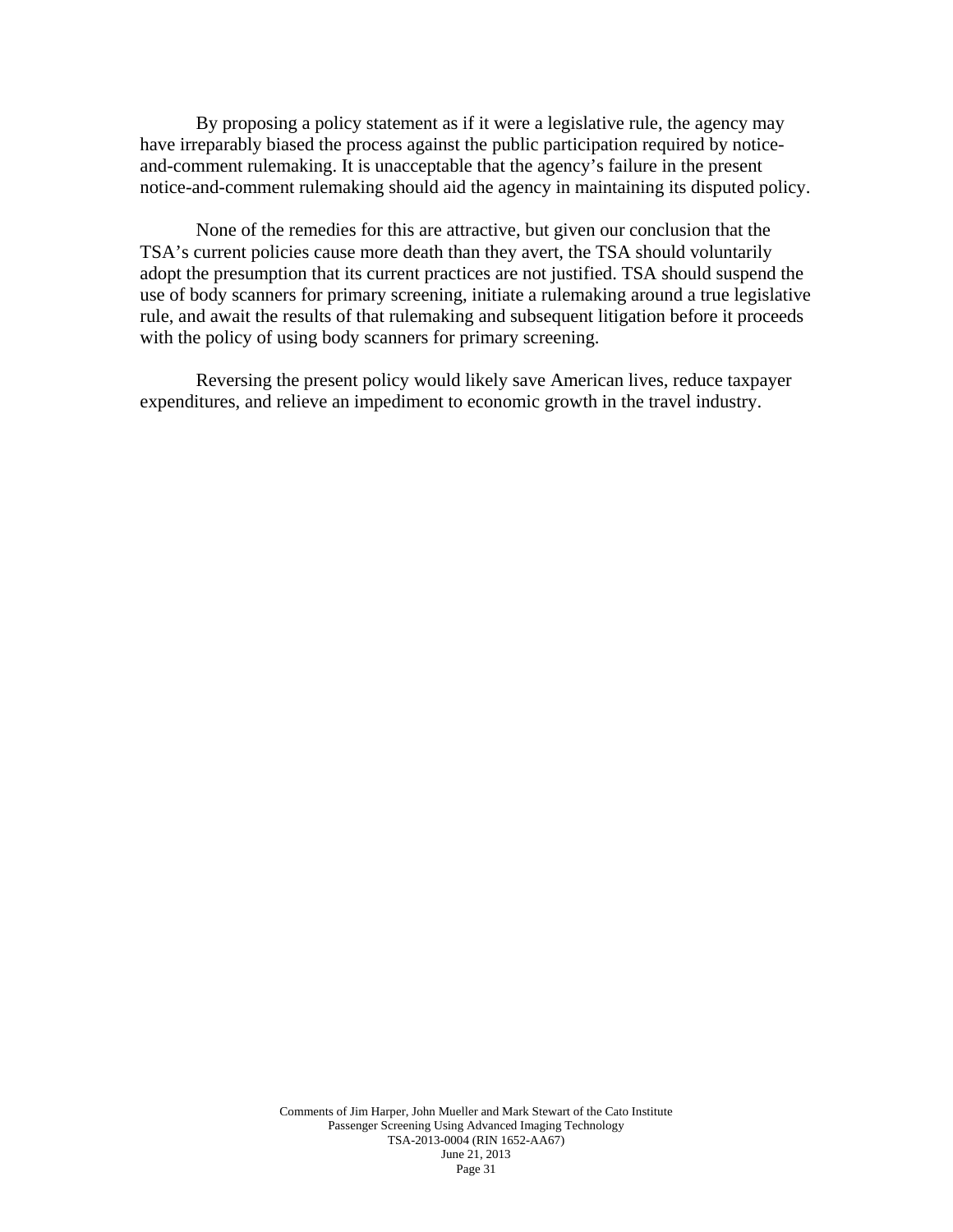# *Journal of Homeland Security and Emergency Management*

| Volume 8, Issue 1 | 2011 | Article 30 |
|-------------------|------|------------|
|                   |      |            |

# Cost-Benefit Analysis of Advanced Imaging Technology Full Body Scanners for Airline Passenger Security Screening

**Mark G. Stewart,** *The University of Newcastle, Australia* **John Mueller,** *Ohio State University*

**Recommended Citation:**

Stewart, Mark G. and Mueller, John (2011) "Cost-Benefit Analysis of Advanced Imaging Technology Full Body Scanners for Airline Passenger Security Screening," *Journal of Homeland Security and Emergency Management*: Vol. 8: Iss. 1, Article 30. **DOI:** 10.2202/1547-7355.1837 **Available at:** http://www.bepress.com/jhsem/vol8/iss1/30

©2011 Berkeley Electronic Press. All rights reserved.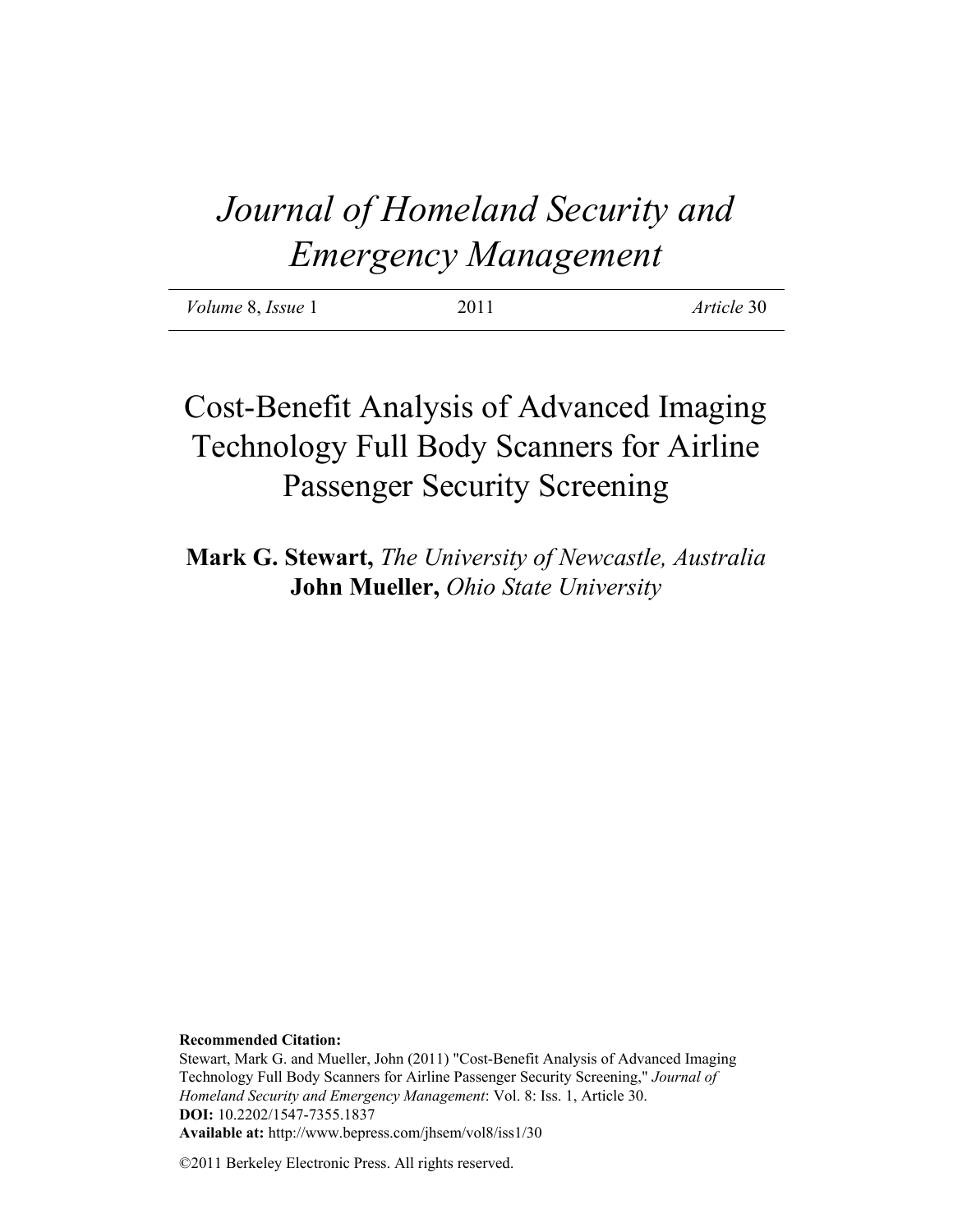# Cost-Benefit Analysis of Advanced Imaging Technology Full Body Scanners for Airline Passenger Security Screening

Mark G. Stewart and John Mueller

#### **Abstract**

The Transportation Security Administration (TSA) has been deploying Advanced Imaging Technologies (AITs) that are full-body scanners to inspect a passenger's body for concealed weapons, explosives, and other prohibited items. The terrorist threat that AITs are primarily dedicated to is preventing the downing of a commercial airliner by an IED (Improvised Explosive Device) smuggled on board by a passenger. The cost of this technology will reach \$1.2 billion per year by 2014. The paper develops a preliminary cost-benefit analysis of AITs for passenger screening at U.S. airports. The analysis considered threat probability, risk reduction, losses, and costs of security measures in the estimation of costs and benefits. Since there is uncertainty and variability of these parameters, three alternate probability (uncertainty) models were used to characterise risk reduction and losses. Economic losses were assumed to vary from \$2-\$50 billion, and risk reduction from 5-10 percent. Monte-Carlo simulation methods were used to propagate these uncertainties in the calculation of benefits, and the minimum attack probability necessary for full body scanners to be cost-effective were calculated. It was found that, based on mean results, more than one attack every two years would need to originate from U.S. airports for AITs to pass a cost-benefit analysis. However, the attack probability needs to exceed 160-330 percent per year to be 90 percent certain that full body scanners are cost-effective.

**KEYWORDS:** terrorism, security, cost-benefit analysis, aviation security, passenger screening

**Author Notes:** Mark G. Stewart, Australian Research Council Professorial Fellow; Professor and Director, Centre for Infrastructure Performance and Reliability, The University of Newcastle, New South Wales, 2308, Australia; phone: +61 2 49216027; email: mark.stewart@newcastle.edu.au. John Mueller, Professor of Political Science and Woody Hayes Chair of National Security Studies, Mershon Center for International Security Studies and Department of Political Science, Ohio State University, Columbus, Ohio 43201, United States; phone: +1 614 2476007; email: bbbb@osu.edu. Part of this work was undertaken while the first author was a Visiting Professor in the Department of Civil, Structural and Environmental Engineering at Trinity College Dublin. He greatly appreciates the assistance provided by Trinity College. The first author also appreciates the financial support of the Australian Research Council.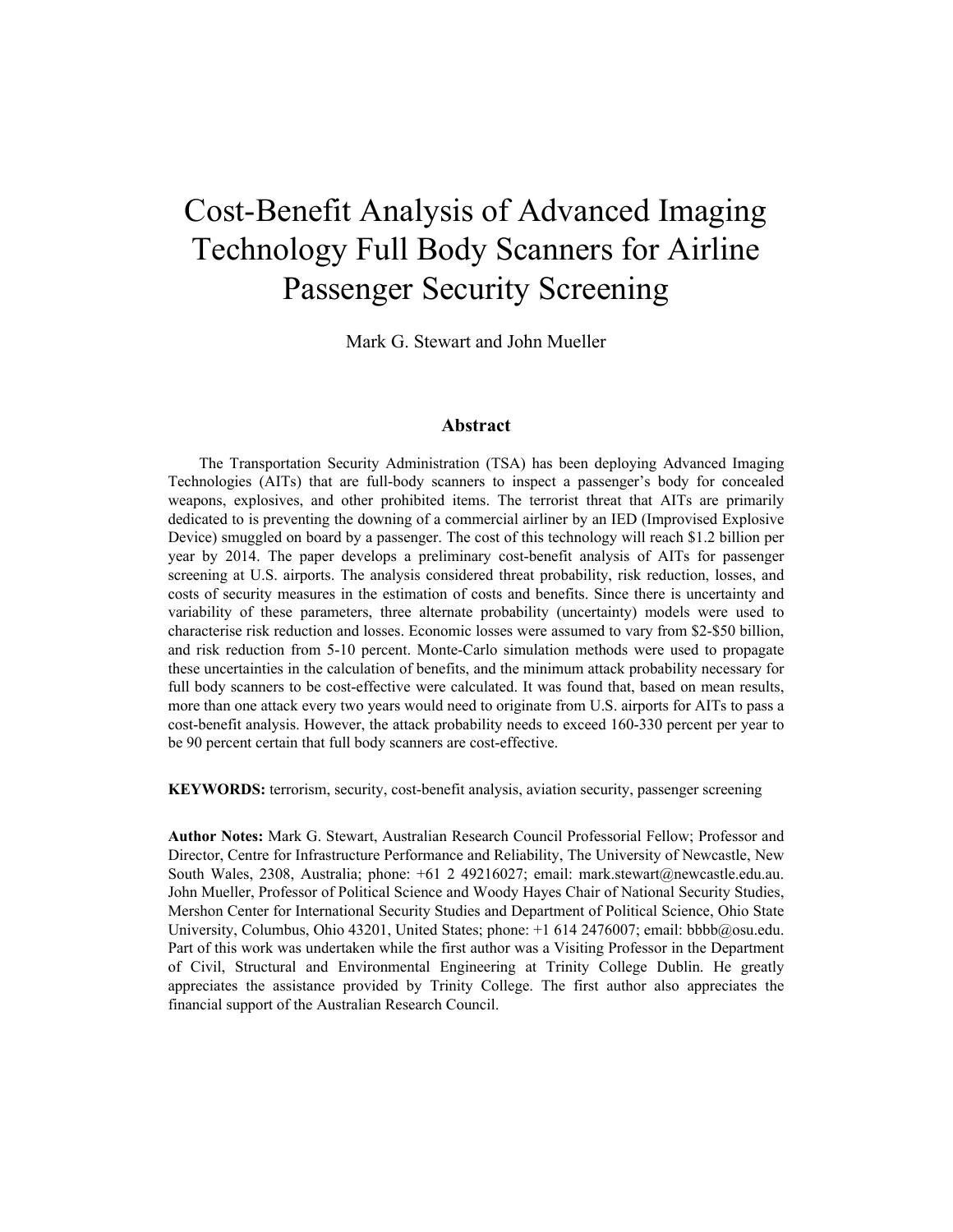#### **INTRODUCTION**

The Transportation Security Administration (TSA) has been deploying Advanced Imaging Technologies (AIT) that are full-body scanners to inspect a passenger's body for concealed weapons and explosives. The cost of this technology will reach \$1.2 billion per year by 2014. The U.S. Government Accountability Office (GAO) remarked in 2010 that "conducting a cost-benefit analysis of TSA's AIT deployment is important.", and "would help inform TSA's judgment about the optimal deployment strategy for the AITs" (Lord 2010). Yet, before deciding to install AITs at considerable cost the TSA has not conducted a cost-benefit analysis. This absence of a cost-benefit analysis for AITs is the motivation for the present study.

Since the events of 9/11 there has been much focus on preventing or mitigating damage and casualties caused by terrorist activity. A key issue is whether counter-terrorism expenditure has been invested in a manner that optimizes public safety in a cost-effective manner. This is why the 9/11 Commission report, amongst others, called on the U.S. government to implement security measures that reflect assessment of risks and cost-effectiveness. However, while the U.S. requires a cost-benefit analysis for government regulations (OMB 1992), this does not appear to have happened for most homeland security expenditure.

The need for risk and cost-benefit assessment for homeland security programs, and those supported by the Department of Homeland Security (DHS) in particular, is forcefully made by many in government, industry and academe (e.g., Friedman 2010, Poole 2008). The U.S. National Research Council (NRC 2010), after a 15 month study period, made critical recommendations about the DHS, and their primary conclusion was: "the committee did not find any DHS risk analysis capabilities and methods that are yet adequate for supporting DHS decision making, because their validity and reliability are untested" and "only low confidence should be placed in most of the risk analyses conducted by DHS".

To compare costs and benefits requires the quantification of threat probability, risk reduction, losses, and security costs. This is a challenging task, but necessary for any risk assessment, and the quantification of security risks is recently being addressed (e.g., Stewart et al. 2006, Stewart and Netherton 2008, Dillon et al. 2009, Cox 2009), as well as recent life-cycle and cost-benefit analyses for infrastructure protective measures (Willis and LaTourette 2008, von Winterfeldt and O'Sullivan 2006, Stewart 2008, 2010, 2011). Much of this work can be categorized as 'probabilistic terrorism risk assessment'.

Stewart (2010) has shown that, based on expected values, the threat probability has to be very high for typical counter-terrorism measures for buildings and bridges to be cost-effective. Similar cost-benefit analyses have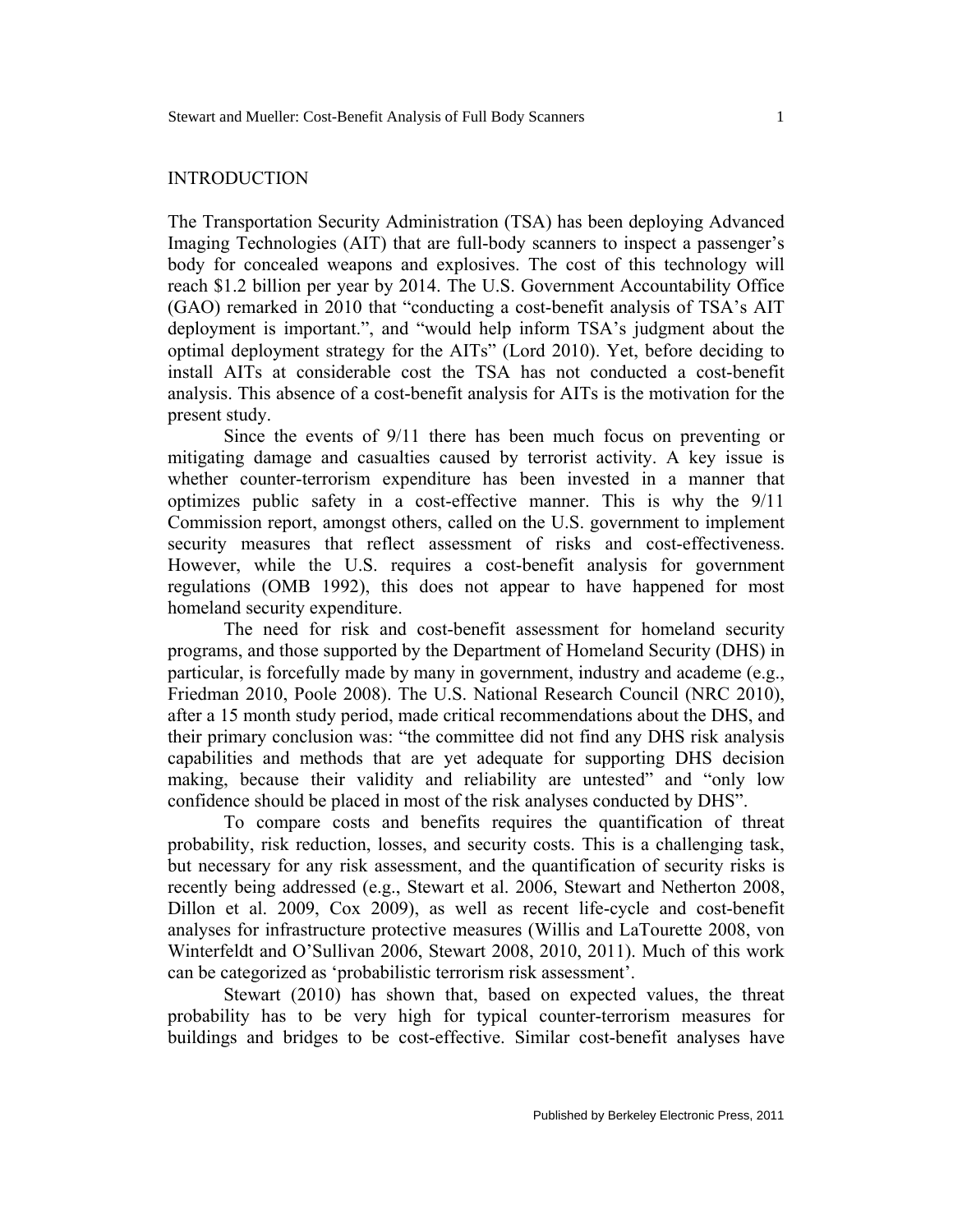shown that the U.S. Federal Air Marshal Service which costs over \$1 billion per year fails to be cost-effective, but that hardening cockpit doors is very costeffective (Stewart and Mueller 2008). It therefore appears that many homeland security measures would fail a cost-benefit analysis using standard expected value methods of analysis as recommended by the U.S. Office of Management and Budget (OMB); a detailed assessment of threats and vulnerabilities leads to similar conclusions (Mueller 2010, Mueller and Stewart 2011). This suggests that policy makers within the U.S. government and DHS are risk-averse.

Terrorism is a frightening threat that influences our willingness to accept risk, a willingness that is influenced by psychological, social, cultural, and institutional processes. Moreover, events involving high consequences can cause losses to an individual that they cannot bear, such as bankruptcy or the loss of life. On the other hand, governments, large corporations, and other self-insured institutions can absorb such losses more readily and so governments and their regulatory agencies normally exhibit risk-neutral attitudes in their decisionmaking (e.g., Sunstein 2002, Ellingwood 2006). This is confirmed by the OMB which requires cost-benefit analyses to use expected values (an unbiased estimate), and where possible, to use probability distributions of benefits, costs, and net benefits (OMB 1992).

For many engineering systems the threat rate is known, but for terrorism the threat is from an intelligent adversary who will adapt to changing circumstances. For this reason, a practical approach is a 'break even' cost-benefit analysis that finds the minimum probability of a successful attack required for the benefit of security measures to equal their cost. While this approach is not without challenges (Farrow and Shapiro 2009), 'break-even' cost-benefit analyses are increasingly being used for homeland security applications (e.g., Ellig 2006, Willis and LaTourette 2008, Winterfeldt and O'Sullivan 2006). Hence, we will undertake a 'break even' cost-benefit analysis in this paper.

The terrorist threat that AITs are primarily dedicated to is preventing the downing of a commercial airliner by an IED (Improvised Explosive Device) smuggled on board by a passenger. Since AITs operated by the TSA are effective only for passengers leaving the U.S., the present paper considers the threat probability, risk reduction and losses for a suicide bomber who attempts to board an aircraft at a U.S. airport. This preliminary study will also include uncertainty analysis in the cost-benefit calculations to reflect the uncertainty in underlying data and modeling assumptions, and will allow the probability of costeffectiveness to be calculated. AITs are being trialed or deployed in the U.K., France, Netherlands, Italy, Canada, Australia and elsewhere which will cost billions of dollars if they are also used for primary screening in those countries. Hence, the present paper will provide useful guidance to U.S. and international aviation security regulators.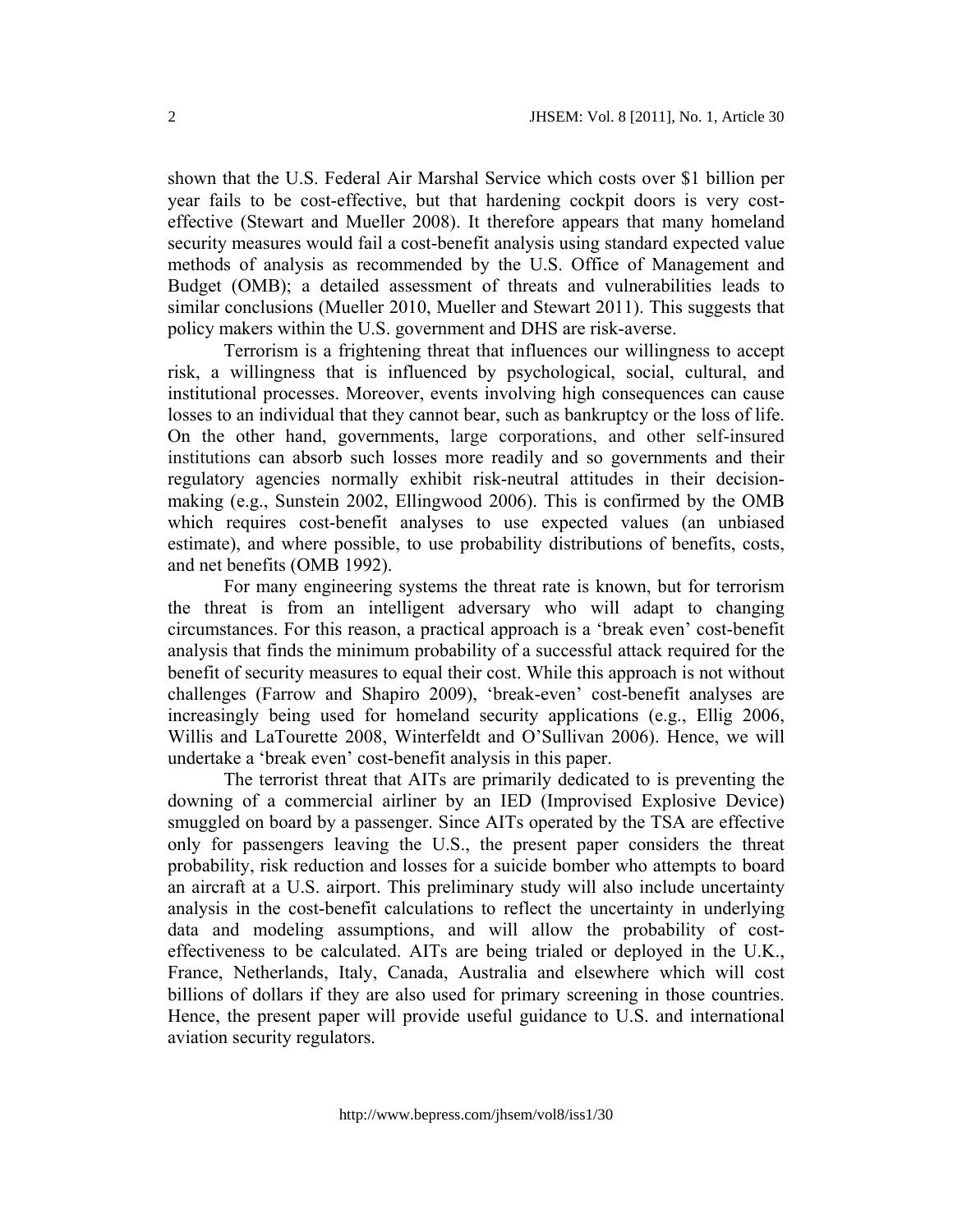# RISK AND COST-BENEFIT METHODOLOGY

A security measure is cost-effective when the benefit of the measure outweighs the costs of the security measure. The *net benefit of a security measure* is:

$$
\text{Net} \quad \text{Benefit} = \underbrace{p_{\text{attack}} \times C_{\text{loss}} \times \Delta R}_{\text{benéfit}} - \underbrace{C_{\text{security}}}_{\text{cost}} \tag{1}
$$

- pattack: The *probability of a successful attack* is the likelihood a successful terrorist attack will take place if the security measure were not in place.
- C<sub>loss</sub>: The *losses sustained in the successful attack* include the fatalities and other damage - both direct and indirect - that will accrue as a result of a successful terrorist attack, taking into account the value and vulnerability of people and infrastructure as well as any psychological and political effects.
- ΔR: The *reduction in risk* is the degree to which the security measure foils, deters, disrupts, or protects against a terrorist attack.

In the process:

- we present our analysis in a fully transparent manner: readers who wish to challenge or vary our analysis and assumptions are provided with the information and data to do so.
- in coming up with numerical estimates and calculations, we generally pick ones that bias the consideration in favor of finding the homeland security measure under discussion to be cost-effective.
- we decidedly do *not* argue that there will be no further terrorist attacks; rather, we focus on the net benefit of security measures and apply "break even" cost-benefit analyses to assess how high the likelihood of a terrorist attack must be for security measures to be cost-effective.
- we are aware that not every consideration can be adequately quantified.
- although we understand that people are often risk-averse when considering issues like terrorism, governments should be risk-neutral when assessing risks, something that entails focusing primarily on mean estimates in risk and cost-benefit calculations, not primarily on worst-case or pessimistic ones.

# COST-BENEFIT ASSESSMENT OF FULL BODY SCANNERS

#### $Costs (C<sub>security</sub>)$

The TSA will use AITs as a primary screening measure, and plans to procure and deploy 1,800 AITs by 2014 to reach full operating capacity (Lord 2010). The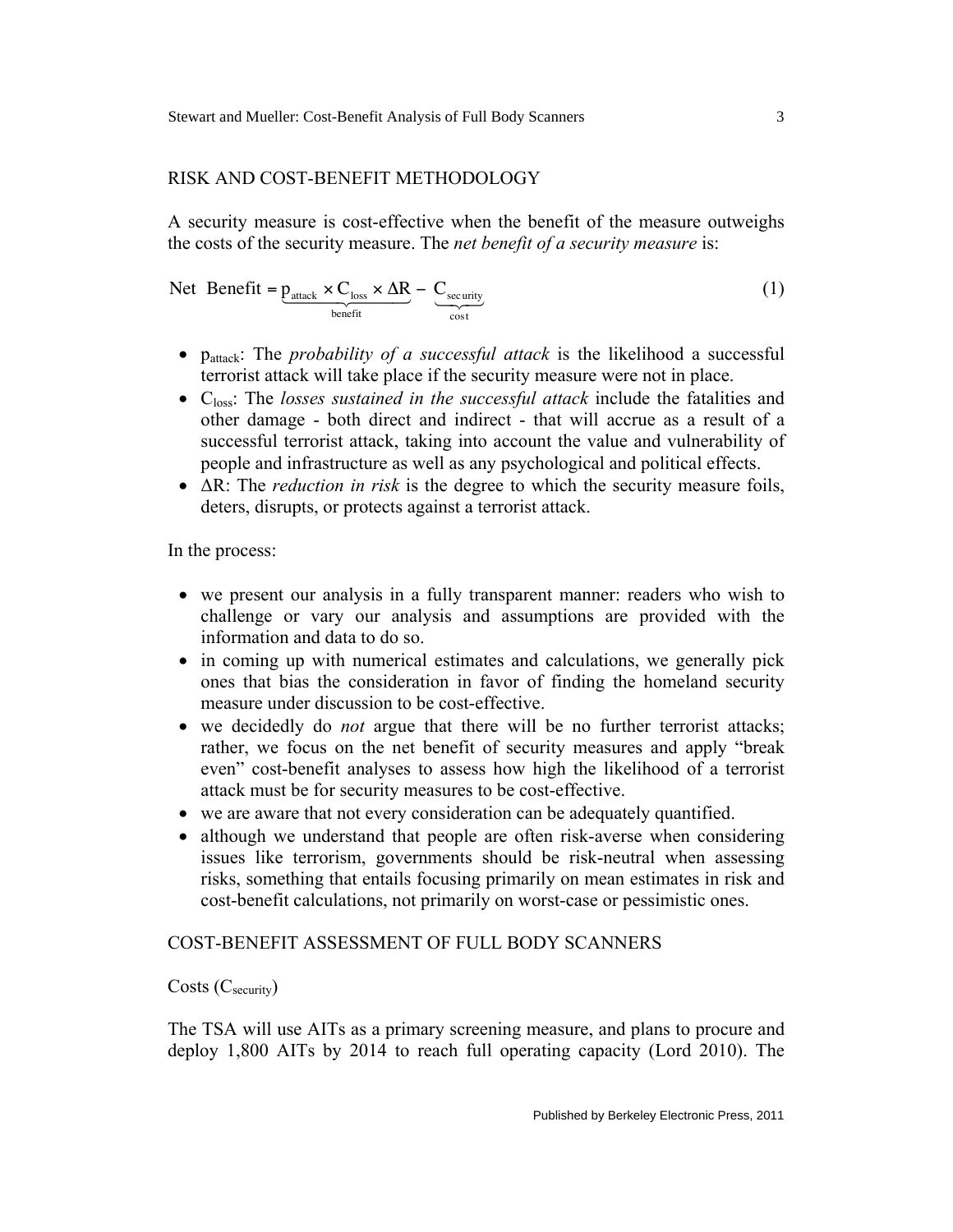costs are considerable. The DHS FY2011 budget request for 500 new AITs includes \$214.7 million for their purchase and installation, \$218.9 million for 5,355 new Transportation Security Officers (TSOs) and screen managers to operate the AITs at the checkpoints, and \$95.7 million for 255 positions for support and airport management. The TSA estimates that the annualized cost of purchasing, installing, staffing, operating, supporting, upgrading, and maintaining the first 1,000 units is about \$650 million per year (Rossides 2010). We can then infer that 1,800 units will cost approximately \$1.2 billion per year and we assume 100% coverage at all airports in the U.S., although this may be too generous as the planned roll out of 1,800 scanners may still leave 500 airport checkpoints without AITs (Halsey 2010). If correct, the purchase, operation and maintenance of additional scanners will add considerably to the \$1.2 billion cost used herein.

Since AITs provide scans that reveal genitals and other personal information, passengers who opt-out of an AIT are subject to 'intrusive' patdowns. This perceived invasion of privacy, or extra delays during screening, may deter some from travelling by air, and for short-haul passengers, to drive to their destination instead. Since driving is far riskier than air travel, the extra automobile traffic generated by existing aviation security measures has been estimated to result in 500 or more extra road fatalities per year (Blalock et al. 2007). On the other hand, it may be argued that AITs may provide a type of 'security theatre' that will make travelers feel safer which in itself is beneficial. Whether AITs will result in opportunity costs or not is beyond the scope of the present paper. In the present paper, we will assume that AITs will cost  $C_{\text{security}} = $1.2$  billion per year and will ignore opportunity costs - although these have the potential to be very substantial. We also ignore any possible security theatre benefits - likely, however, to be small as there is little evidence that AITs by themselves will make travelers feel much safer, and could well have the opposite effect.

Economic Loss  $(C<sub>loss</sub>)$ 

The loss of an aircraft and follow-on economic costs and social disruption might be considerable. A 2007 RAND study reported that the loss of an airliner with 300 passengers by a shoulder fired missile, a shutdown of U.S. airspace for a week, and 15% drop in air travel in the 6 months following the attack would cause an economic loss of more than \$15 billion (Chow et al. 2005). Another study, again assuming an attack using shoulder fired missiles also assumed a seven day shutdown, but a two-year period of recovery (Gordon et al. 2007). Losses were summed across airline, ground transportation, accommodation, food, gifts/shopping and amusement sectors to derive loss estimates of \$214-\$420 billion. This seems overly conservative as adding up individual sectoral losses can lead to double counting and "that large scale terrorist attacks cause reallocations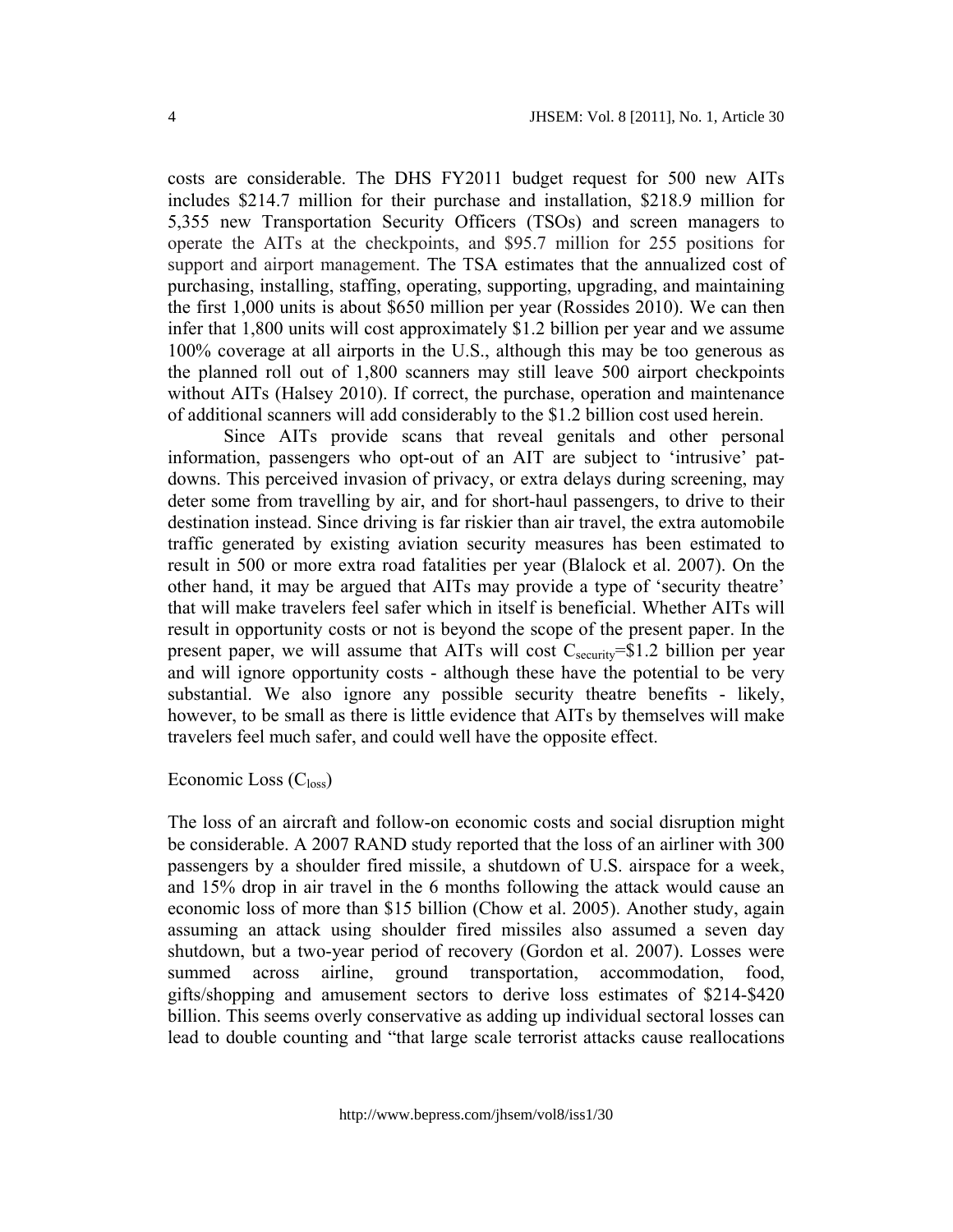of people and resources across sectors" and "it is relatively easy to measure the heavy losses experienced by some areas but very difficult to measure the small indirect gains experienced by thousands of areas." (Enders and Olsen 2011).

The downing of an airliner due to an passenger-borne IED is likely not to trigger the same response as a downing caused by a shoulder fired missile as no counter-measures exist for a missile attack that could be implemented quickly. On the other hand, a series of screening measures were implemented quickly following the 9/11 and subsequent attacks that provides assurance to the public that it is safe to fly. This all suggests that the losses forecast above for a shoulderfired missile attack will over-estimate losses for our threat scenario.

A report for the DHS concludes that the best estimate for value of a statistical life (VSL) for homeland security analysis is \$6.5 million in 2010 dollars (Robinson et al. 2010). If we take 300 lives at VSL of \$6.5 million then the economic loss caused by 300 fatalities is approximately \$2 billion. If we add the cost of a large commercial airliner of \$200-\$250 million then direct economic loss is approximately \$2.5 billion if we also include forensic and air transport crash investigations. Passenger numbers less than 300 will reduce direct losses considerably, for example, 150 passenger will reduce direct losses to \$1.5 billion. However, we will select  $C<sub>loss</sub>= $2$  billion as a reasonable lower bound.

To establish something of an upper bound for the losses inflicted by conventional terrorist attacks, it may be best to begin with the losses inflicted by the terrorist attack that has been by far the most destructive in history, that of September 11, 2001. A study by the National Center for Risk and Economic Analysis of Terrorist Events found that the impact on the U.S. economy of the 9/11 attacks range from 0.3 to 1.0 percent of GDP (Blomberg and Rose 2009). While the \$15 billion proposed by the RAND study would be a plausible upper value of economic loss, it may fail to consider full losses to the economy. The economic consequences of a suicide bomber would likely be less than the shocking events of 9/11, so we will assume that a reasonable upper bound of losses is 0.3% of GDP (\$42 billion based on 2010 GDP figures) which we will round up to  $C<sub>loss</sub>=$50 billion.$ 

Results from uncertainty and probabilistic modeling may be sensitive to the shape of the probability distribution. In this case, we will assume three alternate probability distributions of loss (see Figure 1):

- 1. Normal Distribution loss is normally distributed with 95% confidence interval between \$2 billion and \$50 billion, then mean loss is \$26 billion and standard deviation is \$12.2 billion. Loss is truncated at \$500 million to represent loss of a single aircraft with few passengers and no indirect losses.
- 2. Uniform Distribution equal likelihood of any loss between \$2 billion and \$50 billion, with mean loss of \$26 billion.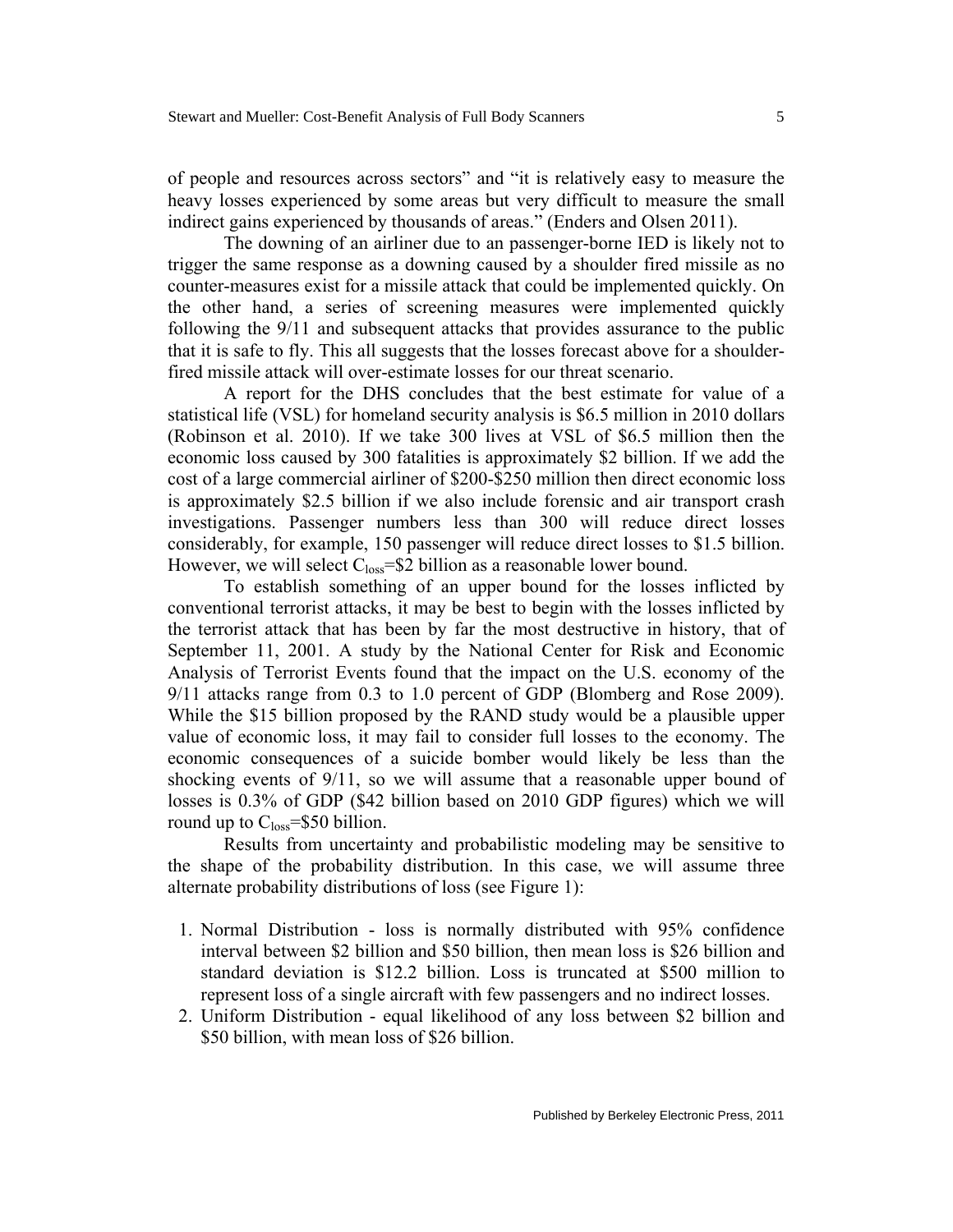3. Triangular Distribution - higher likelihood of smaller losses bounded by \$2 billion and \$50 billion, with mean loss of \$18 billion.



Figure 1. Alternative Loss Uncertainty Models.

# Risk Reduction (ΔR)

A key motivation for the rapid deployment of AITs was the foiled 2009 Christmas Day plot by Umar Farouk Abdulmutallab to hide liquid explosives in his underwear to blow-up Northwest Airlines Flight 253. There is little doubt that that full-body scanners improve the ability to detect weapons and explosives, however, there is doubt about their ability to detect *all* explosives that may be hidden on a person. The GAO follows this line of reasoning by casting doubt on the ability of AITs to detect the weapon Abdulmutallab used in his attempted attack (Lord 2010). It is also suggested that existing screening methods, such as detectors that test swabs wiped on passengers and luggage for traces of explosives, would have detected the explosives used in the 2009 Christmas Day attack. Moreover, the search for a detonator is equally important and easier to detect since most detonators contain metal.

Also relevant is the fact that it is not necessarily easy to blow up an airliner even if a bomb detonates. Airplanes are designed to be resilient to shock, and attentive passengers and airline personnel complicate the terrorists' task further. Apparently, the explosion over Lockerbie was successful only because the suitcase bomb just happened to have been placed at the one place in the luggage compartment where it could do fatal damage (Bayles 1996). Logically, then, a terrorist will not leave such matters to luck, which may be why the shoe and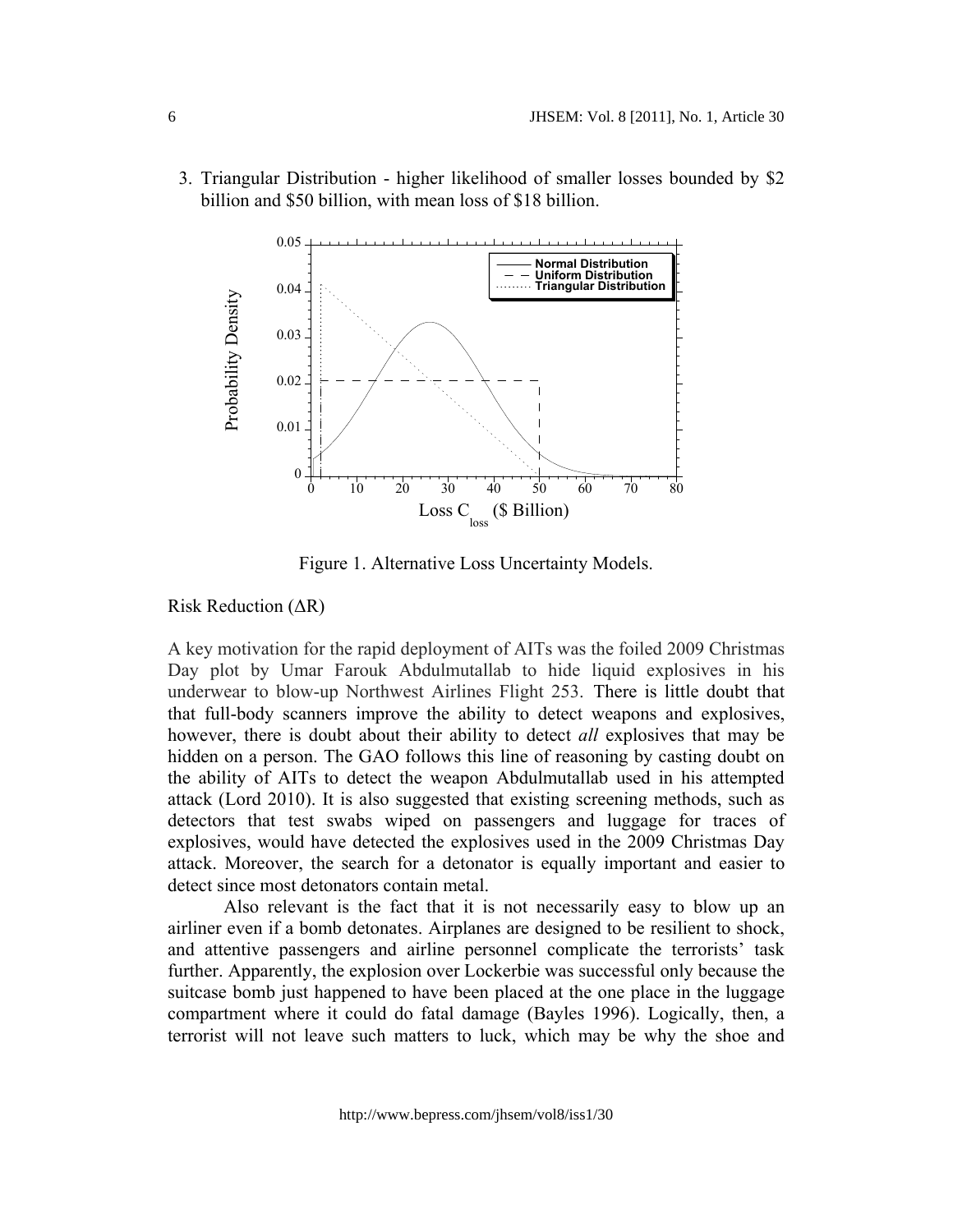underwear bombers both carried their bombs onto the planes and selected window seats that are, of course, right next to the fuselage. Yet even if their bombs had exploded, the airliner might not have been downed. The underwear bomber was reported to be carrying 80 grams of the explosive PETN (PETN or Pentaerythritol tetranitrate) and when his effort was duplicated on a decommissioned plane in a test set up by the BBC, the blast did not breach the fuselage (BBC 2010), although the explosive test was conducted while the aircraft was on the ground. Moreover, an aircraft may not be doomed even if the fuselage is ruptured. In 2008 an oxygen cylinder exploded on a Qantas flight blasting a two meter hole in the fuselage. In 1989, a cargo door opened on a United Airlines flight heading across the Pacific extensively damaging the fuselage and cabin structure adjacent to the door. In both instances the aircraft landed safely. Aircraft, like many types of infrastructure are more robust and resilient than we often give them credit for.

PETN has a long history of use in terrorist attacks but, like most stable explosives, it's not easy to ignite. Presumably because airport screening makes smuggling a metal detonator a risky proposition, the underwear bomber used a syringe filled with a liquid explosive like nitroglycerin. However, this adds to the difficulty of a successful detonation.

Since two Russian airliners were blown up by terrorists in 2004, the terrorist's task is obviously not impossible. However, it is a difficult one, and terrorists trying to detonate explosives in flight are likely to end up with more duds than successes. Moreover, although their explosion may cause real damage and loss of life, this result is by no means guaranteed: aircraft have shown themselves to be resilient to accidental explosions or other mid-air mishaps, and so 'blowing up' an airliner is more challenging than we imagine.

Although some terrorists are skilled and well trained, many terrorist attacks in the U.K, U.S. and Afghanistan were averted by the 'ineptitude' of the terrorists themselves. Moreover, many, but not all, terrorists lack bomb-making skills such as those behind the failed car bombings in London and Glasgow in 2007, and Times Square in 2010 (Kenney 2010). Assembling and detonating a small or miniaturized IED needed to minimize the chances of passenger screening detection is even more challenging than their larger compatriots. This all suggests that even if a terrorist can board an aircraft and attempt to detonate the device undetected, there is no 100% surety that the bomb will successfully detonate poor training, lack of hands-on experience and poor tradecraft means there is a good chance that the IED will be a 'dud'.

Suicide bombers, like drug couriers, can go to inordinate lengths to conceal weapons or contraband - including body cavities. In August 2009 Abdullah Hassan al-Asiri attempted to assassinate a Saudi prince by detonating 100 grams of PETN, which according to some reports was concealed in his underwear, and other reports, his rectum. A Europol (2009) study confirmed that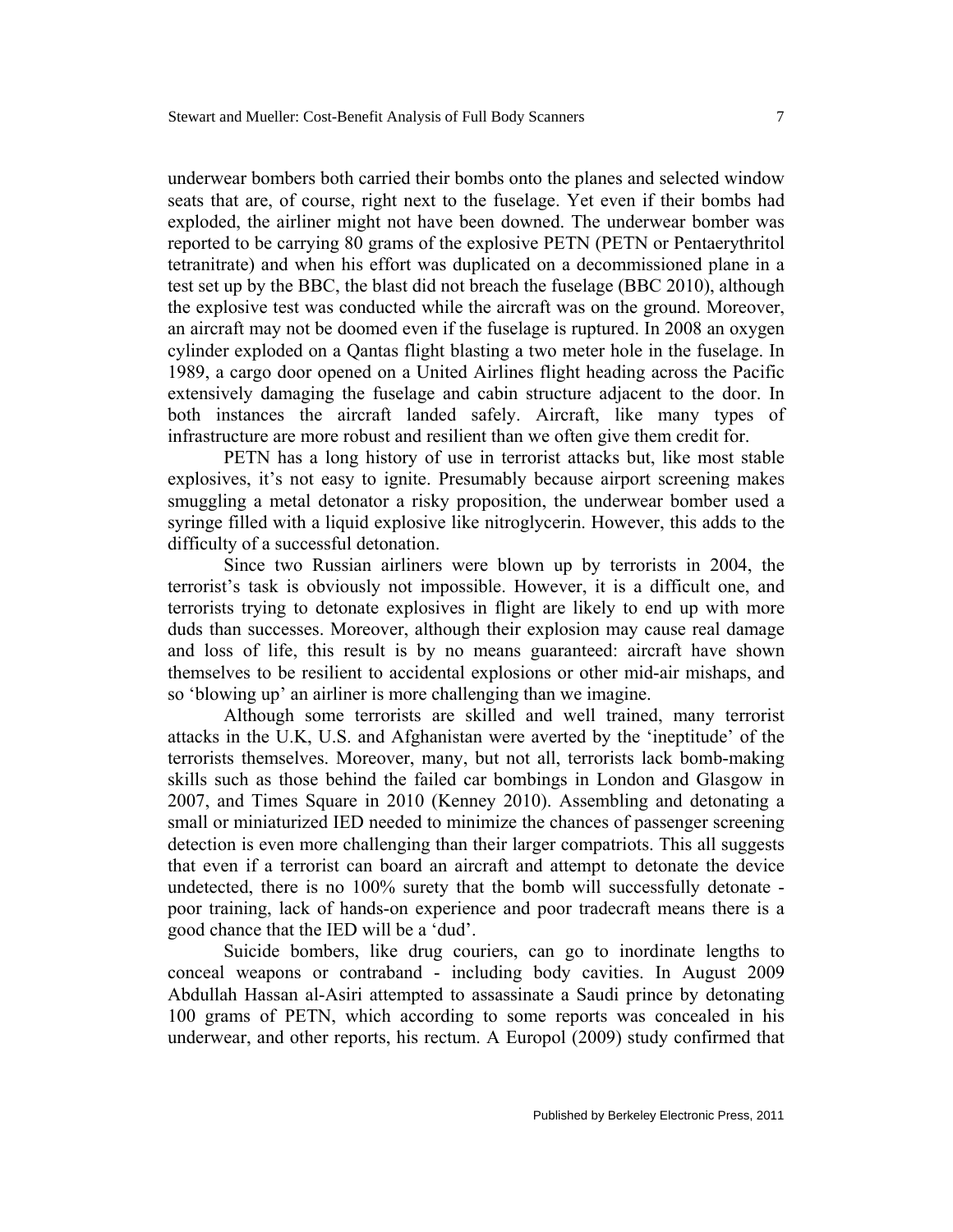concealment of IEDs in rectal cavities was possible but that the body would absorb much of the blast. This explains why Asiri succeeded in only killing himself, while the Saudi prince who stood close by escaped unharmed. It would seem that a terrorist would need to remove explosives from their underwear for it to be fully effective against a target - an act which increases the odds of detection.

The TSA has arrayed '21 Layers of Security' to 'strengthen security through a layered approach'. This is designed to provide defense-in-depth protection of the travelling public and of the United States transportation system. Of these 21 layers, 15 are 'pre-boarding security' (i.e., deterrence and apprehension of terrorists prior to boarding aircraft): Intelligence, International Partnerships, Customs and border protection, Joint terrorism task force, No-fly list and passenger pre-screening, Crew vetting, Visible Intermodal Protection Response (VIPR) Teams, Canines, Behavioral detection officers, Travel document checker, Checkpoint/transportation security officers, Checked baggage, Transportation security inspectors, Random employee screening, and Bomb appraisal officers. The remaining six layers of security provide 'in-flight security': Federal Air Marshal Service, Federal Flight Deck Officers, Trained flight crew, Law enforcement officers, Hardened cockpit door, and Passengers.

The risk reduction  $(AR)$  is the additional risk reduction achieved by the presence of AITs when compared to the overall risk reductions achieved by the presence, absence and/or effectiveness of all other security measures. If a combination of security measures will foil every threat then the sum of risk reductions is 100%. This soon becomes a multidimensional decision problem with many possible interactions between security measures, threat scenarios, threat probabilities, risk reduction and losses. Fault and event trees and logic diagrams, together with systems engineering and reliability approaches, will aid in assessing these and other complex interactions. This is the approach used herein.

We start assessing risk reduction by developing a simple systems model of new (AITs) and existing aviation security measures. For a suicide bomber to succeed in downing a commercial airliner requires that all stages of the planning, recruiting and implementation of the plot go undetected. We will focus on three steps linked to aviation security:

- 1. success in boarding aircraft undetected
- 2. success in detonating IED
- 3. location and size of IED is sufficiently powerful to down the aircraft

The security measures in-place to foil, deter or disrupt these three steps are:

1. success in boarding aircraft undetected - 10 layers of security: intelligence, international partnerships, customs and border protection, joint terrorism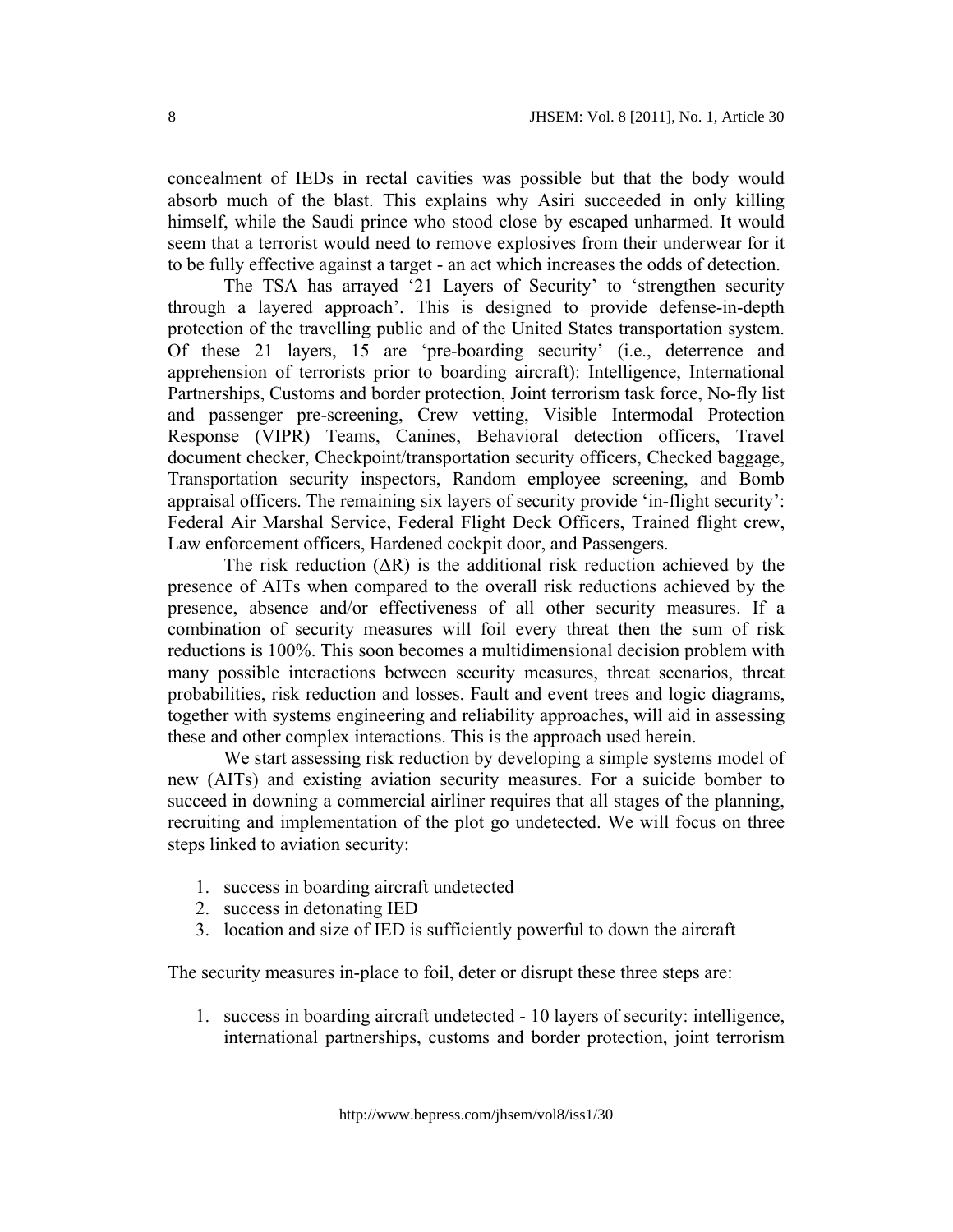task force, no-fly list and passenger pre-screening, behavioral detection officer, travel document checker, checkpoint/transportation security officers (TSO), transportation security inspectors, bomb appraisal officers

- 2. success in detonating IED trained flight crew and passengers
- 3. location and size of IED is sufficiently powerful to down the aircraft aircraft resilience

If any one of these security measures are effective, or the capabilities of the terrorist are lacking, then the terrorist will not be successful. We do not include all 'layers' of TSA security such as checked baggage or canines, only those likely to stop a suicide bomber. Note that air marshals, hardened cockpit door, armed flight crew, and on-board law enforcement officers are designed to protect against hijackings or replication of a 9/11 style attack. Moreover, air marshals are on less than 10% of aircraft and so are unlikely to be deter, foil or disrupt a suicide bomber (Stewart and Mueller 2008).

Figure 2 shows a reliability block diagram used to represent the system of foiling, deterring or disrupting an IED terrorist attack on a commercial airplane. If a terrorist attack is foiled by any one of these layers of security, then this is viewed as a series system. Assume:

- Probability that a terrorist is successful in avoiding detection by any one of the 10 layers of pre-boarding TSA security is a high 90%.
- Passengers and trained flight crew have a low 50/50 chance of foiling a terrorist attempting to assemble or detonate an IED.
- Imperfect bomb-making training results in high 75% chance of IED detonating successfully.
- Aircraft resilience a 75% chance of an airliner crashing if a bomb is successfully detonated.

Since there are uncertainties with quantifying these probabilities a sensitivity analysis is conducted later in the paper to assess robustness of results. For a series system where each event probability is statistically independent the probability of airliner loss is

Pr(airliner loss) = 
$$
\prod_{i=1}^{10} Pr
$$
(non-detection for preboarding security measure i)  
\n×Pr(Passengers/Crew non-detection)×Pr(IED det onates successfully) (2)  
\n×Pr(aircraft downed by IED det onation) = (0.9)<sup>10</sup> × 0.5 × 0.75 × 0.75 = 9.8%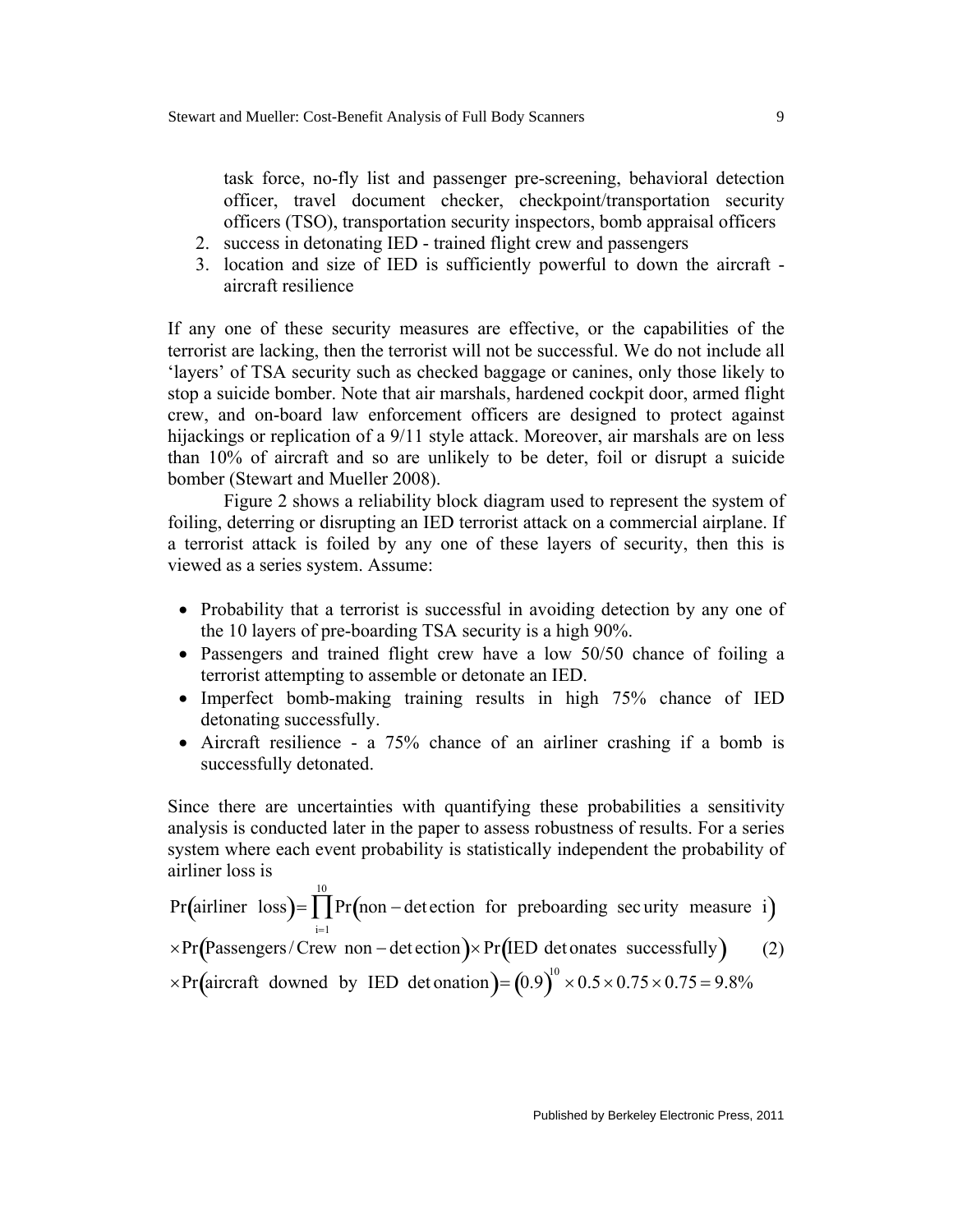The probability then that the plot is foiled, deterred or disrupted is 1-Pr(airline loss)=90.2% assuming existing security measures. Now, if the additional security measure is AITs, then we assume:

- The probability of this technology in preventing a suicide bomber boarding an aircraft is five times higher than any existing layer of TSA pre-boarding security - i.e.,  $50\%$ .
- The probability of this technology in preventing a suicide bomber from successfully detonating an IED is 50% because AITs may deter a terrorist from using more reliable, but more detectable, detonator.
- The probability of this technology in preventing an IED from being sufficiently large to down the aircraft is 50%.



Figure 2. Reliability Block Diagram of Existing (shaded) and Enhanced Aviation Security Measures With Advanced Imaging Technology (AIT).

http://www.bepress.com/jhsem/vol8/iss1/30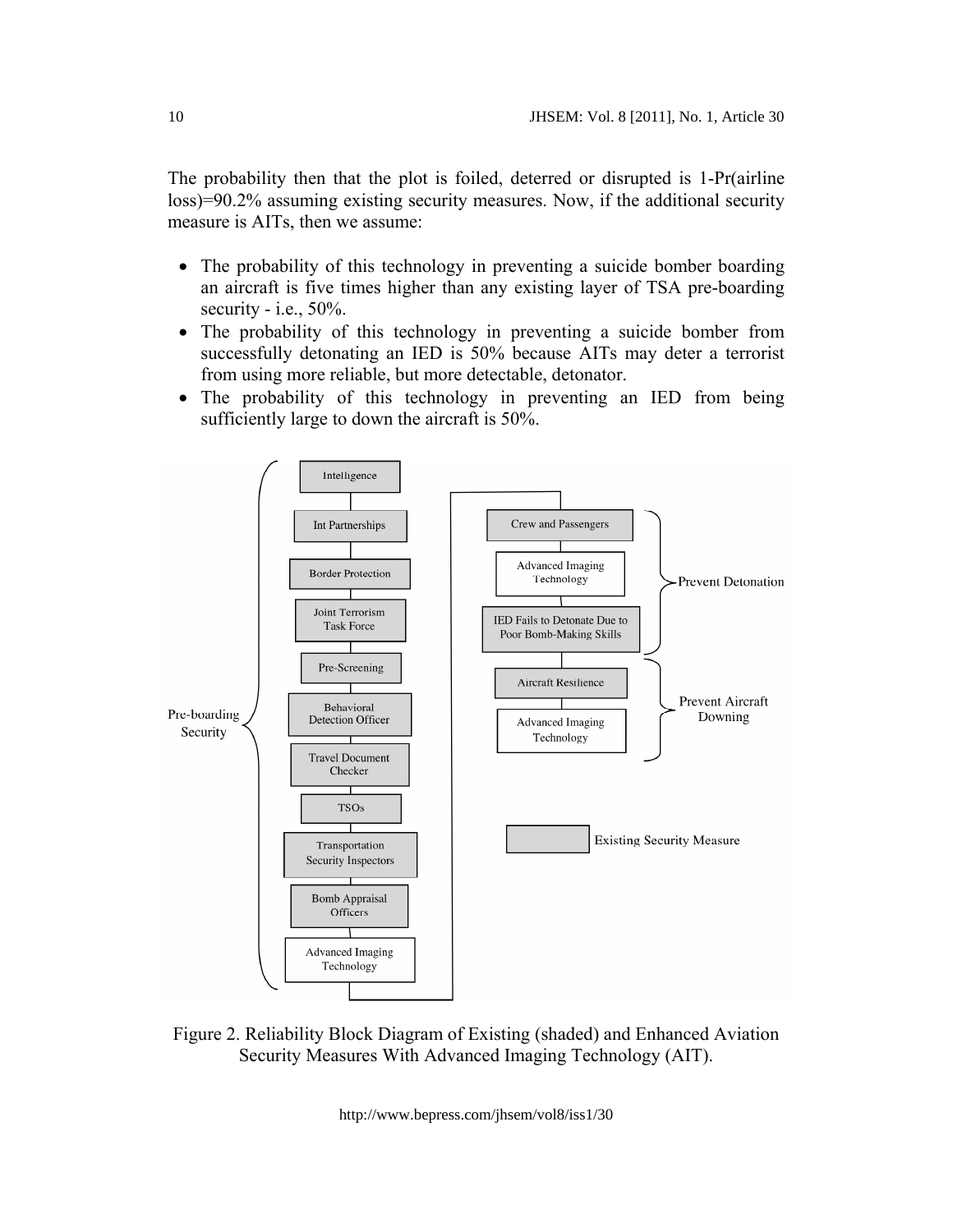Again assuming a series system, and since Pr(AIT effectiveness) is 50%, the probability that a terrorist plot will not be foiled, disrupted or deterred by AITs is  $[1-Pr(AIT$  effectiveness)]<sup>3</sup>= $(1-0.5)^3$ =12.5% and so probability of airliner loss is now calculated as 9.8%×12.5%=1.2%. Hence, the probability of preventing a terrorist attack and the downing of an airliner is now 100-1.2=98.8% due to AITs. The additional risk reduction from this single security measure is  $\Delta R = 98.8$ -90.2=8.6%. This is the risk reduction in stopping a suicide bomber boarding a plane in the U.S., detonating it successfully or the explosive energy is insufficient to down the aircraft. We have taken conservative assumptions about (i) efficacy of TSA pre-boarding security (only 10% chance of detection), (ii) flight crew and passenger vigilance in disrupting a suicide bomber, and (iii) the would-be terrorist shows more skill and tradecraft than many of his or her compatriots in keeping their plot secret and avoiding detection by the public, police or security services.

Information about risk reductions may also be inferred from expert opinions, scenario analysis, and statistical analysis of prior performance data, as well as system and reliability modeling. Nonetheless, the systems approach to modeling effectiveness of aviation security measures described herein is instructive.

Risk reduction is an uncertain variable. Using the figures above, the best case scenario is that AITs are 100% effective in eliminating this remaining risk then the best case risk reduction is  $\Delta R = 9.8\%$ . If AITs are less effective than assumed above, but still twice as effective than any existing layer of TSA preboarding security [Pr(AIT effectiveness)=20%], then risk reduction is reduced to 4.8%. Lower and upper bound risk reductions is thus taken as 5% and 10%, respectively. We will also assume three alternate probability distributions of risk reduction (see Figure 3):

- 1. Normal Distribution risk reduction is normally distributed with 95% confidence interval between 5% and 10%, then mean risk reduction is 7.5% and standard deviation is 1.3%.
- 2. Uniform Distribution equal likelihood of any risk reduction between 5% and 10%, with mean risk reduction of 7.5%.
- 3. Triangular Distribution higher likelihood of higher risk reduction bounded by 5% and 10%, with mean risk reduction of 8.3%.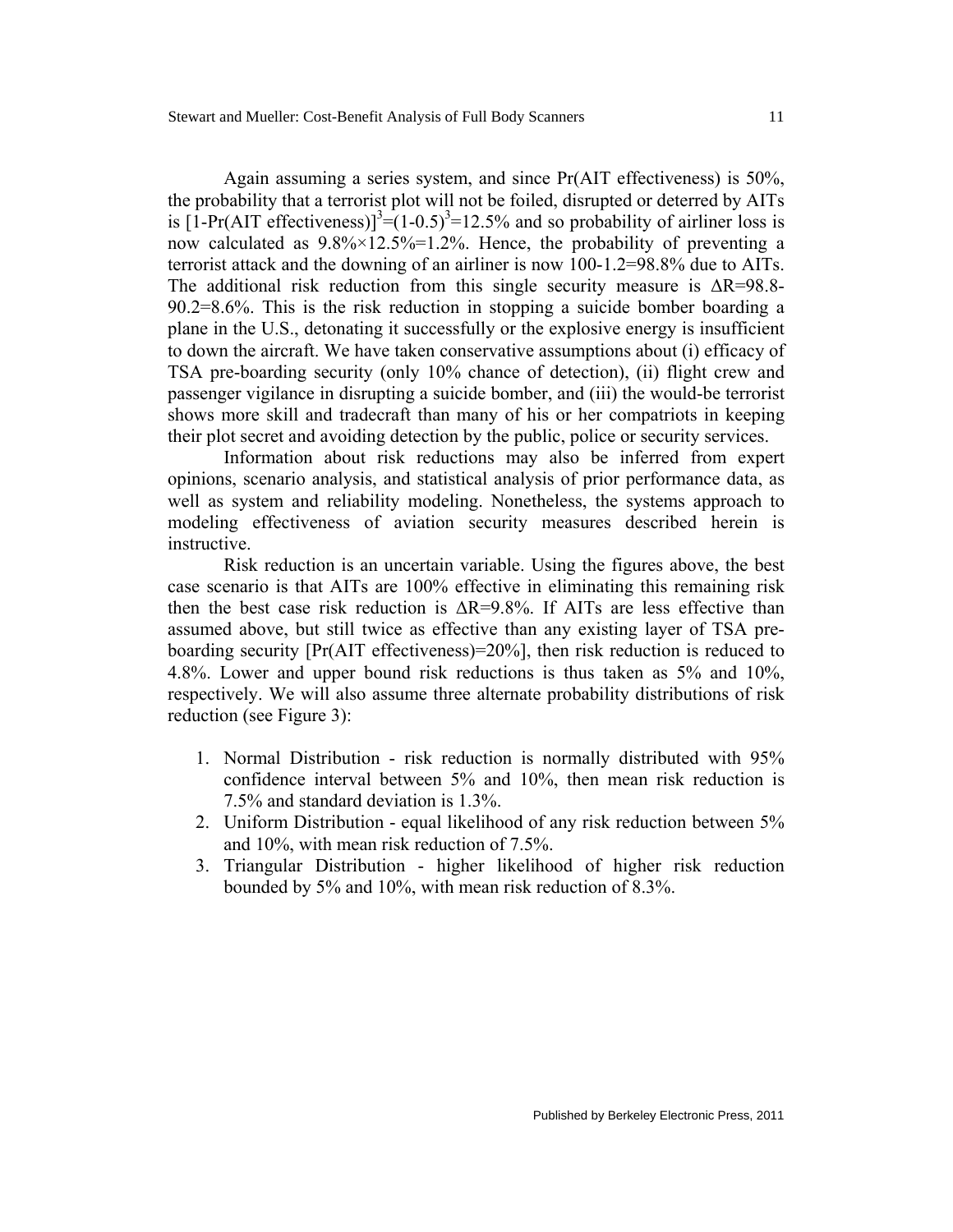

Figure 3. Alternative Risk Reduction Uncertainty Models.

#### Results

An expected value cost-benefit analysis is one that uses mean values. In this case, the minimum attack probability for full body scanners to be cost-effective is 61.5% per year calculated as \$1.2 billion divided by \$26 billion in losses divided by 7.5% risk reduction. Thus, full body scanners must deter or foil more than one otherwise successful attack every two years for the security measure to be deemed cost-effective. However, this type of cost-benefit analysis fails to consider the uncertainty of losses and risk reduction - this is now described in the following section. Note that the attack probability is the probability of an attack that originates in the U.S. and the bomber boards an aircraft in the U.S. and not elsewhere. This is an important distinction as the shoe and underwear bombers boarded their aircraft at international locations and not in the U.S.

#### *Uncertainty Analysis*

Monte-Carlo simulation analysis is used as the computational tool to propagate uncertainties through the cost-benefit analysis. The analysis assumes that losses and risk reductions are either normally, uniformly or triangularly distributed. If inputs are random variables then the output of the analysis (net benefit) will also be variable and so the probability that net benefit exceeds zero, Pr(costeffectiveness), can be calculated for any attack probability. Figure 4 shows the probability of cost-effectiveness for attack probabilities from 0.1% to 1,000%. If attack probability is less than 20% per year then there is zero likelihood that AITs are cost-effective and so 100% likelihood of a net loss. On the other hand, if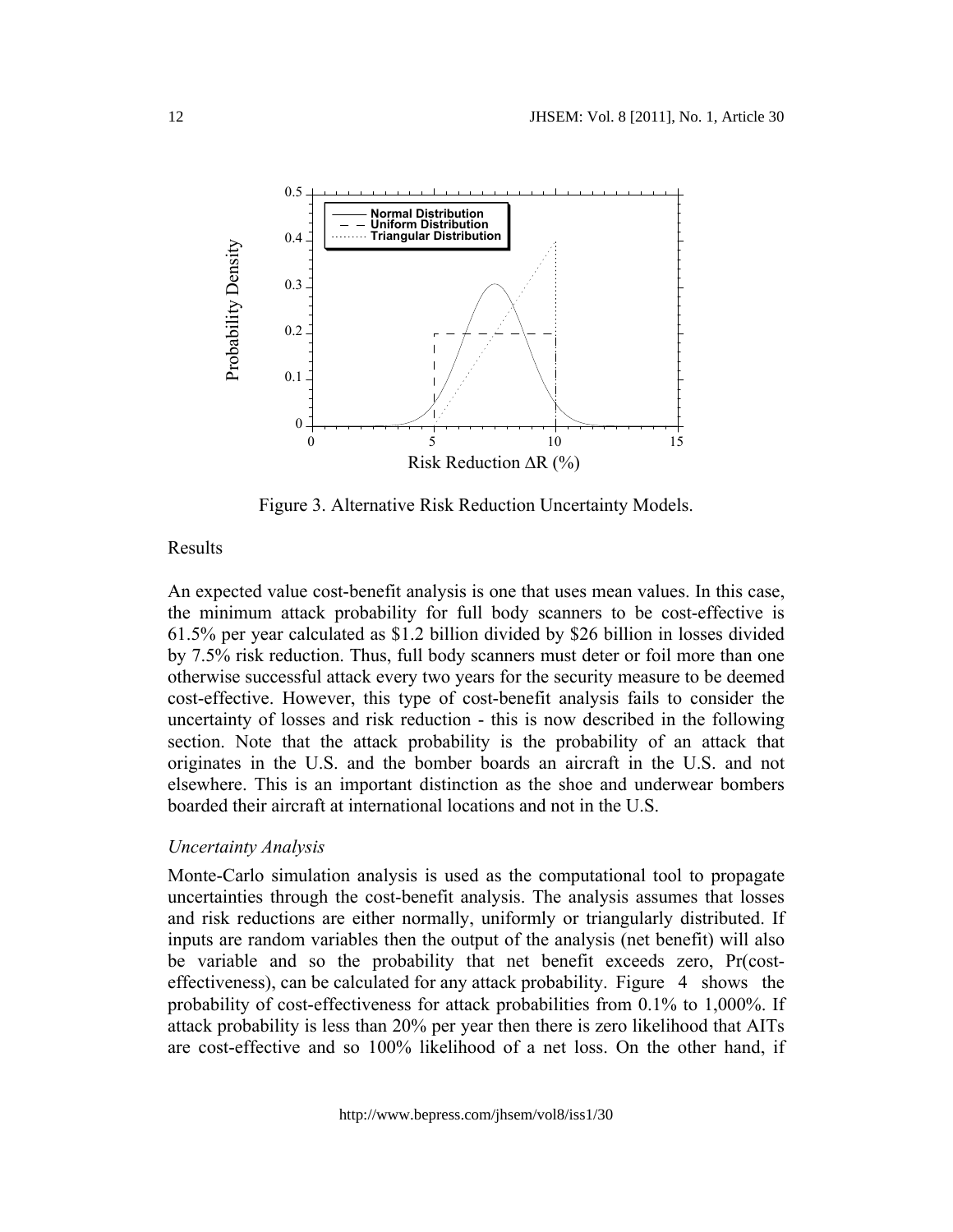attack probabilities exceed 1,000% or ten attacks per year then AITs are certain to be cost-effective (i.e. Pr(cost-effective)=100%). Clearly, as attack probability decreases then benefit reduces thus reducing net benefit.

The decision problem can be recast another way. In a break-even analysis, the minimum attack probability for AITs to be cost effective is selected such that there is 50% probability that benefits equal cost (see Table 1). However, a decision-maker may wish the likelihood of cost-effectiveness to be higher before investing billions of dollars in a security measure - to say 90% so there is more certainty about a net benefit and small likelihood of a net loss. Table 1 shows the minimum attack probabilities needed for there to be a 90% chance that AITs are cost-effective. For all three uncertainty models, the attack probability needs to exceed 160-330% per year to be near certain that AITs are cost-effective. This means that there is 90% confidence that AITs will pass a cost-benefit analysis if the mean rate of attack is two to three attacks per year originating from U.S. airports. Conversely, Table 1 shows that if attack probability is less than 34-41% per year then there is only a 10% chance of a net benefit, and a 90% likelihood of a net loss. The results are not overly sensitive to the probabilistic models used.



Figure 4. Probability of Cost-Effectiveness (Net Benefit Exceeds Zero).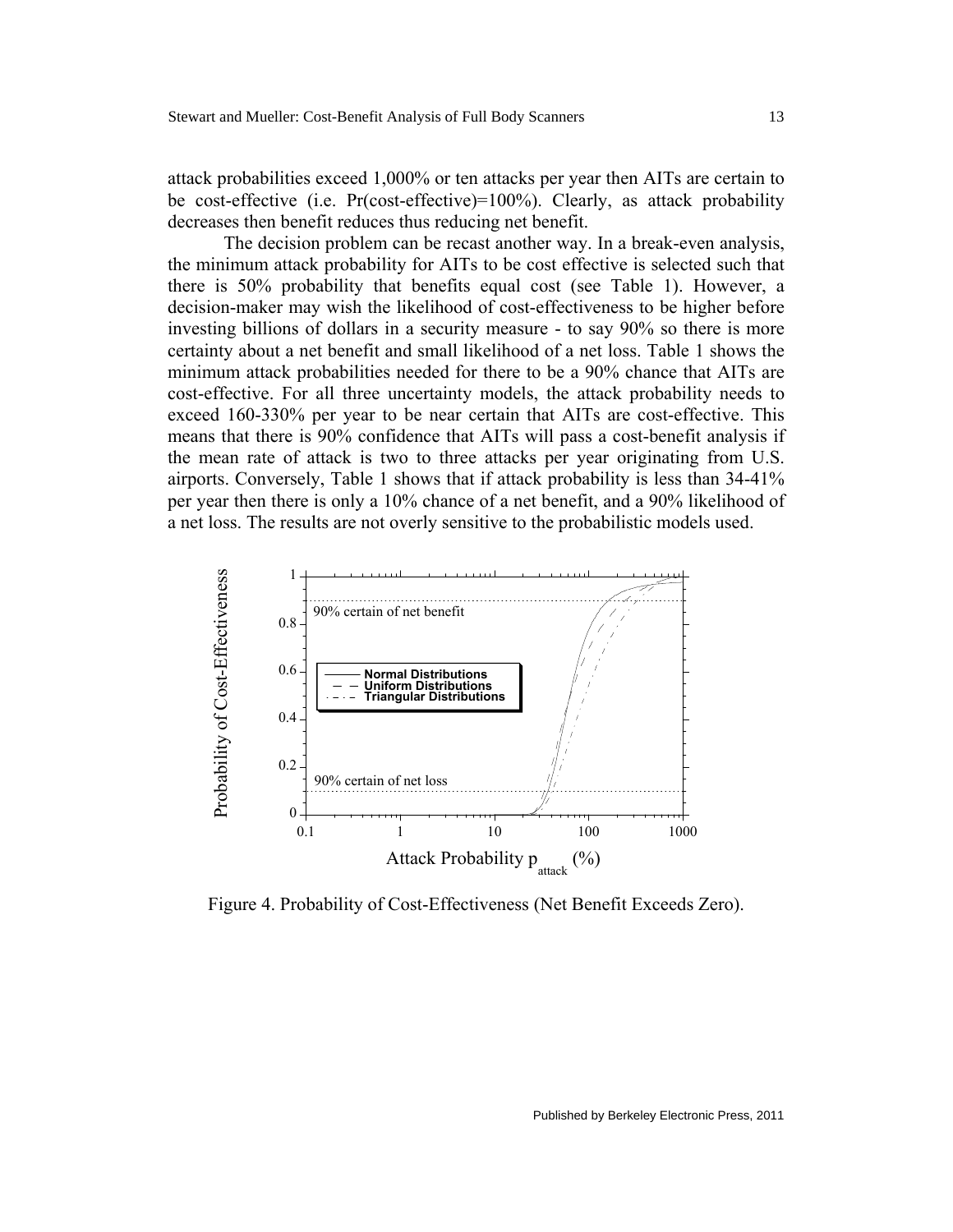| Loss and Risk<br><b>Reduction Distributions</b> |          |       | $Pr(cost\text{-effective})=10\%$ $Pr(cost\text{-effective})=50\%$ $Pr(cost\text{-effective})=90\%$ |  |  |  |
|-------------------------------------------------|----------|-------|----------------------------------------------------------------------------------------------------|--|--|--|
| Normal                                          | 37.2%    | 63.2% | $161.8\%$                                                                                          |  |  |  |
| Uniform                                         | 34.0%    | 63.9% | 247.7%                                                                                             |  |  |  |
| Triangular                                      | $41.0\%$ | 91 2% | 330.4%                                                                                             |  |  |  |

Table 1. Minimum Attack Probability for AITs to be Cost-Effective.

 $\frac{1}{1}$ 1.62 attacks per year

### *Sensitivity Analysis*

While we have tried to err on the generous side - i.e. towards improving the costeffectiveness of full-body scanners - we recognize that the probability estimates for effectiveness of security measures are uncertain. If the effectiveness of preboarding security is reduced, then the additional risk reduction of AITs increases. Hence, assume that effectiveness of pre-boarding security measures is half of those used above (i.e. probability of avoiding detection increases from 90% to 95%), and (ii) effectiveness of AITs increases from 50% to 75% due to, for example, a higher deterrent capability. Then Pr(airliner loss) is 16.8% and 0.3% for existing and enhanced security measures, respectively. The risk reduction is  $\Delta R$ =16.5%. If AITs are 100% effective then they reduce existing risk to zero and so ΔR=16.8%. Or if we assume that Pr(successful IED detonation) increases from 75% to 100% due to highly skilled and experienced terrorists, then risk reduction is  $\Delta R$ =11.5%. If we modify the three alternative uncertainty models of risk reduction so that their range is 5-20%, then the attack probability needs to exceed 115-192% for there to be 90% confidence that AITs are cost-effective. A breakeven analysis shows that the attack probability needs to exceed 39-53% for AITs to be cost-effective. However, if opportunity costs are considered then this would increase the threshold attack probabilities.

If the lower bound of loss is increased to \$5 billion, then the attack probability needs to exceed 131-201% for there to be 90% confidence that AITs are cost-effective. If the upper bound of loss is doubled to  $C_{loss}$ =\$100 billion, then the attack probability needs to exceed 89-209% for there to be 90% confidence that AITs are cost-effective. While doubling risk reduction or losses reduces threshold attack probabilities, they still remain at relatively high levels.

#### Discussion

The present paper has shown the utility of systems and uncertainty modeling for cost-benefit analysis for homeland security expenditure. The preliminary results suggest that the threat probability - the likelihood an attack will be otherwise successful - needs to be high for AITs to be cost-effective. But we recognize that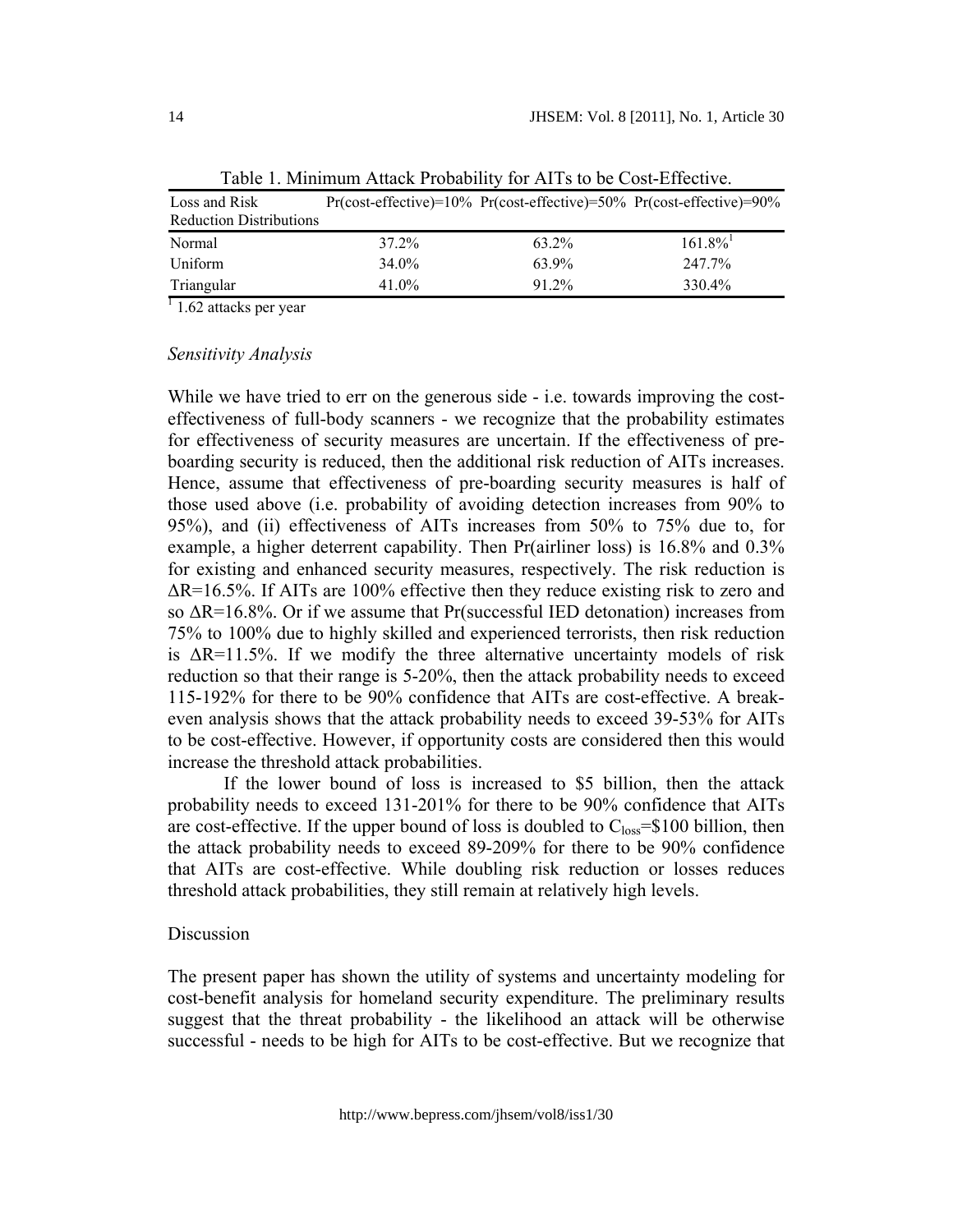the preliminary cost-benefit analysis conducted herein will not give a definitive answer to whether AITs are cost-effective. A more detailed and comprehensive study is required to properly model the complex interactions and interdependencies in aviation security. This paper provides a starting point for this type of analysis. The assumptions and quantifications made here can be queried, and alternate hypotheses can be tested in a manner which over time will minimize subjectivity and parameter uncertainty inherent in an analysis for which there are little accurate data. This should lead to more widespread understanding and agreement about the relative cost-effectiveness of aviation security measures.

#### CONCLUSIONS

The paper has developed a preliminary cost-benefit analysis of Advanced Imaging Technologies (AITs) using full-body scanners for passenger screening at U.S. airports. The analysis considered threat probability, risk reduction, losses, and security costs. Monte-Carlo simulation methods were used to propagate risk reduction and loss uncertainties in the calculation of net benefits, and the minimum attack probability necessary for full-body scanners to be cost-effective were inferred. It was found that, based on mean results, more than one attack every two years would need to originate from U.S. airports for AITs to pass a cost-benefit analysis. The uncertainty modeling also allowed the probability of cost-effectiveness to be calculated. It was found that the attack probability needs to exceed 160-330% per year to be 90% certain that AITs are cost-effective.

#### **REFERENCES**

- Bayles, F. (1996), 'Planes Don't Blow Up' Aviation Experts Assert, *International Herald Tribune*, July 24, 1996.
- BBC News (2010), Boeing 747 Survives Simulated 'Flight 253' Bomb Blast, 5 March 2010.
- Blalock, G., Kadiyali, V. and Simon, D.H. (2007), The Impact of Post-9/11 Airport Security Measures on the Demand for Air Travel, *Journal of Law and Economics*, 50(4): 731-55.
- Blomberg, S.B. and Rose, A.Z. (2009), Editor's Introduction to the Economic Impacts of the September 11, 2001, Terrorist Attacks, *Peace Economics, Peace Science, and Public Policy*, May 2009, 15(2):1-14.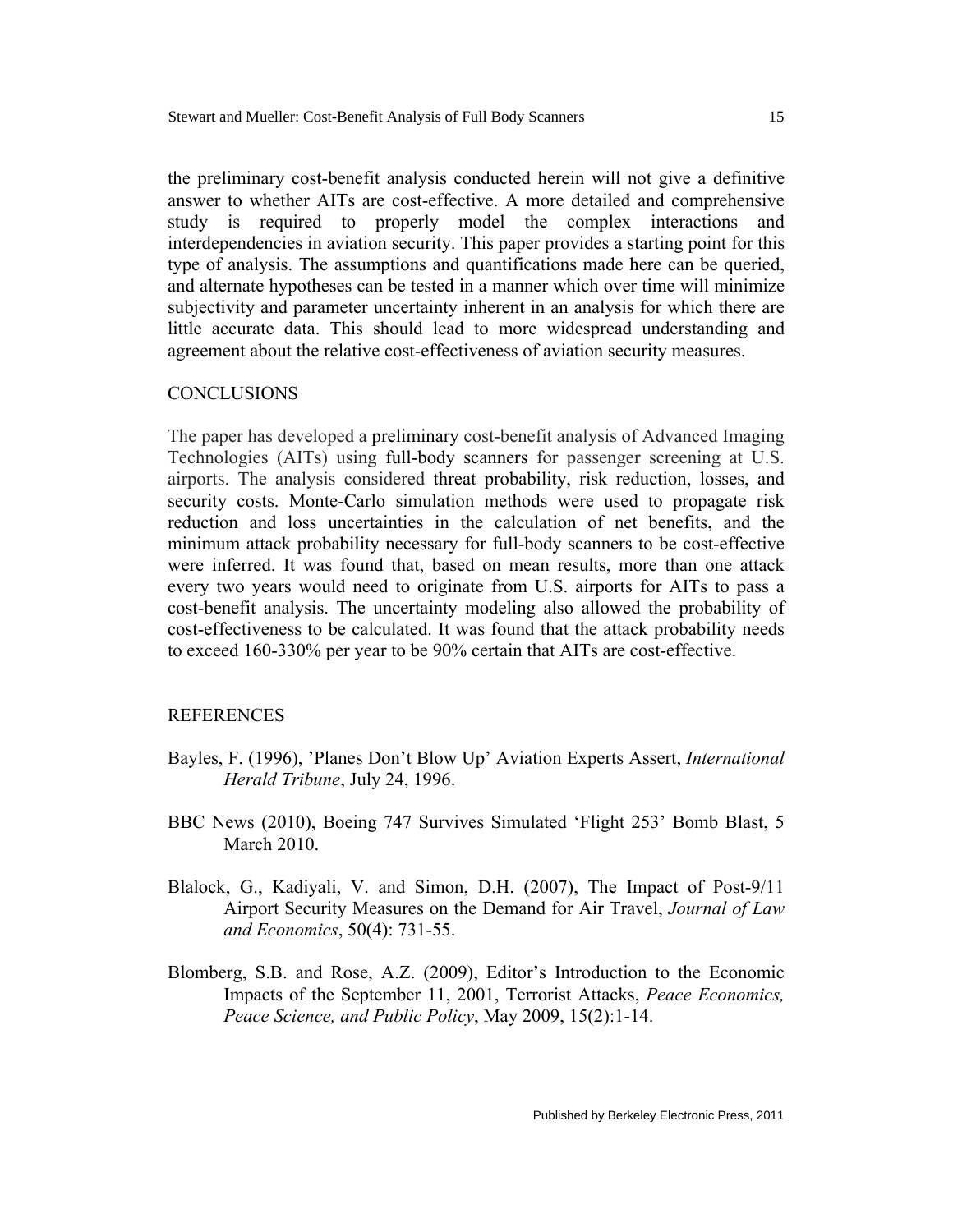- Chow, J, Chiesa, J., Dreyer, P., Eisman, M., Karasik, T.W., Kvitky, J., Lingel, S., Ochmanek, D. and Shirley, C. (2005), *Protecting Commercial Aviation Against the Shoulder-Fired Missile Threat*, RAND, Santa Barbara, 2005.
- Cox, L.A. (2009), Improving Risk-Based Decision-Making for Terrorism Applications, *Risk Analysis*, 29(3): 336-341.
- Dillon, R.L., Liebe, R. and Bestafka, T. (2009), Risk-based Decision Making for Terrorism Applications, *Risk Analysis*, 29(3): 321-335.
- Ellig, J., Guiora, A, and McKenzie, K. (2006), *A Framework for Evaluating Counterterrorism Regulations*, Policy Resource No. 3, Mercatus Center, George Mason University, September 2006.
- Ellingwood, B.R. (2006), Mitigating Risk from Abnormal Loads and Progressive Collapse, *Journal of Performance of Constructed Facilities*, 20(4), 315- 323.
- Enders, W. and Olsen, E. (2011), Measuring the Economic Costs of Terrorism, In M. Garfinkel and S. Skaperdas eds. *Oxford Handbook of the Economics of Peace and Conflict,* Forthcoming.
- Europol (2009), *The Concealment of Improvised Explosive Devices (IEDs) in Rectal Cavaties*, Europol, The Hague, 18 September 2009, p.8
- Farrow, S. and Shapiro, S. (2009), The Benefit-Cost Analysis of Security Focused Regulations, *Journal of Homeland Security and Emergency Management*, 6(1):Article 25.
- Freidman, B.H. (2010), Managing Fear: the Politics of Homeland Security, in *Terrorizing ourselves: why U.S. counterterrorism policy is failing and how to fix it*, B.H. Friedman, J. Harper, and C.A. Preble (Eds.), Cato Institute, p. 211.
- Gordon, P., Moore II J.E., Pak, J.Y. and Richardson, H.W. (2007), The Economic Impacts of a Terrorist Attack on the U.S. Commercial Aviation System, *Risk Analysis*, 27(3): 505-512.
- Halsey, A. (2010), All check-points wont get body scanners, *The Washington Post*, December 2, 2010.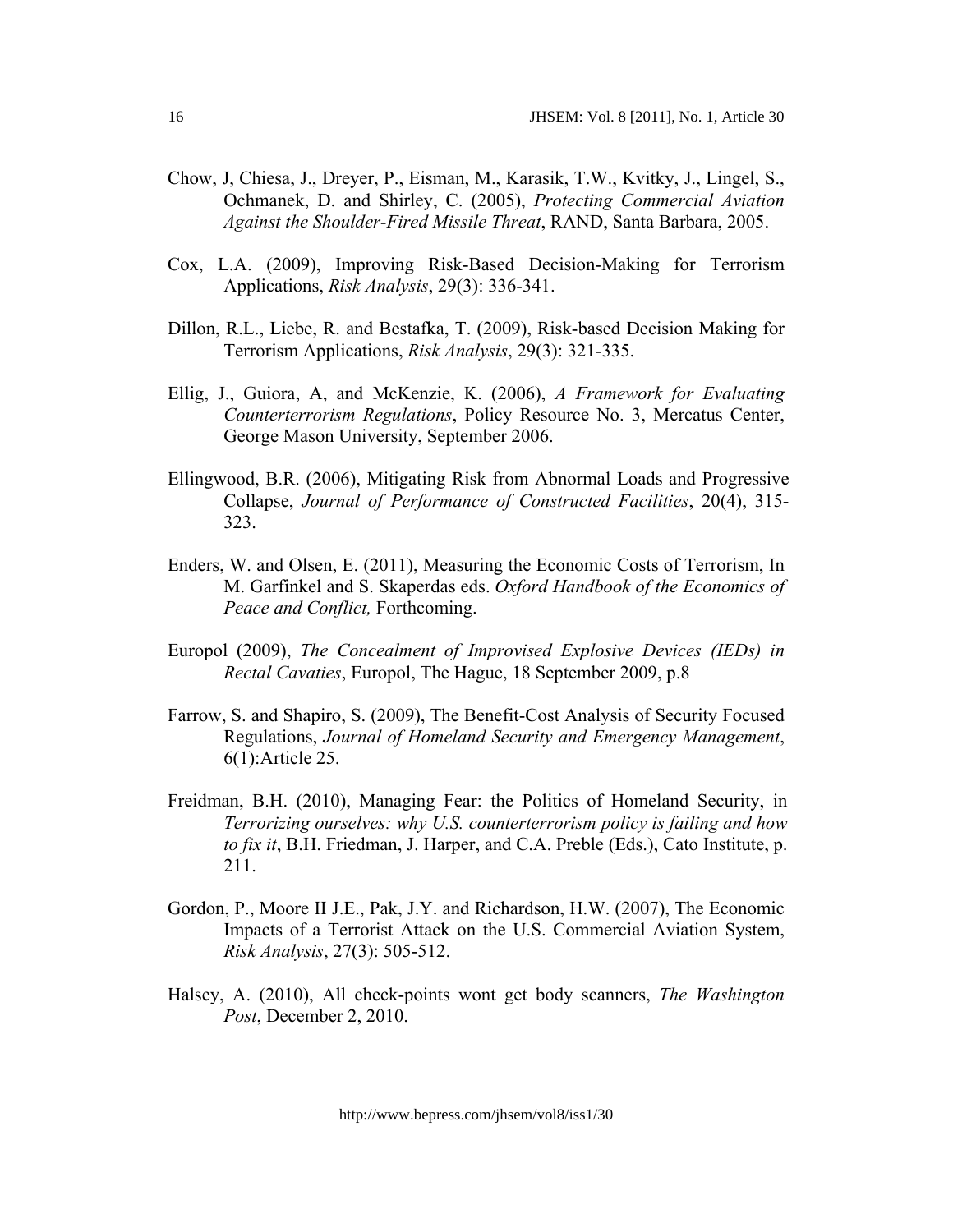- Kenney, M. (2010), "Dumb" yet Deadly: Local Knowledge and Poor Tradecraft among Islamist Militants in Britain and Spain, *Studies in Conflict and Terrorism*, 31:1-22.
- Lord, S. (2010), *Aviation Security: TSA is Increasing Procurement and Deployment of the Advanced Imaging Technology, but Challenges to this Effort and Areas of Aviation Security Remain*, United States Government Accountability Office, GAO-10-484T, March 17 2010, p.5
- Mueller, J. (2010), Assessing Measures Designed o Protect the Homeland, *Policy Studies Journal*, 38(1), 1-21, February.
- Mueller, J. and Stewart, M.G. (2011), *Terror, Security and Money: Balancing the Risks, Benefits and Costs of Homeland Security*, Oxford University Press, October 2011.
- NRC (2010), *Review of the Department of Homeland Security's Approach to Risk Analysis*, National Research Council, National Academic Press, Washington.
- OMB (1992), *Guidelines and Discount Rates for Benefit-Cost Analysis of Federal Programs (Revised)*, Circular No. A-94, October 29, 1992, Office of Management and Budget, Washington, DC.
- Poole, R.W. (2008), *Towards Risk-Based Aviation Security Policy*, Discussion Paper No. 2008-23, OECD/ITF Round Table on Security, Risk Perception and Cost-Benefit Analysis, International Transport Forum, December 2008.
- Robinson, L.A., Hammitt, J.K., Aldy, J.E., Krupnick, A. and Baxter, J. (2010), Valuing the Risk of Death from Terrorist Attacks, *Journal of Homeland Security and Emergency Management,* 7(1).
- Rossides G. (2010), Advanced Imagining Technology Yes, It's Worth It, *The Blog@Homeland Security*, April 1 2010.
- Stewart, M.G., Netherton, M.D. and Rosowsky, D.V. (2006), Terrorism Risks and Blast Damage to Built Infrastructure, *Natural Hazards Review* 7(3):114- 122.